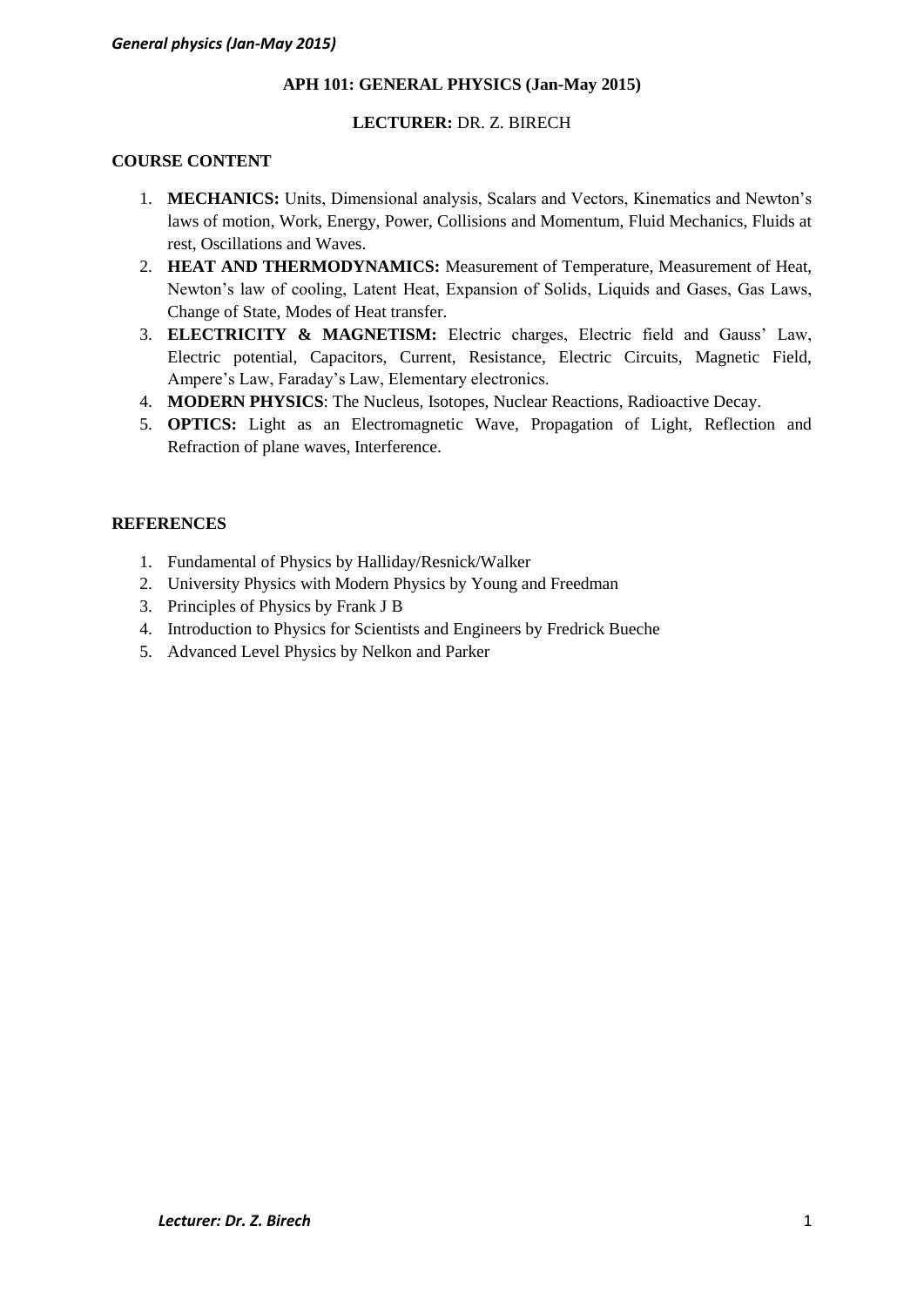# **MECHANICS AND PROPERTIES OF MATTER**

### **UNITS**

To describe and characterize physical phenomena, scientists and engineers must agree on a consistent set of units with which measurements are to be compared. The unit is simply the standard yardstick with which a particular event is contrasted. For example quantities such as mass, time, currents, velocities and others, become meaningful only in comparison with the ones familiar to us. Unfortunately, in the historical development of science, different systems of units were used in different parts of the world and in the same country by different professions. As a result, several diverse units have been in common use. These are now being replaced under international agreement, by the 'International System of Units' or SI units. In this system, the **metre, kilogram** and **second** are the **fundamental units** of **length, mass** and **time** respectively. The SI units are now widely used throughout the world and, as a result, the use of the metric (as is called) system of units makes the physics, and by extension the whole of science, more lucid and the computation more tractable. Although we shall often use SI units, it is **important to know how to convert from one unit to another**. Some of the conversion factors are listed below:

| <b>LENGTH</b>                                            | <b>VOLUME</b>                                     |
|----------------------------------------------------------|---------------------------------------------------|
| 1 inch = $2.54$ cm                                       | 1 litre = $1000 \text{cm}^3 = 10^{-3} \text{m}^3$ |
| $1$ foot = 12 inches = 30.48 cm                          | $= 3.531 \times 10^{-2}$ ft <sup>3</sup>          |
| 1 metre = $1.0936$ yards = $3.281$ feet = $39.37$ inches | 1 gallon = $3.786$ litres                         |
| 1 mile = $5280$ feet = $1760$ yards = 1.609 kilometres   |                                                   |

### **MASS TIME**

| $1 \text{ kg} = 10^3 \text{ gm}$                | 1 hr = 60 $\text{min}$ = 3600 s       |
|-------------------------------------------------|---------------------------------------|
| $1 \text{ kg} = 6.022 \times 10^{26} \text{ u}$ | 1 day = 24 hrs = $8.64 \times 10^4$ s |
| $1 u = 1.66 \times 10^{-27} kg$                 |                                       |

| 1 pound = $4.448$ Newton |  |
|--------------------------|--|
|--------------------------|--|

### **ENERGY POWER**

1 Calorie = 4.184 Joules 1 horsepower = 745.7 Watts

#### **FORCE PRESSURE**

| 1 pound $= 4.448$ Newton   | 1 atmosphere = $1.01325$ bar     |
|----------------------------|----------------------------------|
| 1 Newton $= 0.2248$ pounds | $= 1.01325 \times 10^{5}$ Pascal |

### $= 760$  torr

*Lecturer: Dr. Z. Birech* 2

1 electron volt =  $1.602 \times 10$ -19 Joules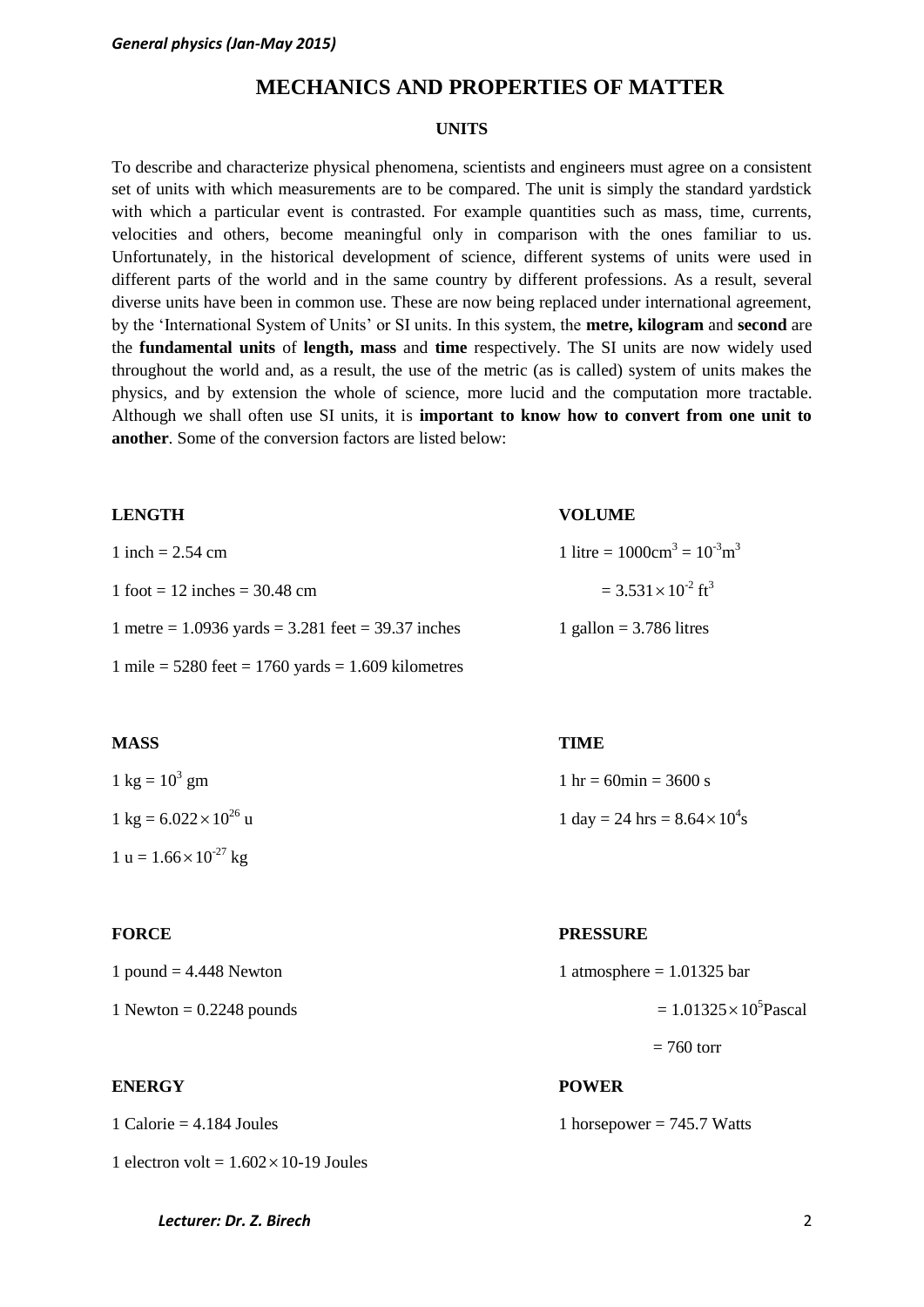#### **ANGLES**

 $\pi$  Radians = 180<sup>o</sup>

1 radian  $= 57.30^\circ$ 

 $1^{\circ} = 1.745 \times 10^{-2}$  radians

**Example:** A dairy-transporting van is driving at a speed of 50 miles per hour. Determine the speed of the van in kilometres per hour and in metres per second?

**Solution:** 1 mile  $\approx 1.61km$ . Denoting the speed of the van by *v*, we have

$$
v = \left(\frac{50mi}{1hr}\right)\left(\frac{1.61km}{1mi}\right) = 80.5kmhr^{-1}
$$

To convert to metres per second, we have *1hr = 3600* seconds and *1 km = 1000m*. Hence,

$$
v = 80.5k mhr^{-1} = \left(\frac{80.5km}{1hr}\right) \left(\frac{1000m}{1km}\right) \left(\frac{1}{\frac{3600s}{1hr}}\right) = 22.4 m s^{-1}
$$

To express the very large and very small quantities that we often encounter in science and engineering, we use the **scientific notation** which **employs the powers of ten** (10). In this notation, for example, 3560000000*m* and 0.000000492*s* can be written as  $3.56 \times 10^9 m$  and  $4.92 \times 10^{-7} s$ respectively.

#### **DERIVED UNITS AND DIMENSIONAL ANALYSIS**

Quantities that concern scientists are not limited to mass, length and time only. We often describe the behaviour of objects in terms of their velocities, we need to identify the nature of forces that act on bodies, we pay for the energy consumed by appliances and are curious about the power a motor can deliver, atmospheric pressure is a useful indicator of weather conditions etc. All these apparently disparate properties measured in the **units** metres per second (velocity), Newton (force), joule (energy), watt (power) and Pascal (pressure) are ultimately **expressible as products of powers of mass, length and time**. **These units** are therefore **known** as **derived units**, to distinguish them from the three fundamental units (kilogram, metre, second).

The **numerical specification** of a particular **quantity** such as **distance** or speed, for example, **depends** on the **system of units** we employ. For instance, cars travelling at 50*mph*, 80.5 *kmhr-1* and 22.4  $ms^{-1}$  are all going at the same speed. But note that the **combination of units** used to **characterize speed** is always the same, namely the ratio of **Length/Time**. The **type of unit involved** is called the **dimension** of the variable **and does not depend on the system of units** that is used. We use square brackets [ ] to indicate the dimension of the variable. For example, the dimension of speed is  $[L]/[T]$ , that of distance is [L]and that of volume is  $[L]^3$ . Thus when we say that a car gets 30 miles per gallon, the dimension of that variable is

$$
[L]/[L]^3 = [L]^{-2}
$$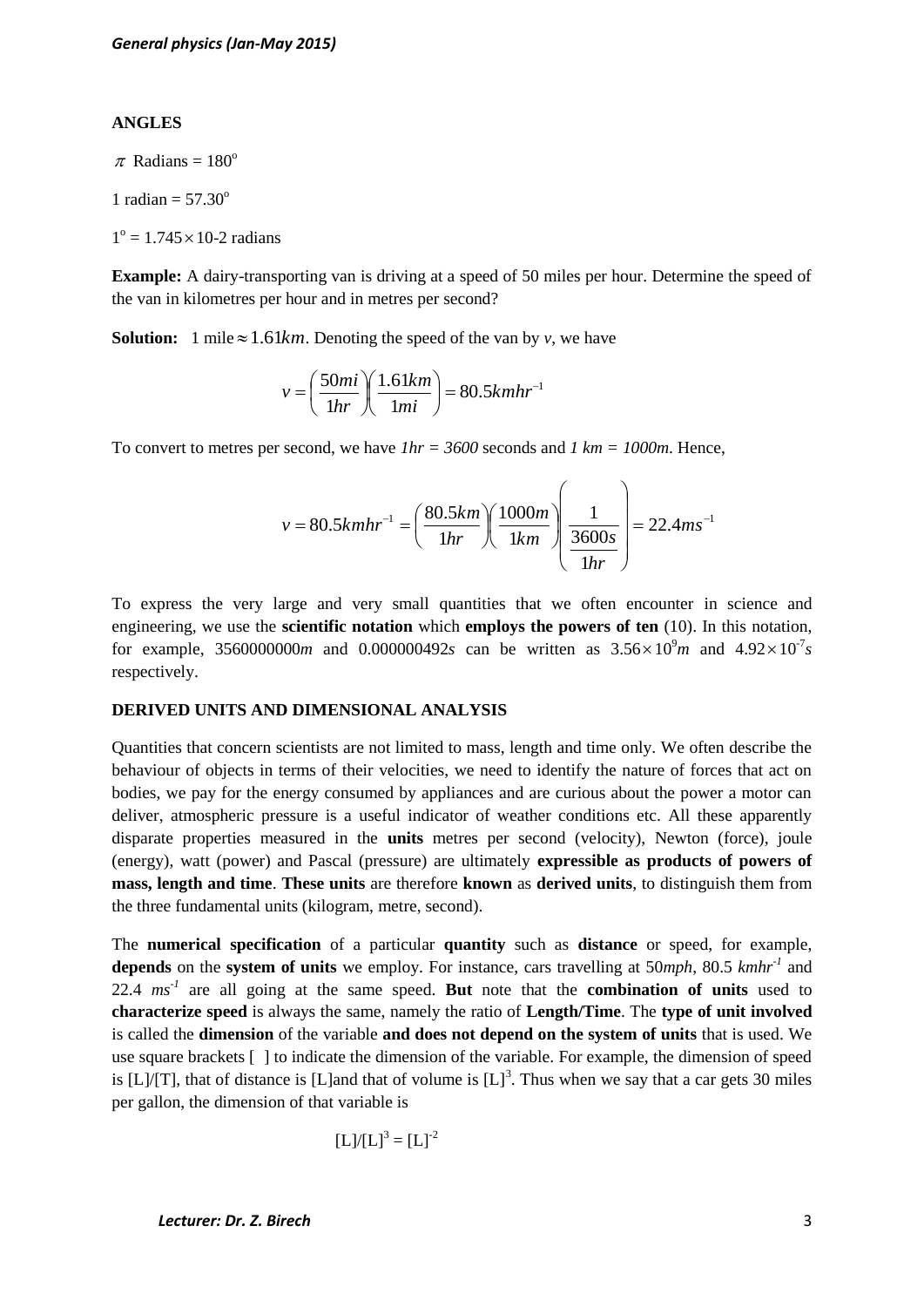Equations that relate various physical quantities must be dimensionally homogenous. By this we mean that if an equation reads that

$$
A=B+C
$$

then the terms *A, B* and *C* must all have the same dimensions. To be specific, we cannot compare apples and oranges.

**Example:** Show that the equation for impulse  $Ft = mv - mu$  is dimensionally correct.

**Solution:** From the equation  $Ft = mv - mu$ , the units involved on both sides of the equation are

$$
Ns = kg \, m \, s^{-1}
$$
\n
$$
kg \, m s^{-2} \, s = kg \, m \, s^{-1}
$$
\n
$$
kg \, m \, s^{-1} = kg \, m \, s^{-1}
$$
\n
$$
\frac{[M][L]}{[T]} = \frac{[M][L]}{[T]} \text{ or } [M][L][T]^{-1}, \text{ hence correct.}
$$

#### **SCALARS AND VECTORS**

Physical quantities can be classified into two main categories, namely scalars and vectors. A scalar is a quantity that can be specified by its magnitude (size) together with appropriate units. Examples include Temperature ( ${}^oC$  or *K*), Density (*kgm*<sup>-3</sup>), Energy (*J*), Speed ( $ms^{-1}$ ), Distance (*m*), Mass (*kg*) etc. On the other hand, a vector is a quantity that is completely specified by its magnitude and direction together with the appropriate units. Examples include Velocity  $(ms^{-1})$ , Displacement  $(m)$ , Acceleration  $(ms<sup>-2</sup>)$ , Force (*N*), Linear momentum (*kgms<sup>-1</sup>*), Angular momentum (*kgm<sup>2</sup>s<sup>-1</sup>)* etc.

### **ADDITION OF VECTORS**

There are two ways by which vectors can be combined or added. These are; graphical and vector component methods.

**Graphical Method:** Two or more vectors can be combined or added to find the vector sum also known as the resultant. This can be done by using either the triangle or parallelogram method.



*Figure 1: Triangle Method Figure 2: Parallelogram Method*

From the first diagram, angle  $\hat{QP}R = \alpha$  and  $\hat{AQ}R = \phi$ . Since vectors in the same direction and with the same magnitude are equal, the methods are equivalent for it does not make a difference whether the line representing  $T_2$  is drawn from the tail or the head of the line representing  $T_1$ .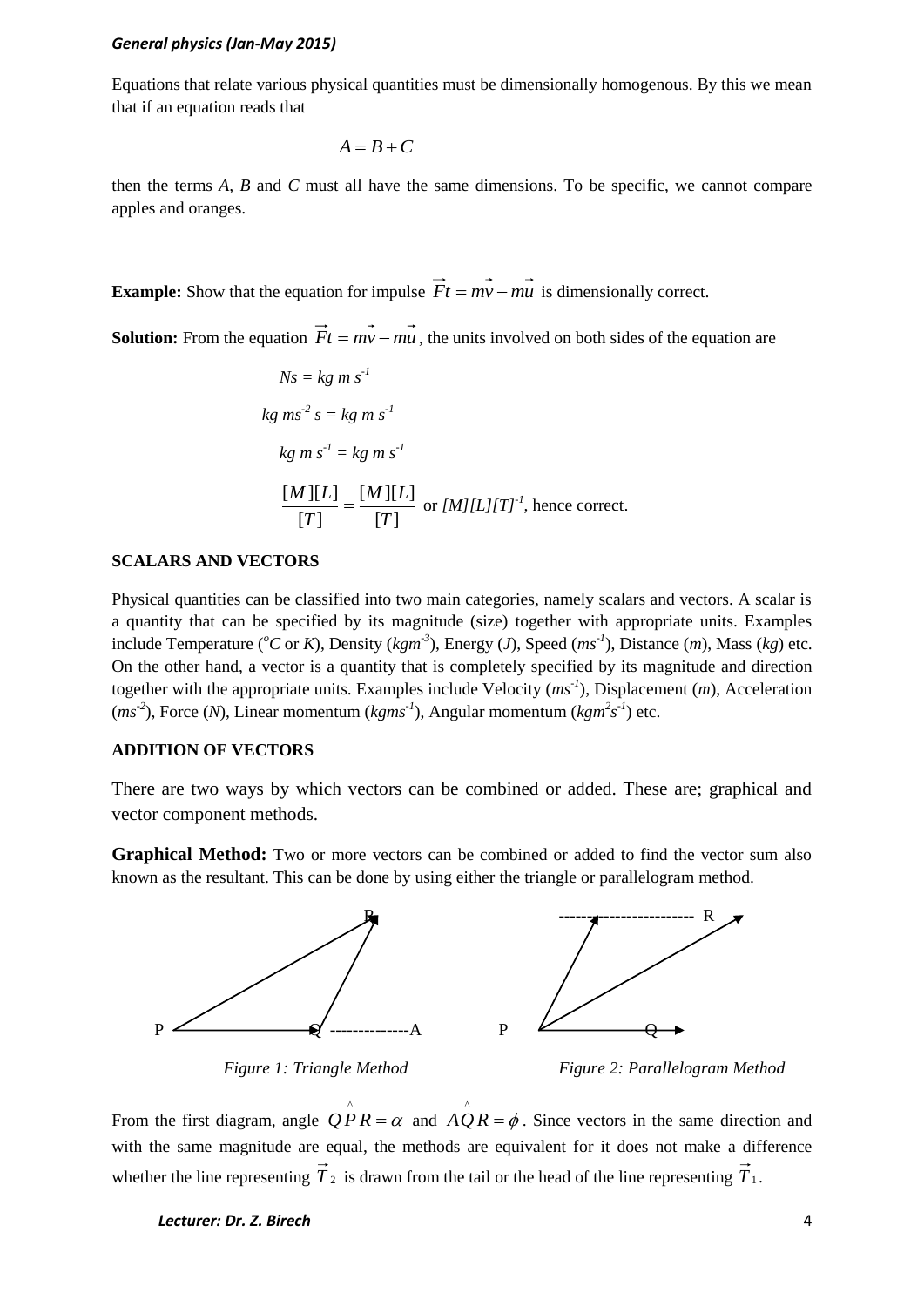**Example 1:** Suppose the magnitude of  $T_1$  is 140N and that of  $T_2$  is 110N with the angle  $\phi$  equal to 30°. Determine the magnitude of the resultant PR. Hint: Choose a convenient scale, say 1cm to represent 20N. Complete the construction and measure *PR* and angle  $Q \overrightarrow{PR}$ .

**Solution:** PR =  $12cm = 240N$  and  $\overrightarrow{QPR} = 13^{\circ}$ 

**Vector Components:** Although any number of vectors can be added in the manner described above, the process is slow and tedious. Furthermore, the graphical method is not very accurate. A quick and more convenient method makes use of vector components. Breaking up a vector into its components is known as resolving a vector. Using trigonometry, a vector can be resolved into its components as in the figure below:



From the figure, if angle  $QPR$  is  $\beta$ , then  $F_x = F\cos\beta$  and  $F_y = F\sin\beta$ , where *F* is the magnitude of *F* . Hence, the right-angled triangle *PQR* and the fact that *QR* also represents *F<sup>y</sup>* gives;

$$
F^{2} = (PQ)^{2} + (QR)^{2} = F_{x}^{2} + F_{y}^{2}
$$

or

$$
F = \sqrt{F_x^2 + F_y^2}
$$

and the angle the resultant makes with the horizontal is given by

$$
\tan \beta = \frac{F_y}{F_x}
$$

or

$$
\beta = \tan^{-1}\left(\frac{F_y}{F_x}\right)
$$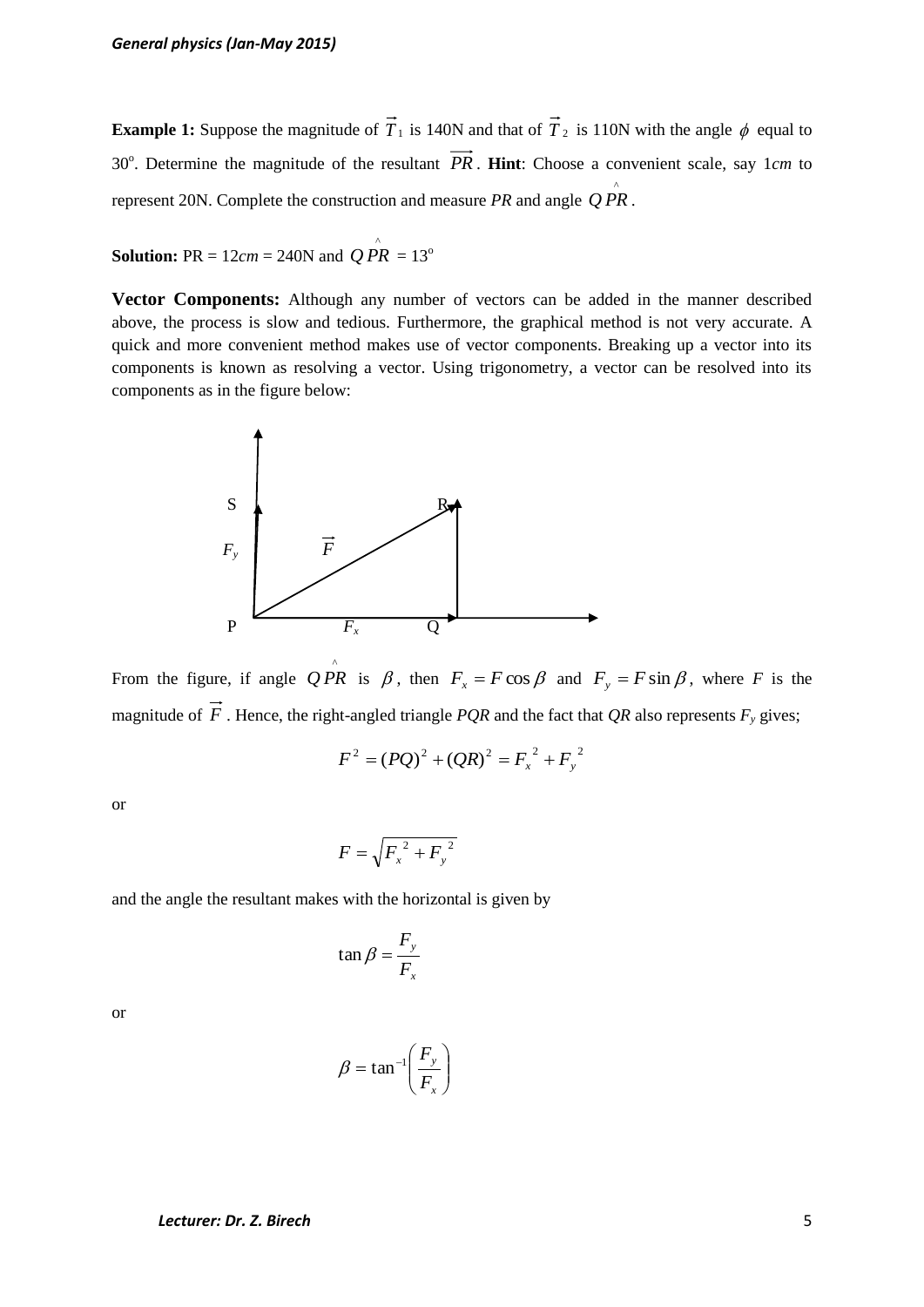**Example 2:** Solve example 1 above using the method of components given that  $T_1$  is 140N,  $T_2$  is 110N and the angle  $\phi$  is 30°. Find  $\alpha$  and T.

### **Solution:**

| Vector           | $x$ -component              | <i>y</i> -component  |
|------------------|-----------------------------|----------------------|
| $T_1 = 140N$     | $T_1 = 140N$                | O                    |
| $T_2 = 110N$     | $T_2\cos 30^\circ = 95.26N$ | $T_2\sin 30 = 55.0N$ |
| <b>Total/Sum</b> | 235.26                      | 55.0                 |

The magnitude of the resultant vector is then given as

$$
T = \sqrt{T_x^2 + T_y^2} = \sqrt{(235.26)^2 + (55)^2} = 241.6N
$$

**Note:** The analytical results are in close agreement with those obtained graphically, but the analytical method is quick and more accurate.

A component which points in the negative *x* or *y* or *z* direction must be considered negative since it represents a displacement in the *–x* or *–y* or *–z* direction. **For example**, consider the figure below. If angle  $\overrightarrow{O}$  *AB* is 30<sup>o</sup> and  $\overrightarrow{EDC}$  is 37<sup>o</sup>, find the resultant displacement.



**Solution:** We resolve each vector as follows:

| <b>Vector</b>    | $x$ -component     | y-component         |
|------------------|--------------------|---------------------|
| 10m              | $10\cos 30 = 8.7m$ | $10\sin 30 = 5.0m$  |
| 7m               | 0m                 | 7m                  |
| 15m              | $-15m$             | 0m                  |
| 5m               | $5\cos 63 = 4.0m$  | $-5\sin 63 = -3.0m$ |
| <b>Total/Sum</b> | $-2.3m$            | 9.0 <sub>m</sub>    |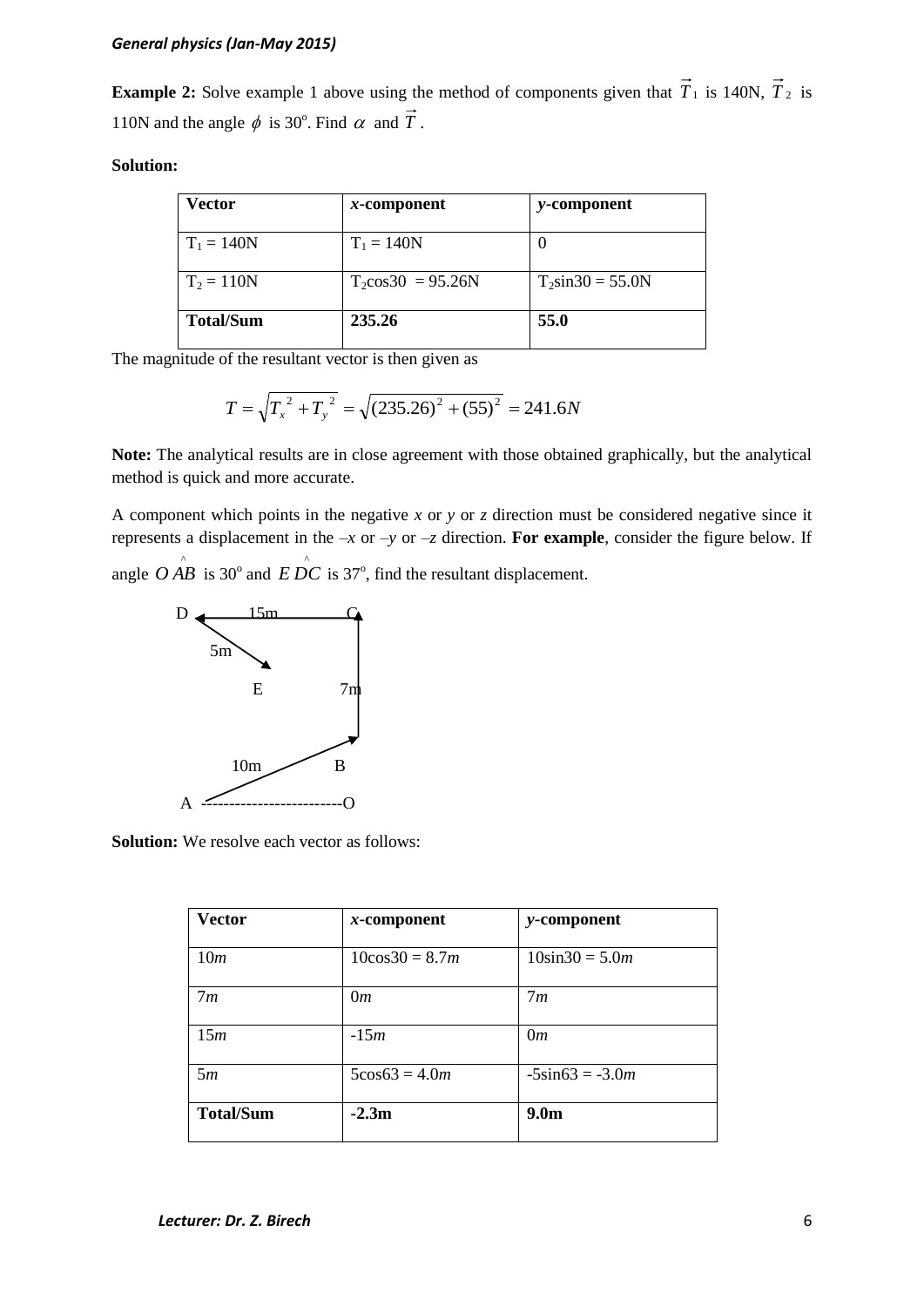Therefore, the resultant vector *R* is

$$
R = \sqrt{(-2.3m)^2 + (9.0m)^2} = 9.3m
$$

The angle the resultant vector makes with the horizontal axis is

$$
\tan \phi = \frac{9}{-2.3} = -3.913 \text{ or } \phi = -75.66^{\circ}
$$

This can be represented in diagram form as shown below.



#### **UNIT VECTORS**

A unit vector is a vector with magnitude of exactly one (1) and only points in a particular direction. It lacks both dimension and units and its sole purpose is to point or specify a direction. Unit vectors in the positive directions of the *x*, *y* and *z* axes are labelled  $\hat{i}$ ,  $\hat{j}$  and  $\hat{k}$  respectively. The unit vectors are very useful for expressing other vectors. For example, we can express vectors a and b as

$$
\vec{a} = a_x \hat{i} + a_y \hat{j} + a_z \hat{k}
$$
  

$$
\vec{b} = b_x \hat{i} + b_y \hat{j} + b_z \hat{k}
$$

The quantities  $a_x \hat{i}$ ,  $a_y \hat{j}$  and  $a_z \hat{k}$  are vectors and are called the vector components of  $\vec{a}$ . The quantities  $a_x$ ,  $a_y$  and  $a_z$  are scalars and are known as the scalar components of a or simply its components. For example, if

$$
\vec{a} = 10\hat{i} - 6\hat{j} + 2\hat{k}
$$

$$
\vec{b} = -4\hat{i} + 3\hat{j} - 7\hat{k}
$$

then, 10, 6 and 2 (4, 3 and 7) are the scalar components of the vector  $a$  ( $b$ ) in the positive (negative)  $\hat{i}$ , negative (positive)  $\hat{j}$  and positive (negative)  $\hat{k}$  directions respectively. In general, a vector  $\vec{F}$ with components along *x, y* and *z* axes is given by

$$
\overrightarrow{F} = F_x \hat{i} + F_y \hat{j} + F_z \hat{k}
$$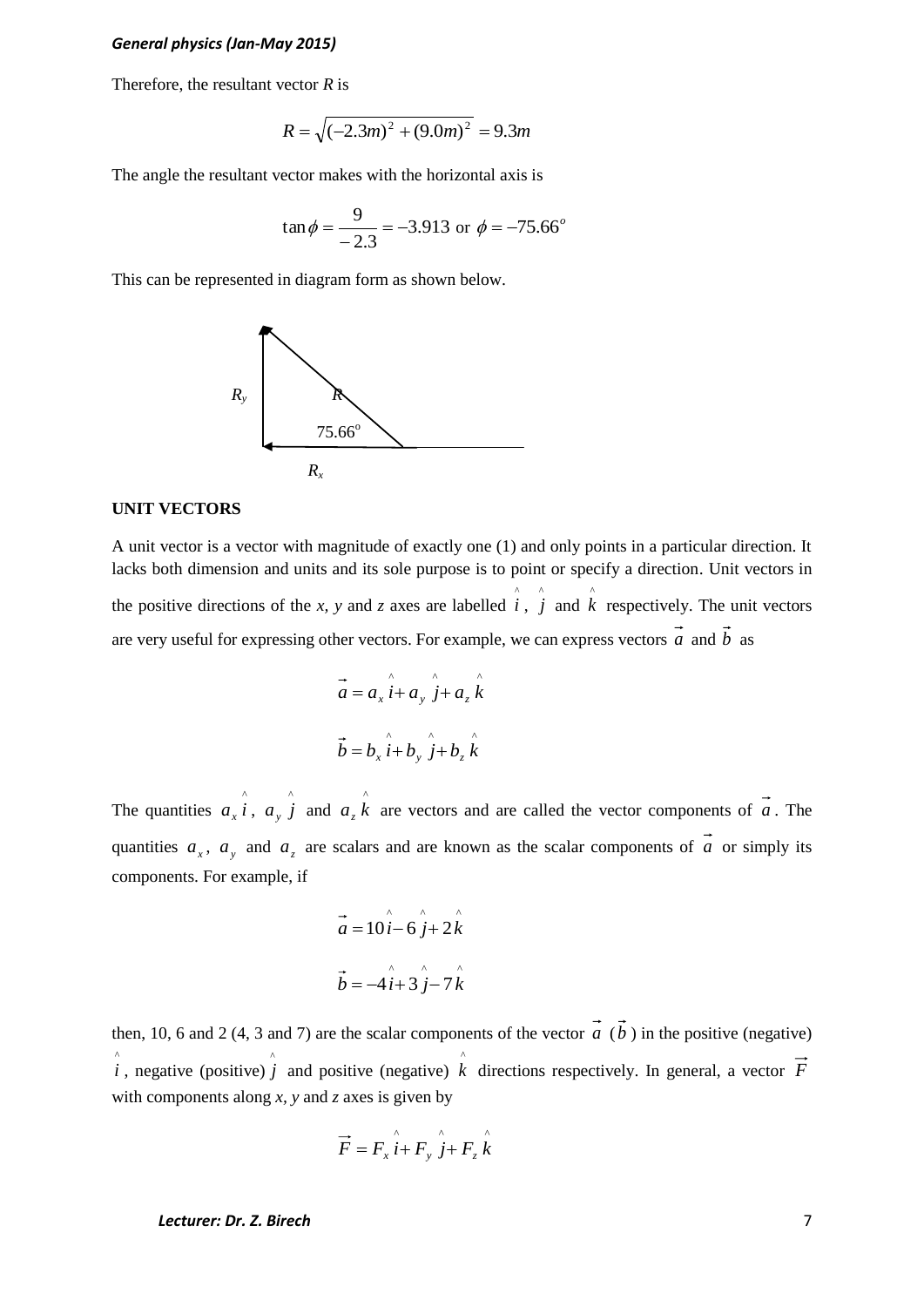Since the unit vectors  $\hat{i}$ ,  $\hat{j}$  and  $\hat{k}$  are mutually orthogonal, their scalar products satisfy the following properties:

$$
\hat{i} \cdot \hat{i} = \hat{j} \cdot \hat{j} = \hat{k} \cdot \hat{k} = 1
$$
  

$$
\hat{i} \cdot \hat{j} = \hat{j} \cdot \hat{k} = \hat{k} \cdot \hat{i} = 0
$$
  

$$
\hat{i} \times \hat{j} = \hat{k}, \quad \hat{j} \times \hat{k} = \hat{i} \text{ and } \hat{k} \times \hat{i} = \hat{j}
$$
  

$$
\hat{i} \times \hat{i} = \hat{j} \times \hat{j} = \hat{k} \times \hat{k} = 0
$$

Also, if  $\vec{A} = A_x \hat{i} + A_y \hat{j} + A_z \hat{k}$  and  $\vec{B} = B_x \hat{i} + B_y \hat{j} + B_z \hat{k}$ 

then

$$
\vec{A} \cdot \vec{B} = A_x B_x + A_y B_y + A_z B_z
$$

and

$$
\vec{A} + \vec{B} = (A_x + B_x)\hat{i} + (A_y + B_y)\hat{j} + (A_z + B_z)\hat{k}
$$

### **VECTOR MULTIPLICATION**

#### **Scalar Product (Dot Product)**

The scalar product of two vectors is defined as

$$
\vec{A} \cdot \vec{B} = |\vec{A}| |\vec{B}| \cos \phi
$$

**Vector Product (Cross Product).** If the vector  $C = A \times B$ , then the magnitude of  $|C|$  is defined by

$$
\left|\overrightarrow{C}\right| = \left|\overrightarrow{A} \times \overrightarrow{B}\right| = \left|\overrightarrow{A}\right| \left|\overrightarrow{B}\right| \sin \phi
$$

where  $\phi$  is the angle between A and B. The direction of C is perpendicular to A and B as in the figure below:  $\vec{C} = \vec{A} \times \vec{B}$ 



*Lecturer: Dr. Z. Birech* 8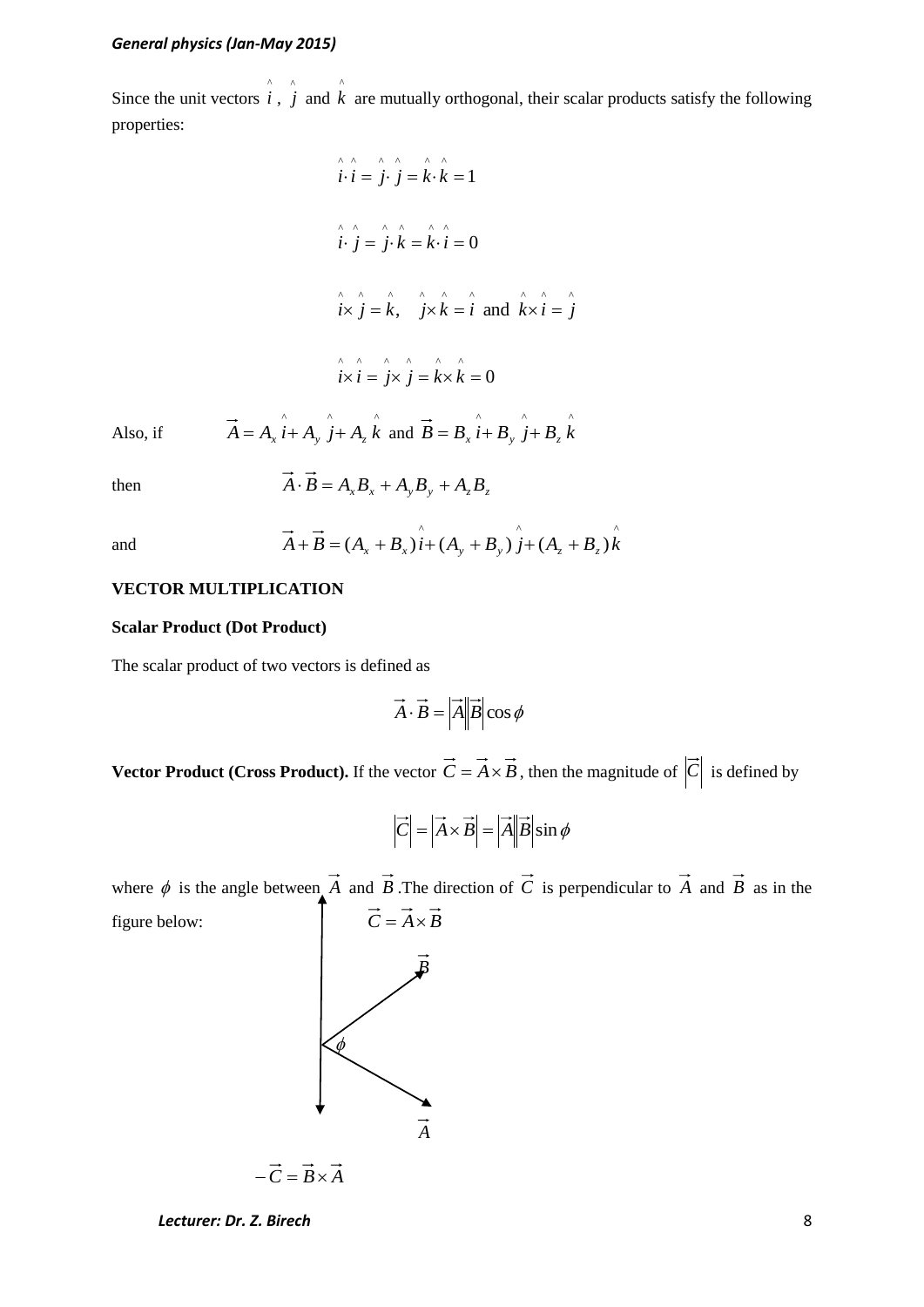**Example:** Two vectors  $\vec{A}$  and  $\vec{B}$  are given by  $\vec{A} = 3\hat{i} + 4\hat{j} - 5\hat{k}$  and  $\vec{B} = -\hat{i} + 2\hat{j} + 6\hat{k}$ . Calculate

- (a) The magnitudes of *A* and *B*
- (b) The scalar product  $A \cdot B$
- (c) The angle between the two vectors.

**Solution:** (a) Magnitude of *A* is

$$
\left|\vec{A}\right| = \sqrt{A^2} = \sqrt{\left|\vec{A}\right| \cdot \left|\vec{A}\right|} = \sqrt{\left(3\hat{i} + 4\hat{j} - 5\hat{k}\right) \cdot \left(3\hat{i} + 4\hat{j} - 5\hat{k}\right)} = \sqrt{50}
$$

Magnitude of *B* is

$$
\left|\vec{B}\right| = \sqrt{B^2} = \sqrt{\left|\vec{B}\right| \cdot \left|\vec{B}\right|} = \sqrt{\left(\hat{i} + 2\hat{j} + 6\hat{k}\right) \cdot \left(\hat{i} + 2\hat{j} + 6\hat{k}\right)} = \sqrt{41}
$$

(b) The scalar product is  $A \cdot B = A_x B_x + A_y B_y + A_z B_z$ . Given that  $A_x = 3$ ,  $A_y = 4$ ,  $A_z = -5$  and  $B_x = -1$ ,  $B_y = 2$ ,  $B_z = 6$ , then

$$
\vec{A} \cdot \vec{B} = A_x B_x + A_y B_y + A_z B_z
$$

$$
= -3 + 8 - 30
$$

$$
= -25
$$

(c) From the definition of scalar product, we have

$$
\vec{A} \cdot \vec{B} = |\vec{A}| |\vec{B}| \cos \phi
$$

so that

$$
\cos \phi = \frac{\vec{A} \cdot \vec{B}}{|\vec{A}| \cdot |\vec{B}|} = \frac{-25}{\sqrt{50}\sqrt{41}} = -0.5522
$$
  
Hence,  

$$
\phi = \cos^{-1}(-0.5522) = 123.5^{\circ}
$$
This can be sketched as shown below:  

$$
\vec{B}
$$
  
123.5°

-------------------------- *A*

Hence,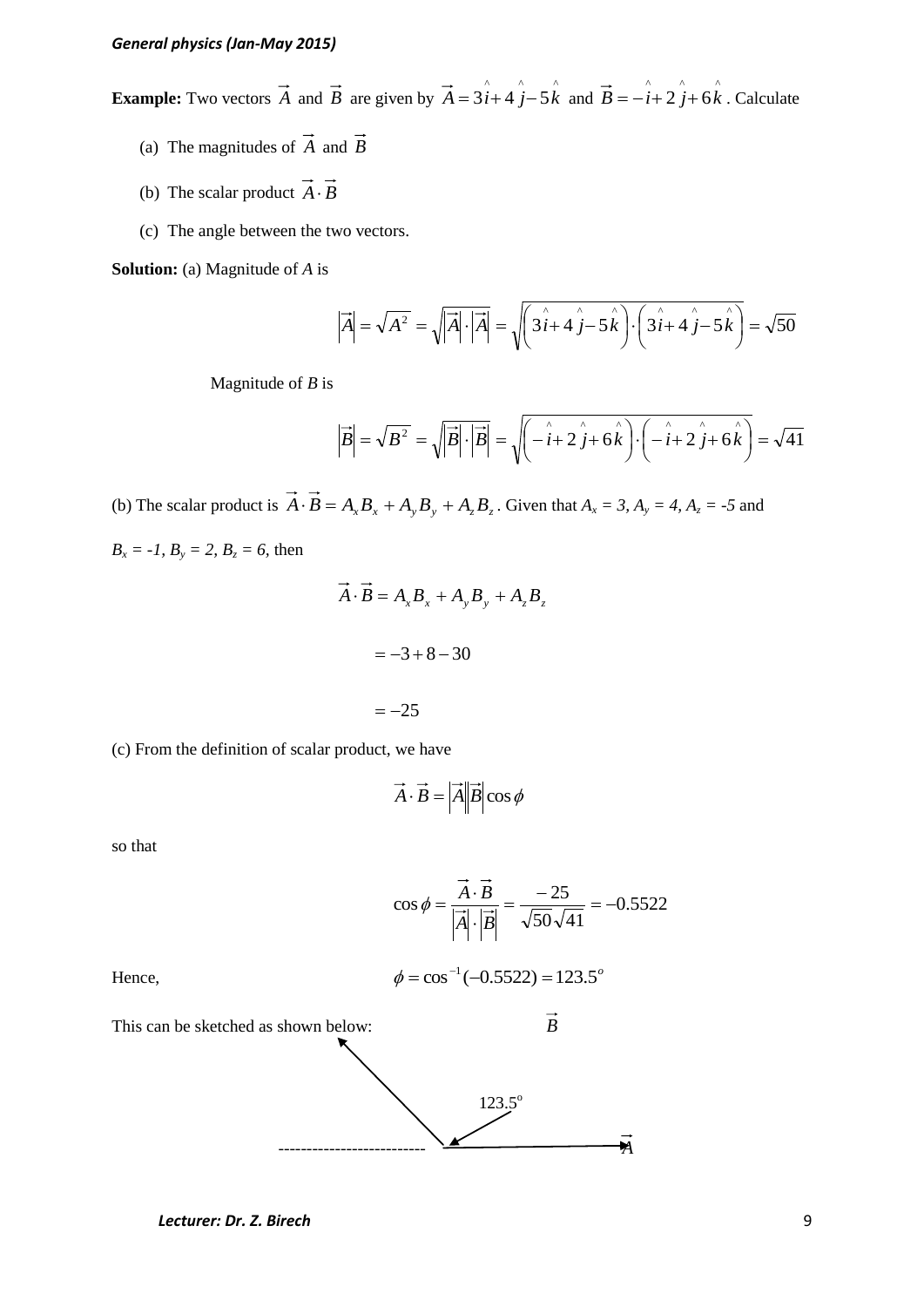#### **MOTION IN ONE AND TWO DIMENSIONS**

The brief mathematical concept of vectors developed above is very useful for the description of displacement, velocity and acceleration in one, two or three dimensions. This is because a body can undergo either one of the following types of motion or a combination of two or more of these motions:

i **Translational** or rectilinear motion i.e. motion in a straight line

ii **Rotational** or circular motion e.g. a rotating wheel or planets around the sun

iii **Vibrational** or oscillatory motion e.g. a pendulum clock, atoms or electrons in a metal or solid.

### **VARIOUS PHYSICAL QUANTITIES ASSOCIATED WITH MOTION**

**Displacement**  $(S)$ : is a physical quantity that specifies the position of an object relative to the initial point (origin) or it is the distance moved in a given direction.

**Velocity**  $(v)$ : is vector that specifies the rate of change of displacement with time. It is defined by

$$
\overline{v} = \frac{Change \text{ in Displacement}}{Time \text{ Taken}} \quad \text{or} \quad \overline{v} = \frac{S}{t}
$$
 (1)

For example, consider the displacement-time graph of, say, an automobile given below:



If  $S_2 - S_1$  is the change occurring in position in time interval  $t_2 - t_1$ , then the average velocity is

$$
\overline{v} = \frac{S_2 - S_1}{t_2 - t_1} = \frac{\Delta S}{\Delta t} = \text{slope of the straight line } P_1 P_2.
$$

On the other hand, the speed  $(V)$  between  $t_1$  and  $t_2$  is defined by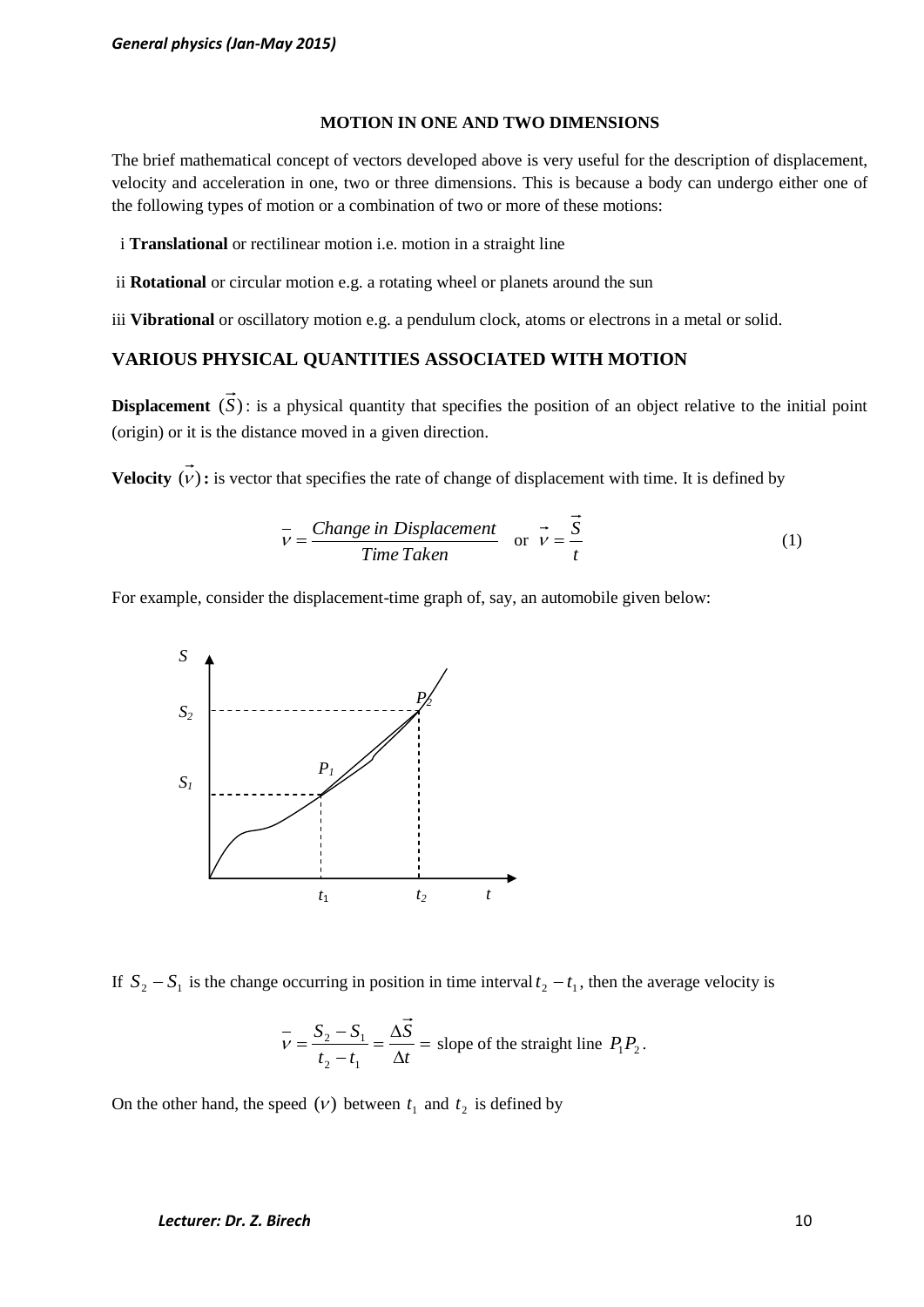$$
V = \frac{Actual\;Distance}{t_2 - t_1} = \frac{Curved\;Distance\;P_1P_2}{\Delta t} = |\vec{V}| = |\frac{\Delta \vec{S}}{\Delta t}| \tag{2}
$$

i.e. **speed** is the rate of change of distance with time ( and in some cases is equal to the magnitude of the velocity).

Acceleration (*a*) is a vector specifying how fast the velocity of a body changes with time i.e.

$$
\vec{a} = \frac{Change\ in\ Velocity}{Time\ taken} = \frac{\Delta V}{\Delta t} = \frac{V}{t}
$$
\n(3)

Their Units are: Displacement  $(m)$ , Speed  $(ms^{-1})$ , Velocity  $(ms^{-1})$  and Acceleration  $(ms^{-2})$ .

### **Types of linear motion**

#### **(i) Motion with uniform velocity**

Velocity-time graphs and displacement-time graphs are valuable ways of depicting motion in a straight line. The figures below shows the displacement- and velocity-time graphs for a body moving with uniform velocity i.e. constant speed in a fixed direction. The slope of fig (a) gives the velocity.



(a) Displacement-time graph (b) Velocity-time graph

For the displacement-time graph, the slope gives the velocity of the object while the area has no physical significance. In the velocity-time graph, the slope is the acceleration of the object while the area is the displacement of the object.

### **(ii) Motion with uniform acceleration (equations of motion)**

If the velocity of a uniformly accelerating object increases from a value  $\vec{u}$  to  $\vec{v}$  in time  $t$ , then from the definition of acceleration that

$$
\vec{a} = \frac{\vec{v} - \vec{u}}{t}
$$
 (4)

we have

$$
\vec{v} = \vec{u} + \vec{a}\vec{t} \tag{5}
$$

For uniform motion, the displacement covered in time  $t$  is defined by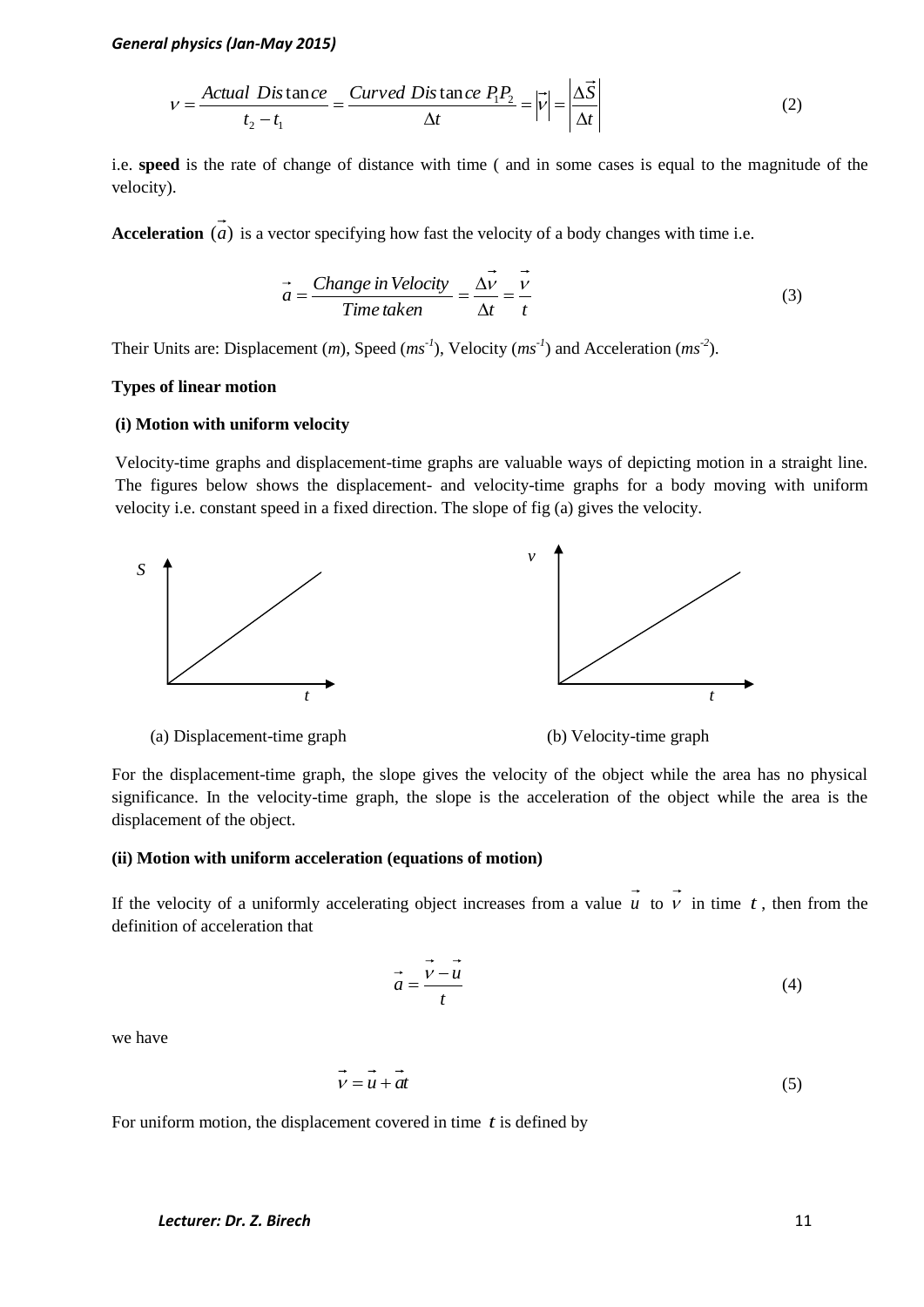$$
\vec{S} = \text{Average velocity} \times \text{Time} = \frac{1}{2} (\vec{u} + \vec{v})t \tag{6}
$$

Using equation 5, equation 6 gives

$$
\vec{S} = \vec{u}t + \frac{1}{2}\vec{a}t^2
$$
 (7)

Eliminating  $t$  in equation (7) by substituting for  $t$  in (6) gives

$$
v^2 = u^2 + 2aS\tag{8}
$$

Equations 5, 7 and 8 are equations of motion for an object moving in a straight line with uniform acceleration.

**Example** A body covers a distance of 10*m* in 4*s*, it rests for 10s and finally covers an additional distance of 90*m* in 6*s*. Calculate its average speed.

**Solution** Total distance  $= 10 + 90 + 0 = 100$ *m* 

Total time  $= 4 + 10 + 6 = 20s$ 

Average speed 
$$
=
$$
  $\frac{100m}{20s} = 5ms^{-1}$ 

**Example** A student runs 800*m* due north in 110*s* followed by 400*m* due south in 90*s*. Calculate his average speed and his average velocity for the whole journey.

**Solution** (i) Average speed = 
$$
\frac{Total \, dis \tan ce}{Total \, time} = \frac{800 + 400}{110 + 90} = \frac{1200m}{200s} = 6ms^{-1}
$$

(ii) Average velocity = 
$$
\frac{Total Displacement}{Total time} = \frac{800 - 400}{110 + 90} = 2ms^{-1}
$$

For velocity, since it is a vector, you have to choose the direction

**Example** A car moving with a velocity of 54kmhr<sup>-1</sup> accelerates uniformly at the rate of  $2ms^{-2}$ . Calculate the distance travelled from the place where the acceleration began to that where the velocity reaches 72*kmhr-1* and the time taken to cover this distance.

**Solution** Given 
$$
54kmhr^{-1} = 15ms^{-1}(\vec{u})
$$
  $72kmhr^{-1} = 20ms^{-1}(\vec{v})$   $\vec{a} = 2ms^{-2}$ , then  
\n(i)  $v^2 = u^2 + 2aS$  implying  $20^2 = 15^2 + 2(2)S$   $S = 43.75m$   
\n(ii)  $\vec{v} = \vec{u} + \vec{a}t$  implying  $20 = 15 + 2t$   $t = 2.5s$ 

### (iii) **Motion under gravity (free falling bodies)**

A body released near the earth's surface will accelerate towards the earth under the influence of gravity. If air resistance is neglected, then the body will be in free fall and the motion will proceed with uniform acceleration of  $\vec{a} = \vec{g} \approx 9.81 \text{m s}^{-2}$ . The value of this downward acceleration  $\vec{g}$  is the same for all bodies released at the same location and is independent of the bodies' speed, mass, size and shape. The **equations of**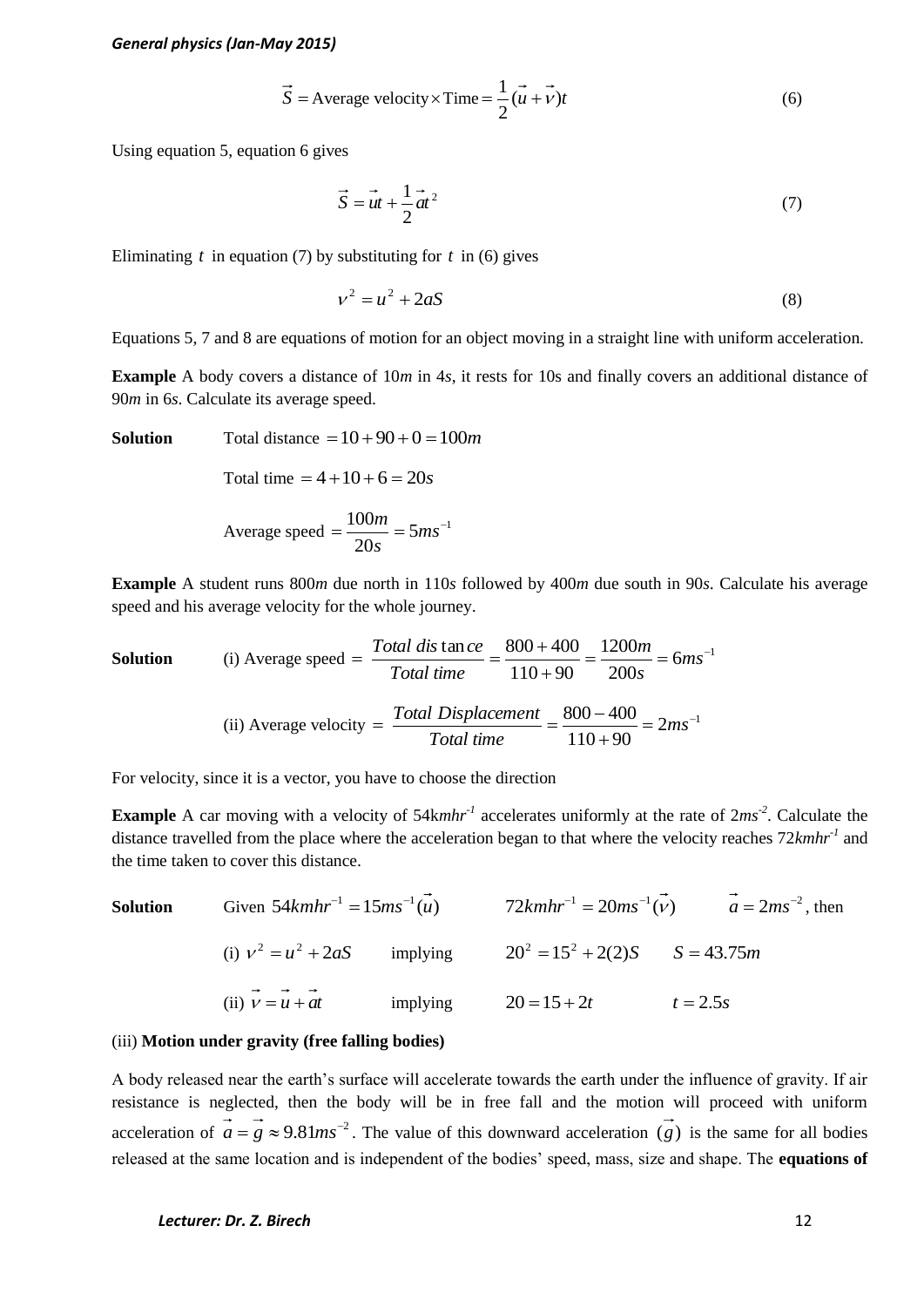**motion for freely falling bodies are similar to those for linear motion** with constant acceleration *a* being **replaced** by  $g$ . For upward motion (rising body),  $g$  is negative since the body is decelerating. Thus

$$
\vec{v} = \vec{u} + \vec{g}t
$$
  

$$
\vec{S} = \vec{u}t + \frac{1}{2}\vec{g}t^2
$$
  

$$
v^2 = u^2 + 2\vec{g}S
$$
 (9)

**Example** A ball is thrown vertically upwards with a velocity of 20  $ms^{-1}$ . Neglecting air resistance, calculate

- (i) The maximum height reached
- (ii) The time taken to return to the ground

**Solution** Taking upward direction as positive,  $\overline{u} = 20ms^{-1}$  and  $\overline{a} = -\overline{g} = 10ms^{-2}$  then

(i) At maximum height,  $v = 0ms^{-1}$  thus

$$
v^2 = u^2 + 2aS \implies 0 = 20 \times 20 + 2(-10)S
$$

 $S = 20m$ 

(ii) On return to ground, *S* becomes zero, thus from

$$
S = ut + \frac{1}{2}at^2
$$
  

$$
0 = ut - \frac{1}{2}gt^2 = 20t - 5t^2
$$
  

$$
t = 4 \sec
$$

### **Motion in Two Dimensions (Projectile Motion)**

Projectile motion is when an object moves both vertically and horizontally on the surface of the Earth at the same time. The two motions are independent of each other i.e. the object moves horizontally with constant speed, and at the same time, it moves vertically in a way a similar object not undergoing horizontal motion would move. If air resistance is neglected, then a projectile can be considered as a freely falling object and its equations of motion can be determined from the linear equations of motion together with the initial conditions i.e. the initial velocity has components  $u \cos \theta$  along the horizontal- and  $u \sin \theta$  along the vertical direction. The horizontal and vertical motions are analyzed as follows

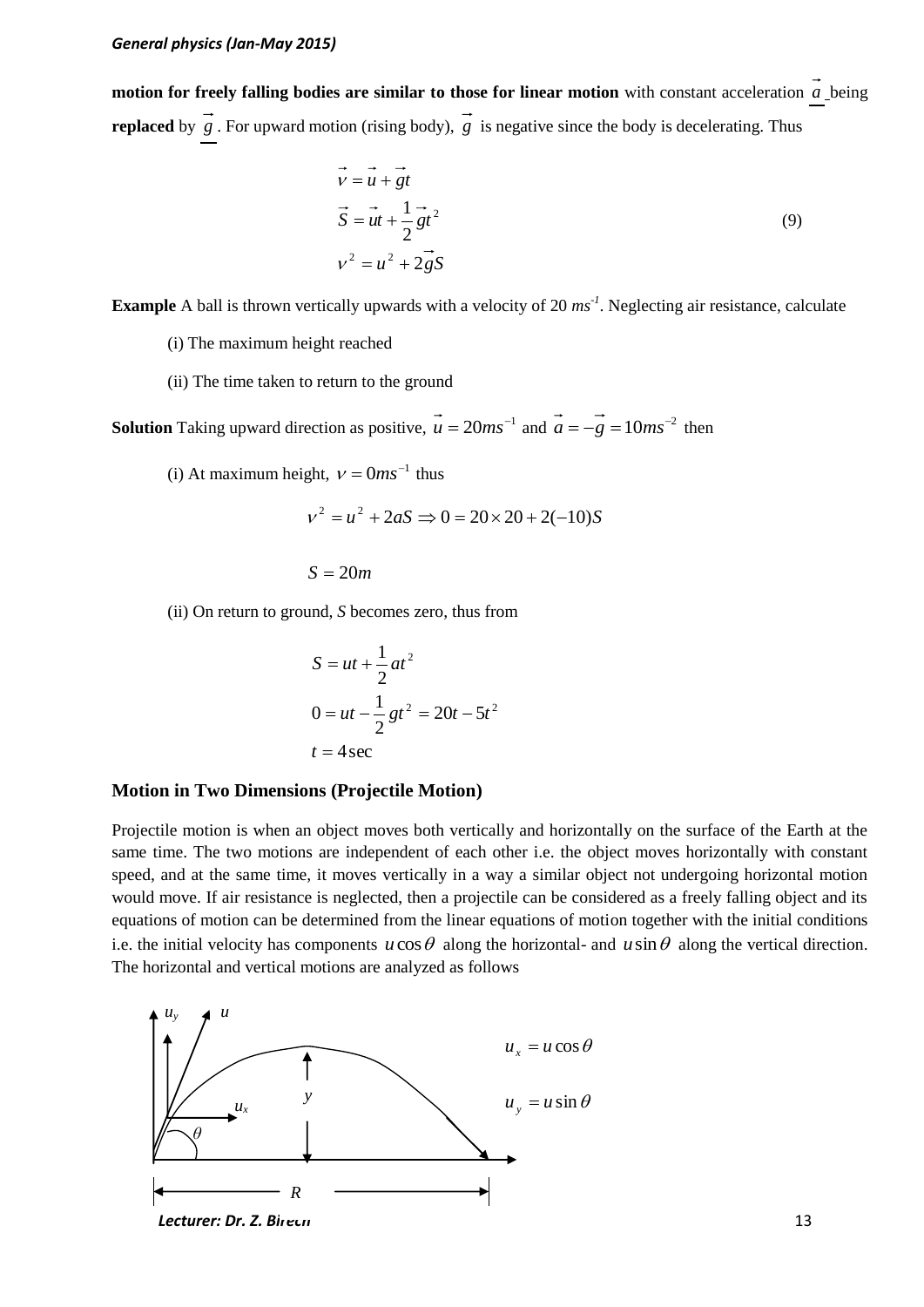(i) **Vertical motion:** The vertical component of *u* is  $u \sin \theta$  and the acceleration is  $-g$ . When the projectile reaches the ground at *B,* the vertical distance *h* travelled is zero. So from

$$
h = u_y t - \frac{1}{2} g t^2 \dots \tag{1}
$$

we have

$$
0 = u \sin \theta t - \frac{1}{2}gt^2 \implies t = 2\frac{u \sin \theta}{g} \dots \tag{2}
$$

which is the total time of flight. Also the maximum height reached can be evaluated as follows; from equation (1) we have

$$
Y = u \sin \theta t - \frac{1}{2}gt^{2} = \frac{u^{2} \sin^{2} \theta}{2g} \dots
$$
 (3)

after substituting half of the value of *t* from 2.

**(ii) Horizontal motion:** Since *g* acts vertically, it has no component in the horizontal direction. So the projectile moves in a horizontal direction with a constant velocity  $u \cos \theta$  which is the horizontal component of u. Hence, from the relation  $\vec{s} = \vec{u}t$  we have

$$
R = u\cos\theta \times \frac{2u\sin\theta}{g} = 2u^2 \frac{\sin\theta\cos\theta}{g} = u^2 \frac{\sin 2\theta}{g} \dots \qquad ...(4).
$$

The maximum range is obtained when  $\sin 2\theta = 1$  or  $2\theta = 90^\circ$ .

In this case

$$
R = \frac{u^2}{g} \dots \tag{5}
$$

Also at the maximum height *Y* of the path, the vertical velocity of the projectile is zero. So applying the relation  $v_y = u_y + at$  in a vertical direction, the time *t* to reach *A* is given by

$$
0 = u \sin \theta - gt \Rightarrow t = \frac{u \sin \theta}{g}
$$
 (6).

This is just half the time to reach *B*.

**Example** An object is thrown horizontally with a velocity of 10*m/s* from the top of a 20*m*-high building as shown. Where does the object strike the ground?

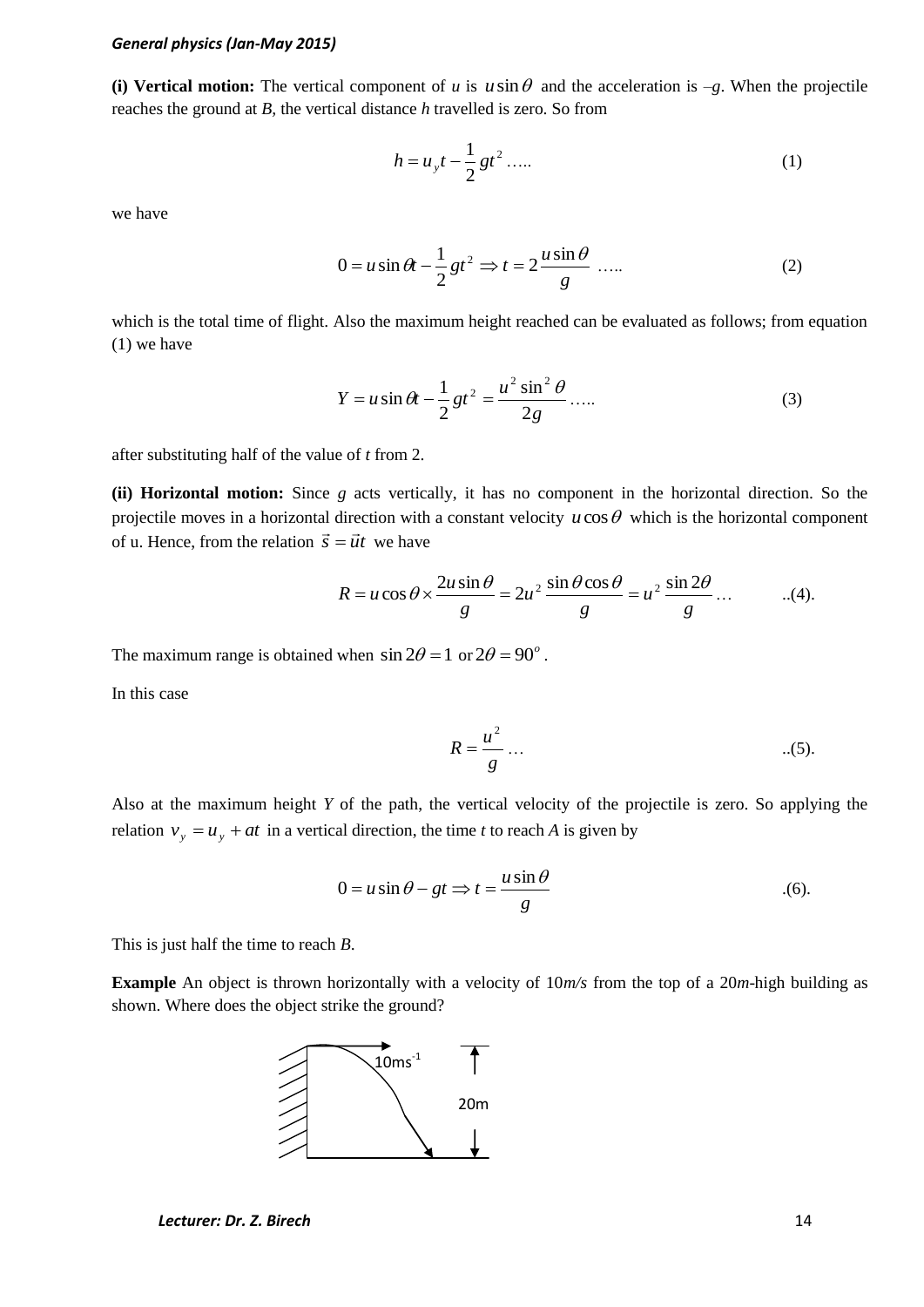**Solution:** We consider the horizontal and vertical problems separately.

(i) In the vertical case if the downward direction is taken to be positive, then  $v_{oy} = 0ms^{-1}$ ,  $g = 9.81ms^{-2}$ and  $y = 20m$ . Thus we can find the time taken to reach the ground from

$$
y = v_{oy} + \frac{1}{2} a_y t^2 \implies 20 = 0 + \frac{1}{2} \times 9.81 t^2
$$
 from which  
 $t = 2.02$ s.

**(ii)** In the horizontal case, we have found that the object will be in the air for 2.02*s*. Therefore given that  $v_{ox} = v_x = 10ms^{-1}$  and  $t = 2.02s$ , then  $X = v_x t = 10ms^{-1} \times 2.02s = 20.2m$ .

### **Newton's Laws of Motion**

**First Law:** A body tends to remain at rest or in uniform motion in a straight line (with constant velocity) unless acted upon by a resultant force. The tendency of a body to continue in its initial state of motion (a state of rest or a state of uniform velocity) is called inertia. Accordingly, the first law is often called the law of inertia.

Second Law: If a net force acts on a body, it will cause an acceleration of that body. That acceleration is in the direction of the net force and it magnitude is proportional to the magnitude of the net force and inversely proportional to the mass of the body i.e. *m*  $\vec{a} \propto \frac{\vec{F}}{A}$  $\ddot{\phantom{0}}$  $\vec{a} \propto \frac{\vec{F}}{}$  so that  $\vec{F} \propto m\vec{a}$  $\propto m\vec{a}$ . From the definition of a Newton, the law can be written in the form

$$
\vec{F} = k\vec{ma} = m\vec{a} \tag{1}
$$

This (vector) equation is a relation between vector quantities *F*  $\rightarrow$ and  $\vec{a}$ , and is equivalent to the three algebraic

 $\vec{F}_z = m\vec{a}_z$  $\vec{F}_y = m\vec{a}_y$  $\vec{F}_x = m\vec{a}_x$  $=$  $=$  $=$ (2)

equations

**Third Law:** Action and reaction are always equal and opposite i.e. when one body exerts a force on another, the second exerts an equal, oppositely directed force on the first. Examples include when pushing on a car, the car pushes back against your hand, when a weight is supported by a rope, the rope pulls down on the hand; a book resting on a table pushes down on the table, and the table in turn pushes up against the book; the earth pulls on the moon holding it in a nearly circular orbit and the moon pulls on the earth causing tides. The law differs from the first and second in that, whereas the first and second laws are concerned with the behaviour of a single body, the third law involves two separate bodies. The inherent symmetry of the action-reaction couple precludes identifying one as action and the other as reaction.

# **Collisions and Linear Momentum**

**Linear Momentum** is defined as the product of the object's mass  $(m)$  and its velocity  $\vec{v}$  and is a vector.

Linear momentum 
$$
\vec{L} = mass \times velocity = m\vec{v}
$$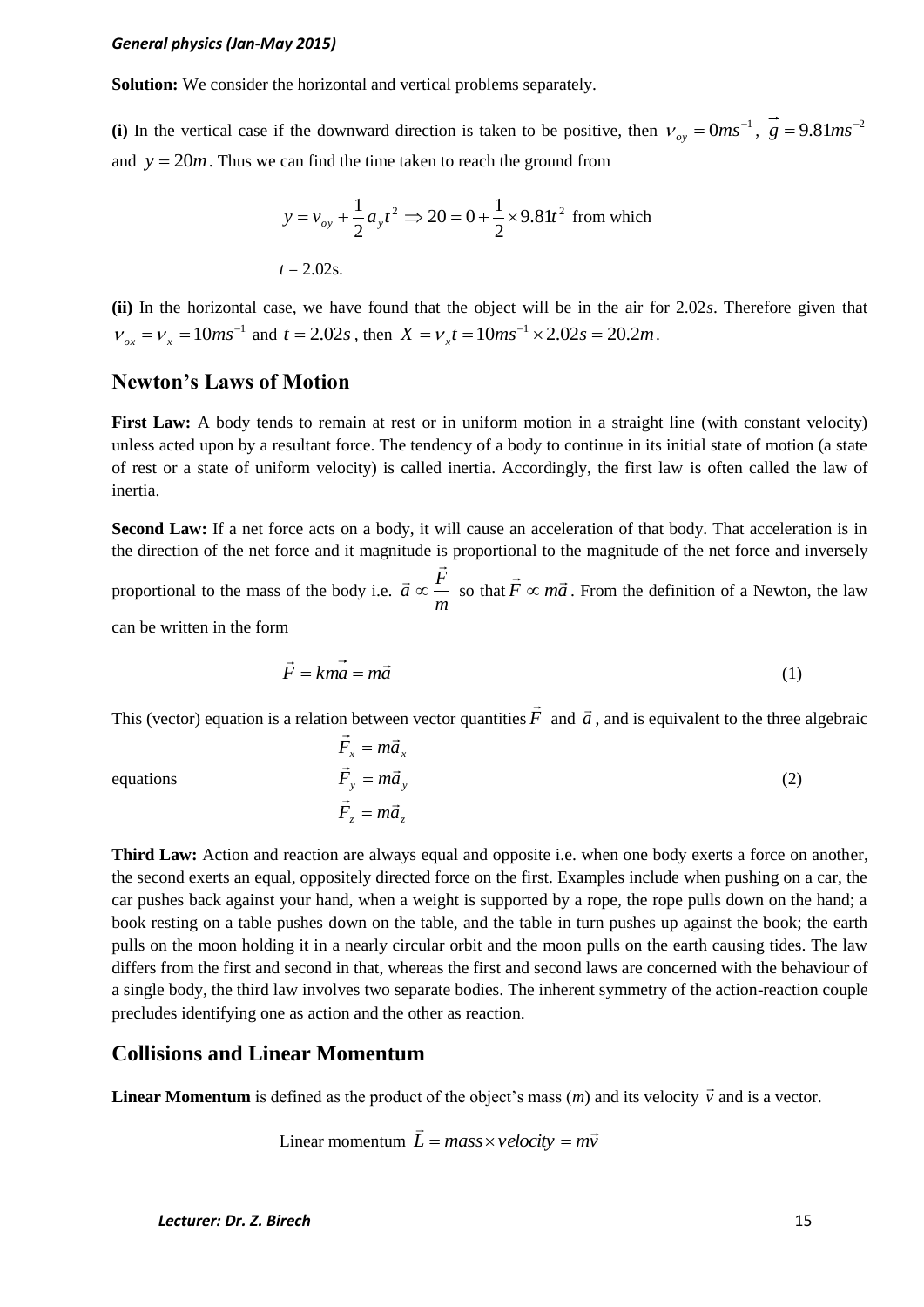The SI unit of linear momentum is  $kgms^{-1}$  (Newton second-*Ns*) and its dimension is  $\frac{M \llbracket L \rrbracket}{L-1}$  $|T|$  $\frac{M \llbracket L \rrbracket}{L-1}$ . From Newton's

second law  $(\vec{F} = m\vec{a})$  $= m\vec{a}$ ), if no external force acts on an object, then

$$
\vec{F} = m\vec{a} = m\left(\frac{v - u}{t}\right) = \frac{\Delta \vec{L}}{t} = 0 \implies \vec{L} \text{ is a constant. Thus its momentum is}
$$

conserved. This is the principle of conservation of linear momentum. It is useful in solving problems involving collisions between bodies.

The product of the force and the time is called the impulse of the force I i.e.

Impulse  $\vec{I} = \vec{F}t = m\vec{v} - m\vec{u}$ change in momentum

The SI unit of impulse is the same as that of momentum i.e. Newton-second or kilogram-meter-per-second.

**Collision:** is any strong interaction between bodies that lasts a relatively short time. Examples include automobile accidents, neutrons hitting atomic nuclei in a nuclear reactor, balls colliding, the impact of a meteor on the surface of earth, a close encounter of a spacecraft with the planet Saturn etc. In all collisions, momentum is conserved. The total energy is also conserved. However, kinetic energy might not be conserved since it might be converted into other forms of energy like sound, heat or work during plastic deformation. There are two main types of collisions: elastic and inelastic collisions.

**Elastic collision:** both kinetic energy and momentum are conserved.



From the figure, we have

 $m_a \vec{u}_a + m_b \vec{u}_b = m_a \vec{v}_a + m_b \vec{v}_b$  (conservation of linear momentum)

$$
\frac{1}{2}m_{a}{u_{a}}^{2} + \frac{1}{2}m_{b}{u_{b}}^{2} = \frac{1}{2}m_{a}{v_{a}}^{2} + \frac{1}{2}m_{b}{v_{b}}^{2}
$$
 conservation of kinetic energy.

**Inelastic collision:** momentum is conserved but kinetic energy is not conserved. Thus

$$
m_a \vec{u}_a + m_b \vec{u}_b = m_a \vec{v}_a + m_b \vec{v}_b
$$

If the colliding bodies stick together, the collision is totally inelastic and hence we have

$$
m_a \vec{u}_a + m_b \vec{u}_b = (m_a + m_b)\vec{V}
$$

where *V*  $\rightarrow$ is the common velocity.

#### **Special cases**

#### **(i). Elastic collision in a straight line**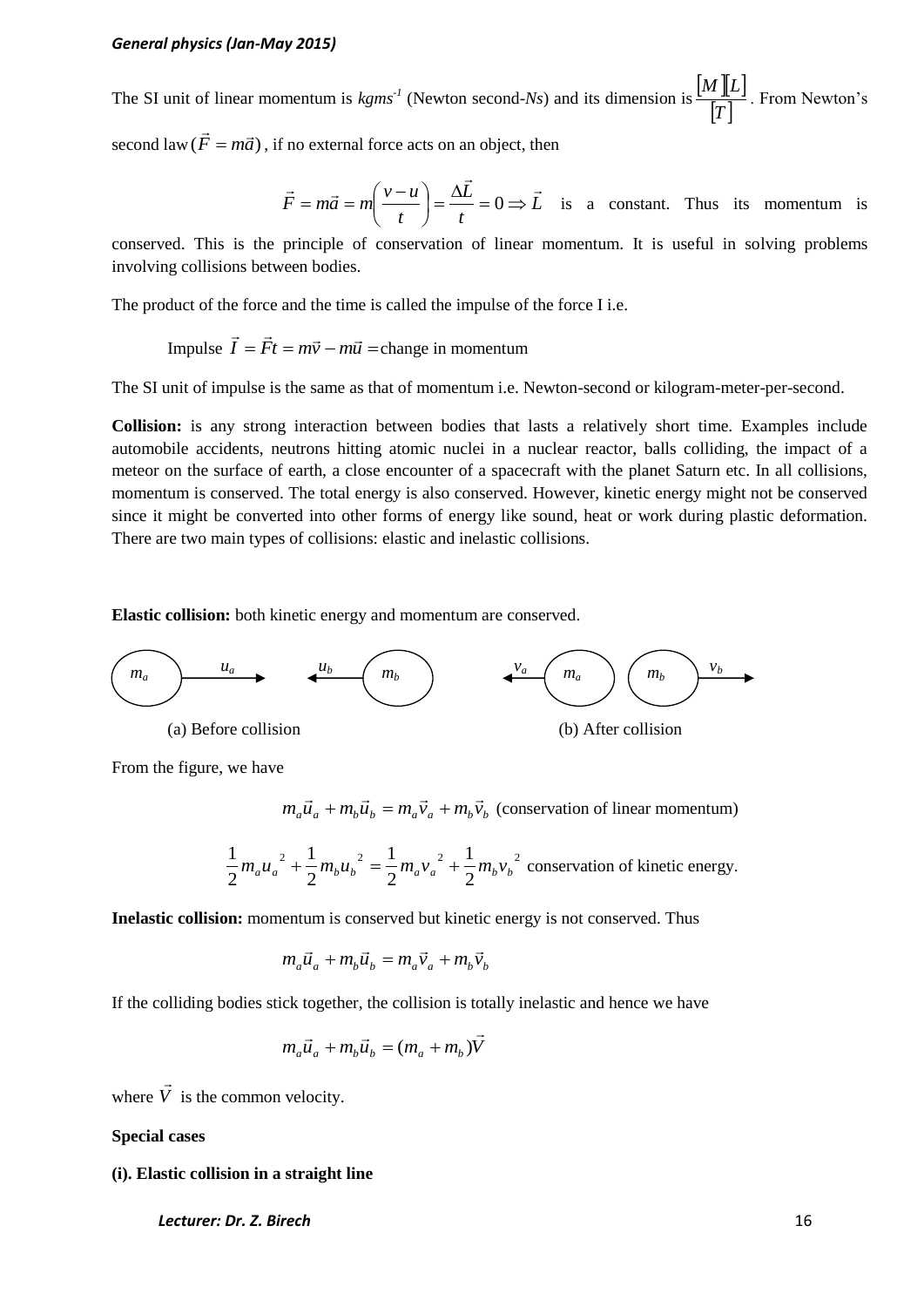If the two objects *A* and *B* have equal masses *m* and mass *B* is stationary ( $u_B = 0$ ) then for elastic collision, we have

> $mu_A = mv_A + mv_B$ (conservation of linear momentum)



and 2  $1 \t m \t 2 \t 1 \t m \t 2$ 2 1 2 1 2  $\frac{1}{2} m {u_A}^2 = \frac{1}{2} m {v_A}^2 + \frac{1}{2} m {v_B}^2$  conservation of kinetic energy, from which we have

$$
u_A = v_A + v_B
$$
  

$$
u_A^2 = v_A^2 + v_B^2
$$

Solving gives  $u_A = v_B$  and  $v_A = 0$ . Thus the two objects simply exchange velocities i.e. mass *A* comes to rest while mass *B* moves off with the original velocity of *A*. this is a situation of maximum energy transfer between two colliding bodies and is mostly applicable in nuclear reactions where neutrons are stopped by protons.

### **(ii). Oblique collisions of equal masses**

If mass *A* collides obliquely with mass *B* which is at rest and both objects are of equal masses m, then the total momentum of any object will be the sum of the respective momentum components in the vertical and horizontal directions respectively



Thus conservation of linear momentum gives

 $mu_A = mv_A \cos \phi + mv_B \cos \theta$ (along the *x* -direction)

$$
0 = -mv_A \sin \phi + mv_B \sin \theta
$$

(along the  $+ y$  direction)

Conservation of kinetic energy gives  $\frac{1}{2}mu_A^2 = \frac{1}{2}mv_A^2 + \frac{1}{2}mv_B^2$ 2 1 2 1 2  $\frac{1}{2} m u_A^2 = \frac{1}{2} m v_A^2 + \frac{1}{2} m v_B^2$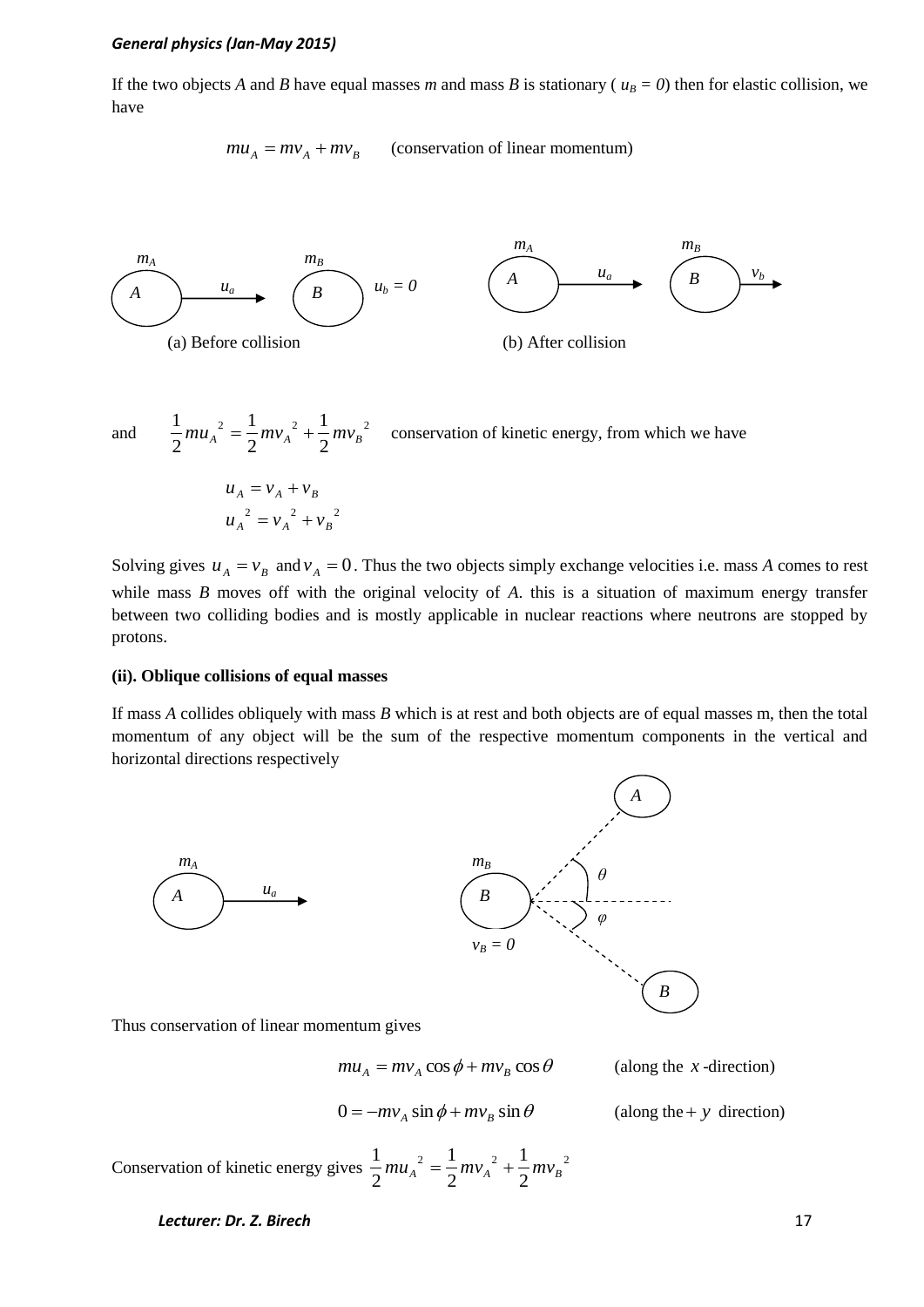#### **(iii)**. **Recoil**

In a case where part of a composite body suddenly flies apart e.g. a bullet fired from a gun, the remaining part (the gun) must undergo momentum in the opposite direction (recoil) in order to conserve the momentum. If  $m_b$  and  $v_b$  are the mass and velocity of the bullet while  $m_g$  is the mass of the gun, then the gun will recoil with velocity  $v_g$  given by

$$
-m_b v_b = m_g v_g
$$

or  $v_g = \frac{m_b r_b}{r} \Rightarrow v_g$ *g*  $b_g = \frac{m_b v_b}{v} \Rightarrow v$ *m*  $v_g = \frac{m_b v_b}{v_g}$  is far much less than  $v_b$  since  $m_b$  is far much less

than  $m<sub>g</sub>$ .

**Example** A car travelling at 90*kmhr-1* slams into a tree and is stopped in 40*ms*. If the car has a mass of 800*kg*, calculate the average force acting on the car during the collision.

**Solution** 

 $v = 90$  $kmhr^{-1} = 25$  $ms^{-1}$ <sup>1</sup>

From  $Ft = mv - mu$ , we have

$$
0.04 \sec \times F = 800 kg \times 25 ms^{-1} \Rightarrow F = 5 \times 10^5 N
$$

**Example** A person of mass 50*kg* who is jumping from a height of 5*m* will land on the ground with a velocity

$$
v = \sqrt{2gh} = \sqrt{2 \times 10 \times 5} = 10ms^{-1}
$$
 for  $g \approx 10ms^{-2}$ .

If he does not flex his knees on landing, he will be brought to rest very quickly, say  $\frac{1}{\sqrt{2}}$ th 10  $\frac{1}{\sqrt{2}}$ th second. The force

*F* acting is then given by  $F = \frac{\Delta m \omega m \epsilon h \mu m}{r} = \frac{30 \times 10^6}{r^2} 5000N$ *t*  $F = \frac{\Delta momentum}{m} = \frac{50 \times 10}{24} 5000$ 0.1  $=\frac{\Delta momentum}{m} = \frac{50 \times 10}{24.5}$  5000*N*. This is a force of about 10 times the person's

weight and the large force has a severe effect on the body. Suppose, however, that the person flexes his knees and is brought to rest much more slowly on landing, say **1** second. Then the force *F* now acting is 10 times less than before, or 500*N*. Consequently, much less damage is done to the person on landing.

## **Work, Energy and Power**

**WORK:** is defined as the product of the force, the displacement of the point at which the force is applied and the cosine of the angle between the force vector *F* and the displacement vector S. Mathematically:

$$
\Delta W = \vec{F} \cdot \Delta \vec{S} = F \Delta S \cos \theta
$$

where  $\Delta W$  is the amount of work done by the force of magnitude  $F$  during a small displacement of magnitude  $\Delta S$ . The unit of work is the Newton-meter or  $kgm^2s^2$  and is given the name Joule. One joule is the amount of work done by a force of one Newton acting over a distance of one meter in the direction of the displacement.

#### **Features of the definition**

First work requires the action of a force. Without a force, no work is done. Second, the application of a force is a necessary but not sufficient condition for work. Work is done only if there is displacement of the point of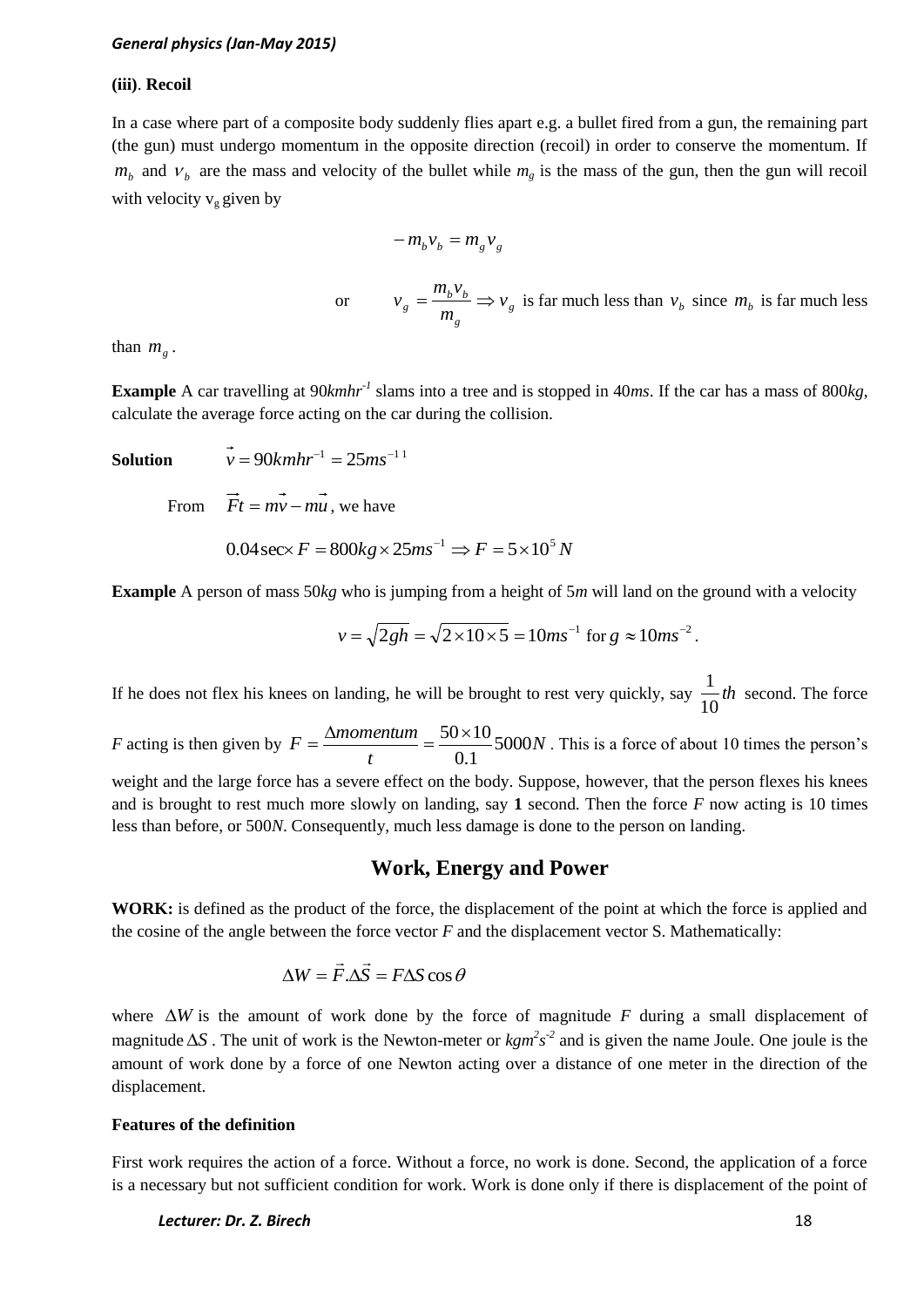application of the force, and then only if this displacement has a component along the line of action of the force.

**Example** Calculate the work done by a man of mass 65*kg* in climbing a ladder 4*m* high.

**Solution:** Work done = force  $\times$  distance = weight  $\times$  distance =  $mgh = 65kg \times 10ms^{-2} \times 4m = 2600J$  or 2.6*kJ* 

**Example** How much work is done in lifting a 3*kg* mass a height of 2*m* and in lowering it to its initial position?

**Solution:** (i) Since the force is directed up and the displacement is in the same direction, then  $\theta = 0$ . Hence

$$
W = mgs = 3kg \times 9.8ms^{-2} \times 2m = 58.8J
$$

(ii) Suppose we now slowly lower this mass to its original position. Again we must apply an upward force of *mg* to prevent it from dropping. How much work is done by this force? Now the angle between that force and the displacement is  $\theta = 180^\circ$  and since  $\cos 180^\circ = -1$ , we have

$$
W = -58.8J
$$

The negative sign tells us that gravity has done work on the body. In this example, there are two forces that act on the 3*kg* mass: the force of gravity, which points downwards and the tension in the string which pulls upward. If we had asked for the work done by the force of gravity, it would have been negative during the lifting of weight and positive as the weight was lowered.

**ENERGY:** Energy is defined as the capacity to do work. A system may have mechanical energy by virtue of its position, its internal structure or its motion. There are also other forms of energy besides mechanical, namely chemical energy(found in foods, oils, charcoal, biogas etc and is due to the kinetic energy and potential energy of the electrons within atoms), electrical energy(associated with the electric charge and can be produced by generators from hydroelectric power stations-waterfalls, geothermal stations, nuclear fission etc-), nuclear energy from a nuclear reactor, thermal energy (due to heat produced from burning fuels, the sun, heaters etc).

It is a remarkable fact about our physical universe that whenever one form of energy is lost by a body/system, this energy never disappears but it is merely translated into other forms of energy e.g. Vehicles burn fuels to produce both thermal (heat) and mechanical energy.

### **Mechanical Energy**

It is the energy of motion-whether that energy is in action or stored. It exists in two forms:

**Kinetic energy-** energy possessed by a body by virtue of its motion and it represents the capacity of the body to do work by virtue of its speed. If a force *F*  $\frac{1}{x}$ acts on an object of mass m such that the mass accelerates uniformly from initial velocity  $v_i$  to a final velocity  $v_f$  ms<sup>-1</sup> over a distance S (as shown),



Then the work done over the distance *S* is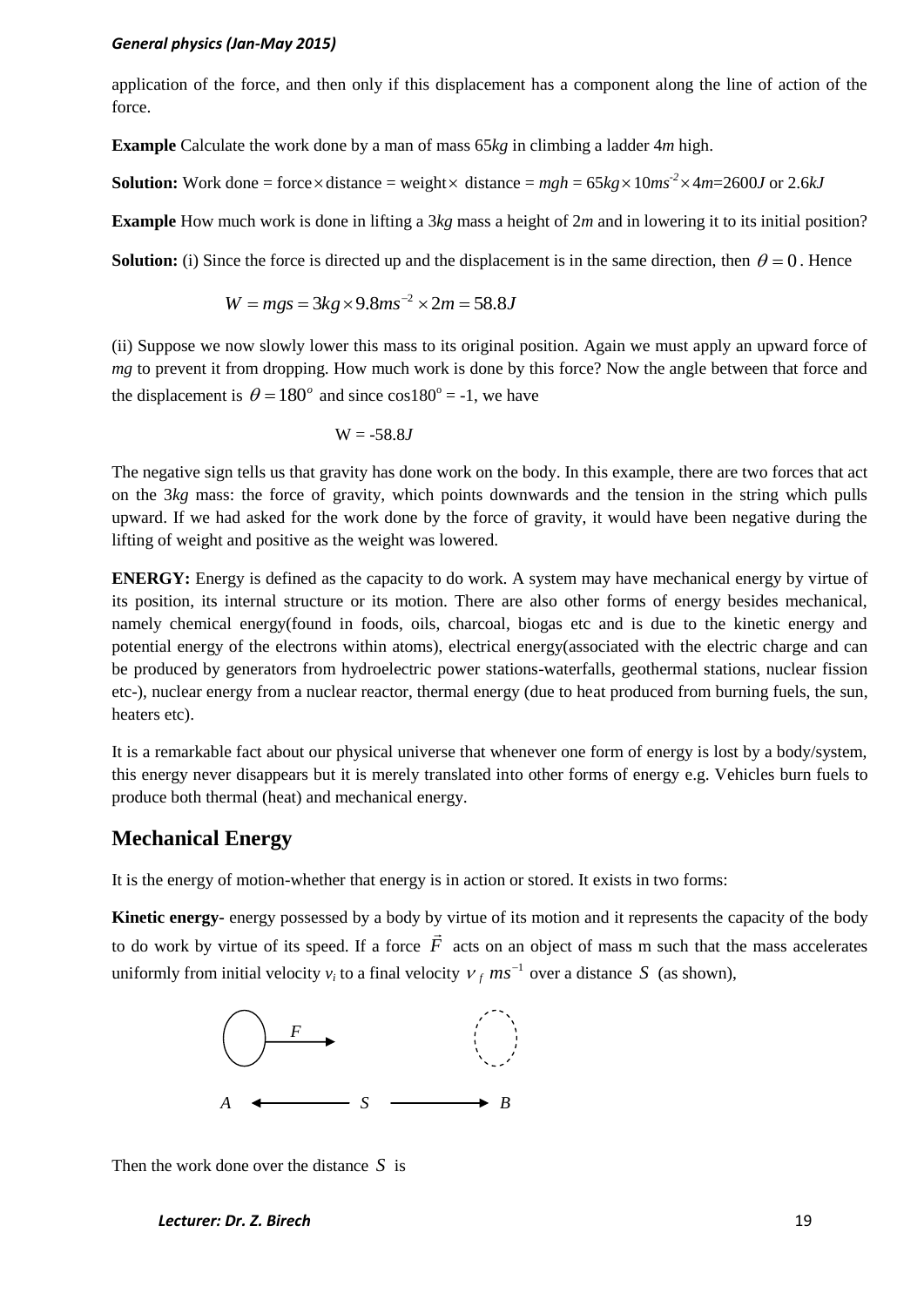$W = F.S$  $\rightarrow$  $=$ 

But

 $\vec{F} = m\vec{a}$  $=$ 

and

2 2  $\vec{S} = \vec{u}t + \frac{1}{2}\vec{a}t$ 

From the relation

then

*a*  $t = \frac{v - u}{\rightarrow}$ 

 $\vec{v} = \vec{u} + \vec{a}t$ 

so that the work done is

$$
W = m\vec{a} \bullet \vec{S} = \frac{1}{2}m(v^2 - u^2) = \Delta k.e
$$

which is the WORK-ENERGY RELATION (THEOREM). If the body starts from rest, then the work done on the object equals kinetic energy gained by the object.

**Potential energy**-energy possessed by a body by virtue of its configuration (position) in a force field e.g. gravitational field, electrostatic field, magnetic field etc. If an object of mass *m* is lifted to a height *h* from the ground, then:

Work done on the mass 
$$
W = \vec{F} \cdot \vec{h} = mgh
$$

i.e. work done on the object  $=$  gain in the potential energy by the object.

Whether a body falls vertically or slides down an inclined plane, the work done on it by gravity depends only on its mass and on the difference in height between the initial and final positions. Potential energy of an object depends only on its location and not on the route by which it arrived at that point. It follows that if a body is transported around a closed path, the change in potential energy vanishes i.e. potential energy is independent of the previous history because the gravitational force is conservative. A force is said to be conservative if the work  $W_{AB}$  done by the force in moving a body from *A* to *B* depends only on the position vectors  $r_A$  and  $r_B$ . In particular, a conservative force must not depend on time, or on the velocity or acceleration of the body.

**Example** A 100 $kg$  crate of milk is pushed up a frictionless  $30^\circ$  inclined plane to a 1.5*m*-high platform. How much work is done in the process?

**Solution** The *x* component of *mg* is  $-mgsin30^\circ$ . This force must be balanced by the applied force *F* to prevent the crate from slipping down the plane. The work done by the force  $F$  is

$$
W = Fd\cos\theta
$$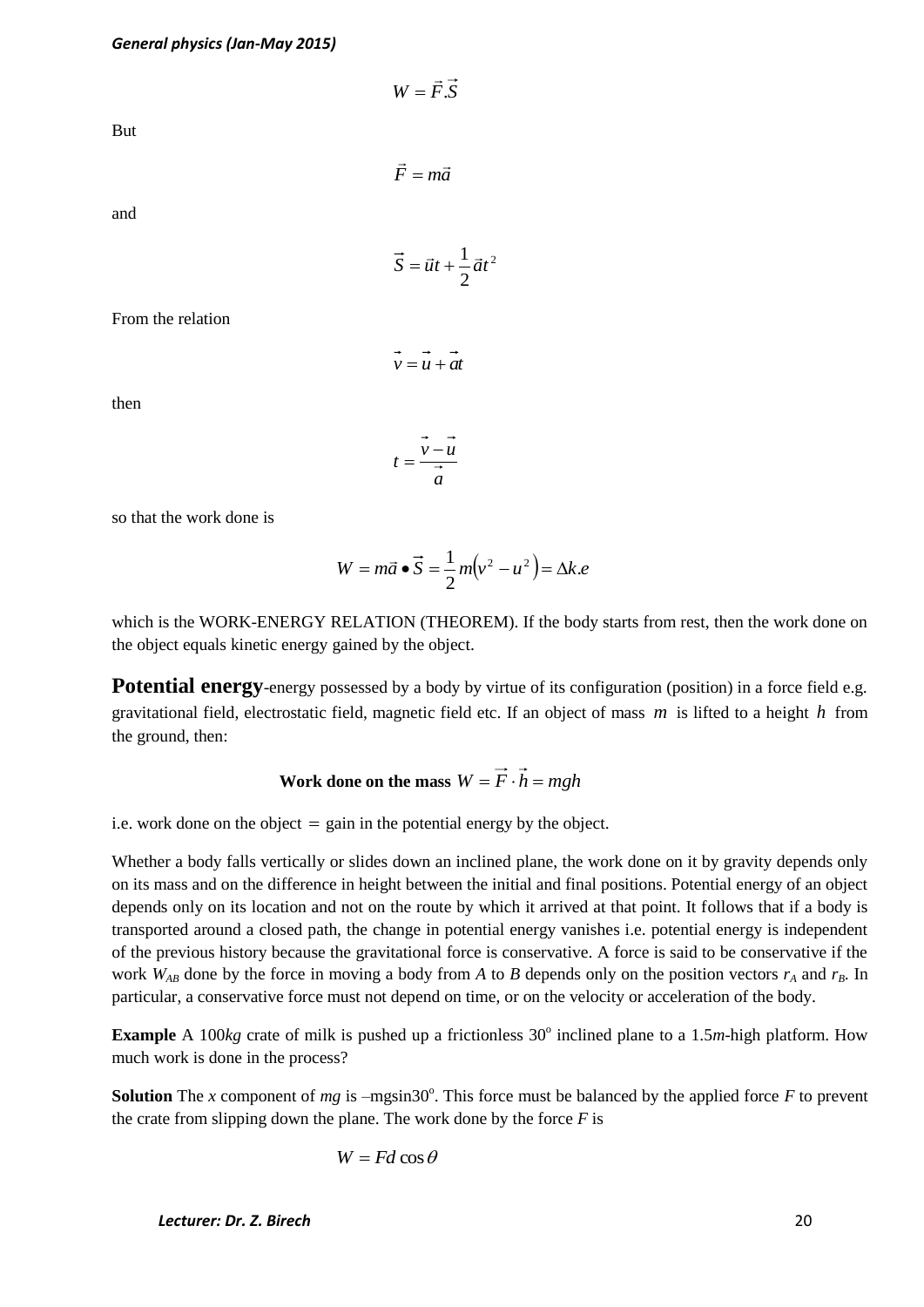Since *F* acts in the direction of motion,  $\theta = 0^{\circ}$  and  $cos\theta = 1$ . The distance *d* over which the force acts is the length of the incline namely

$$
d = \frac{1.5m}{\sin 30}
$$
 Hence  $W = (mg \sin 30^\circ) \left(\frac{1.5m}{\sin 30}\right) = 1470J$ 

**Example** Suppose in the previous example the inclined plane is not frictionless and that the coefficient of friction is 0.2. How much work is done in pushing the crate to the 1.5*m*-high platform?

**Solution** The work done against the force of gravity is the same as before 1470*J*. However, the applied force must be greater than  $mgsin30$  so as to overcome the force of friction which also acts in the  $-x$  direction (opposite to the direction of motion). The force of friction is

$$
f_k = \mu_k R = -\mu_k mg \cos 30^\circ - 0.2(980N)(0.866) = -170N
$$

The work done against this frictional force is then

$$
W_n = -f_k d = 0.2(980N)(0.866) \left(\frac{1.5m}{\sin 30}\right) = 510J
$$

where *n* indicates nonconservative forces. The total work done in bringing the crate to the platform is

$$
W = \Delta pe + W_n = 1470J + 510J = 1980J
$$

**POWER** is the rate of doing work i.e. it is the rate at which energy is converted from one form to another. Mathematically,

$$
\overline{P} = \frac{\Delta W}{\Delta t} (average power)
$$

Also since  $\Delta W = \vec{F} \cdot \Delta S$  $\rightarrow$   $\rightarrow$  $\Delta W = \vec{F} \cdot \Delta \vec{S}$ , then  $\vec{P} = \frac{\Delta W}{\Delta t} = \vec{F} \cdot \vec{v} = \vec{F} \cdot \vec{v} = \vec{F} \cdot \vec{v} = \vec{F} \cdot \vec{v} = \vec{F} \cdot \vec{v} = \vec{v}$ *t*  $F \stackrel{\Delta S}{\longrightarrow}$ *t*  $\vec{P} = \frac{\Delta W}{\Delta t} = F \frac{\Delta S}{\Delta t} = \vec{F} \cdot \vec{v} = Force \times$  $\Delta$  $= F \frac{\Delta}{4}$  $\Delta$  $\vec{P} = \frac{\Delta W}{\Delta t} = F \frac{\Delta S}{\Delta t} = \vec{F} \cdot \vec{v}$ .

The unit of power is the Watt (*W*) which is the rate of work (transfer of energy) of one joule per second. Power is also measured in horsepower (*hp*) where

### *1hp = 746W*

**Example** A manually operated winch is used to lift a 200*kg* mass to the roof of a 10*m* tall building. Assuming that you can work at a steady rate of 200*W*, how long will it take you to lift the object to the roof? Neglect frictional forces.

**Solution** The work done equals the increase in potential energy of the 200*kg* mass, namely

$$
W = mgh = 200kg \times 9.8ms^{-2} \times 10m = 19600J
$$

Since this work is done at a constant rate of 200W, then

$$
200W = \frac{19600J}{\Delta t} \Rightarrow \Delta t = \frac{19600J}{200W} = 98 \text{ sec}
$$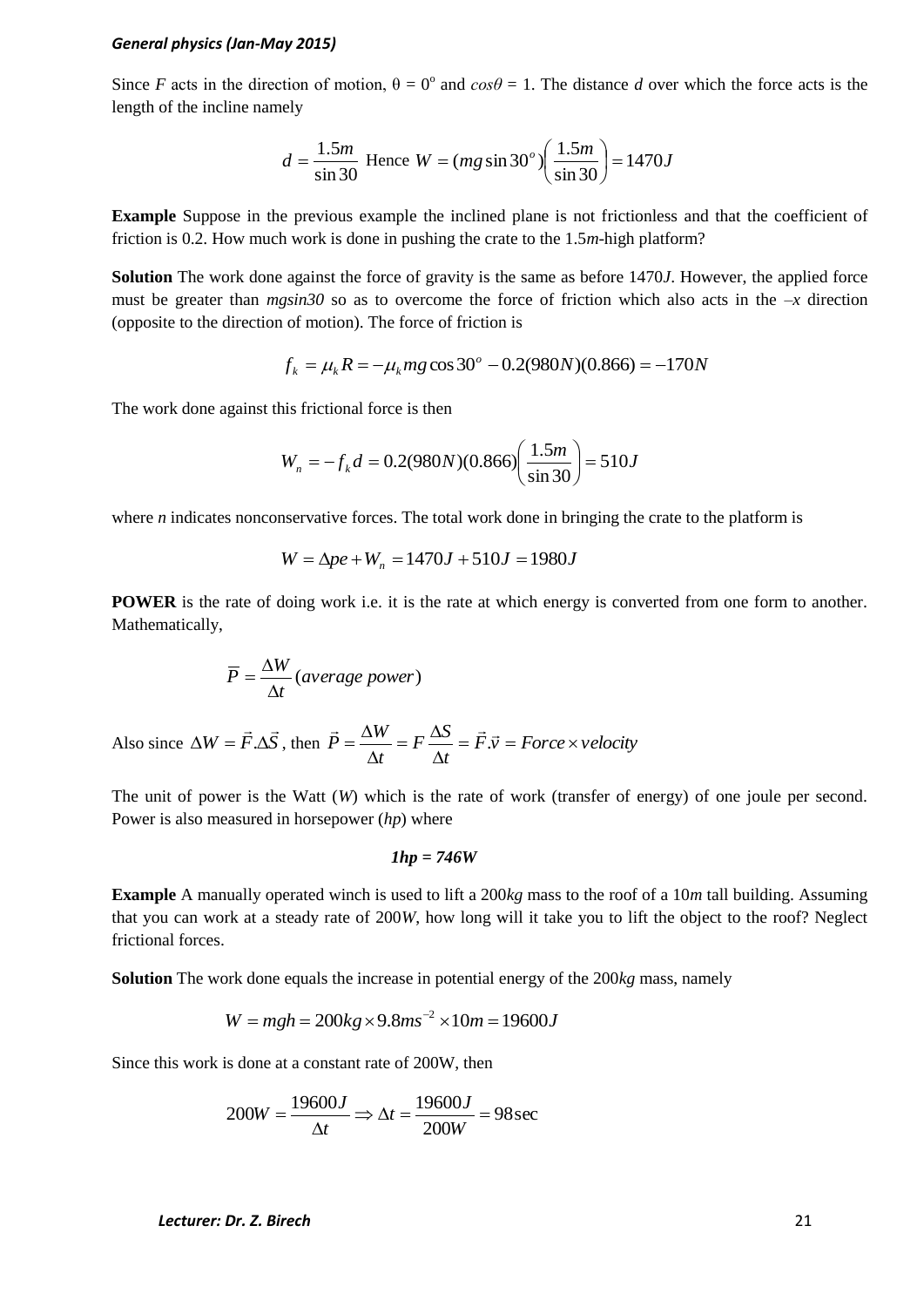Let us see how large an error may have been made by neglecting the kinetic energy of the mass during the ascent. The average speed of the mass is

$$
v = \frac{10m}{98 \sec} = 0.102ms^{-1}
$$

Kinetic energy during ascent is therefore

$$
k.e = \frac{1}{2}mv^2 = \frac{1}{2}(200kg)(0.102ms^{-1}) = 1.04J
$$

an amount negligibly small compared with the change of 19600*J* in potential energy. We can therefore safely neglect this small amount of kinetic energy in the problem's solution.

# **Properties of Matter**

**PRESSURE: Pressure** is defined as the average force per unit area at the particular region of fluid (liquid or gas) i.e.

$$
P = \frac{F}{A}
$$

where  $F$  is the normal force due to the liquid on the side of area  $A$ . At a given point in a liquid, the pressure can act in any direction i.e. pressure is a scalar quantity. If the pressure were not the same, there would be an unbalanced force on the fluid at that point and the fluid would move. Also pressure increases with depth *h* below the liquid surface and with its density  $\rho$  so that

$$
P = h g \rho
$$

When *g* is in  $ms^{-2}$ , *h* is in *m* and  $\rho$  is in *kgm*<sup>-3</sup>, then the pressure is in Newton per meter squared (*Nm*<sup>-2</sup>). The bar is a unit of pressure used in meteorology and by definition,

$$
1 bar = 10^5 Nm^2
$$

The Pascal (*Pa*) is the name given to a pressure of 1 *Nm-2* . Thus

$$
1 \text{ bar} = 10^5 Pa
$$

Pressure is often expressed in terms of that due to a height of mercury (*Hg*). One unit is the torr (after Torricelli);

$$
1 \text{torr} = 1 \text{mmHg} = 133.3 \text{Nm}^2
$$

From  $P = h g \rho$  it follows that the pressure in a liquid is the same at all points on the same horizontal level in it. Thus a liquid filling the vessel shown below rises to the same height in each section if *ABCD* is horizontal.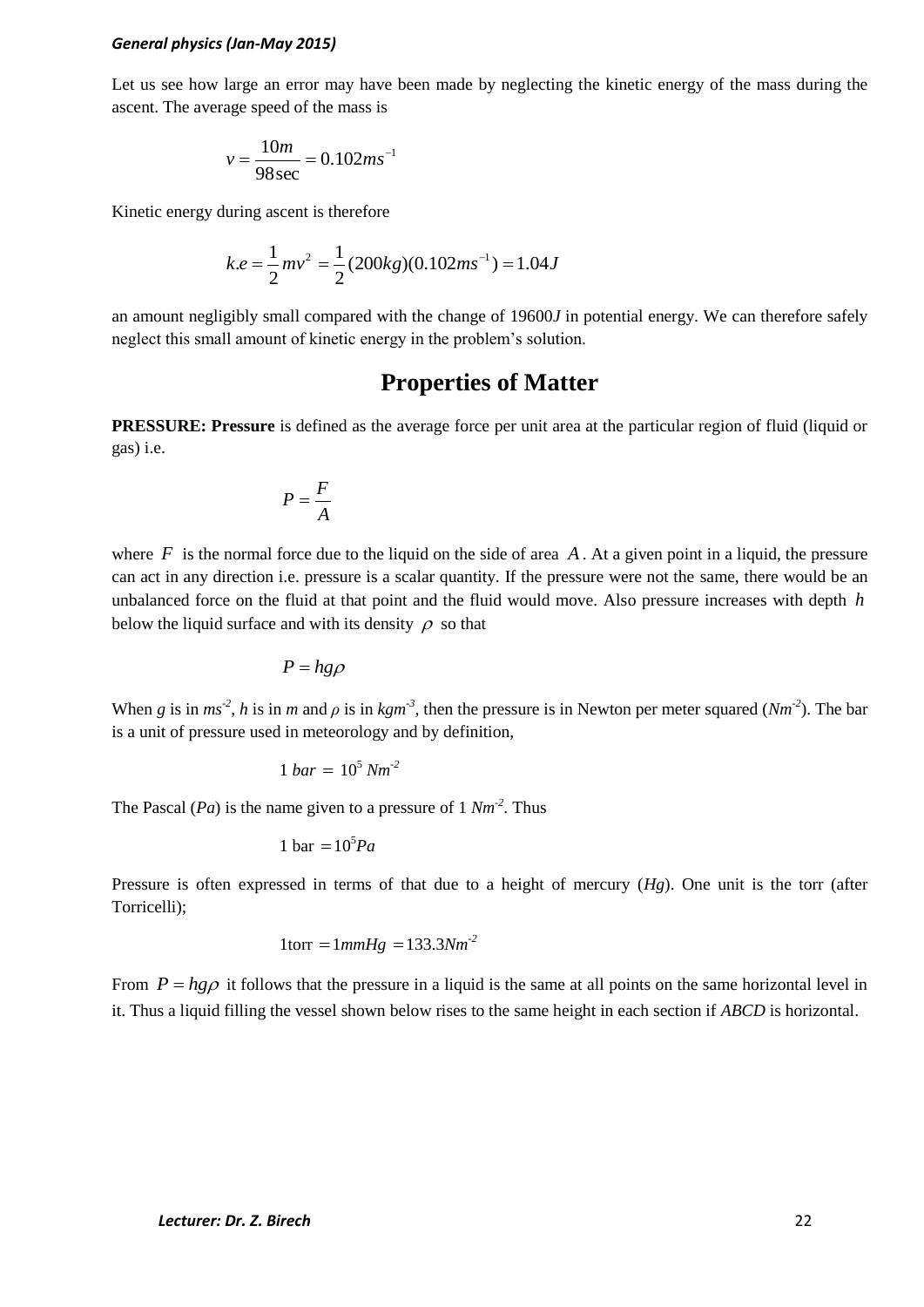

Fig Pressure in a vessel is independent of the cross-section

### **Atmospheric Pressure**

A barometer is an instrument for measuring the pressure of the atmosphere which is required in weather forecasting. It consists of a vertical tube about a meter long containing mercury with a vacuum at the closed top. The other end of the tube is below the surface of mercury contained in a vessel *B*.



The pressure on the surface of the mercury in *B* is atmospheric pressure *A* and since the pressure is transmitted through the liquid, the atmospheric pressure supports the column of mercury in the tube. Suppose the column is a vertical height H above the level of the mercury in *B*. then if  $H = 760$ *mm* = 0.76*m* and  $\rho = 13600$ *kgm*<sup>-3</sup>, we have

$$
P = H\rho g = 0.76 \times 13600 \times 9.8 = 1.013 \times 10^5 Nm^2
$$

The pressure at the bottom of a column of mercury 760*mm* high for a particular density and value of *g* is known as standard pressure or one atmosphere. By definition,

1 atmosphere = 
$$
1.01325 \times 10^5
$$
 Nm<sup>-2</sup>

Standard temperature and pressure is  $0^{\circ}$ C and 760 $mmHg$ . It should be noted that the pressure *P* at a place *X* below the surface of a liquid is given by  $P = Hg\rho$  where *H* is the vertical distance of *X* below the surface. In fig ii above, a very long barometer tube is inclined at an angle of  $60^{\circ}$  to the vertical. The length of mercury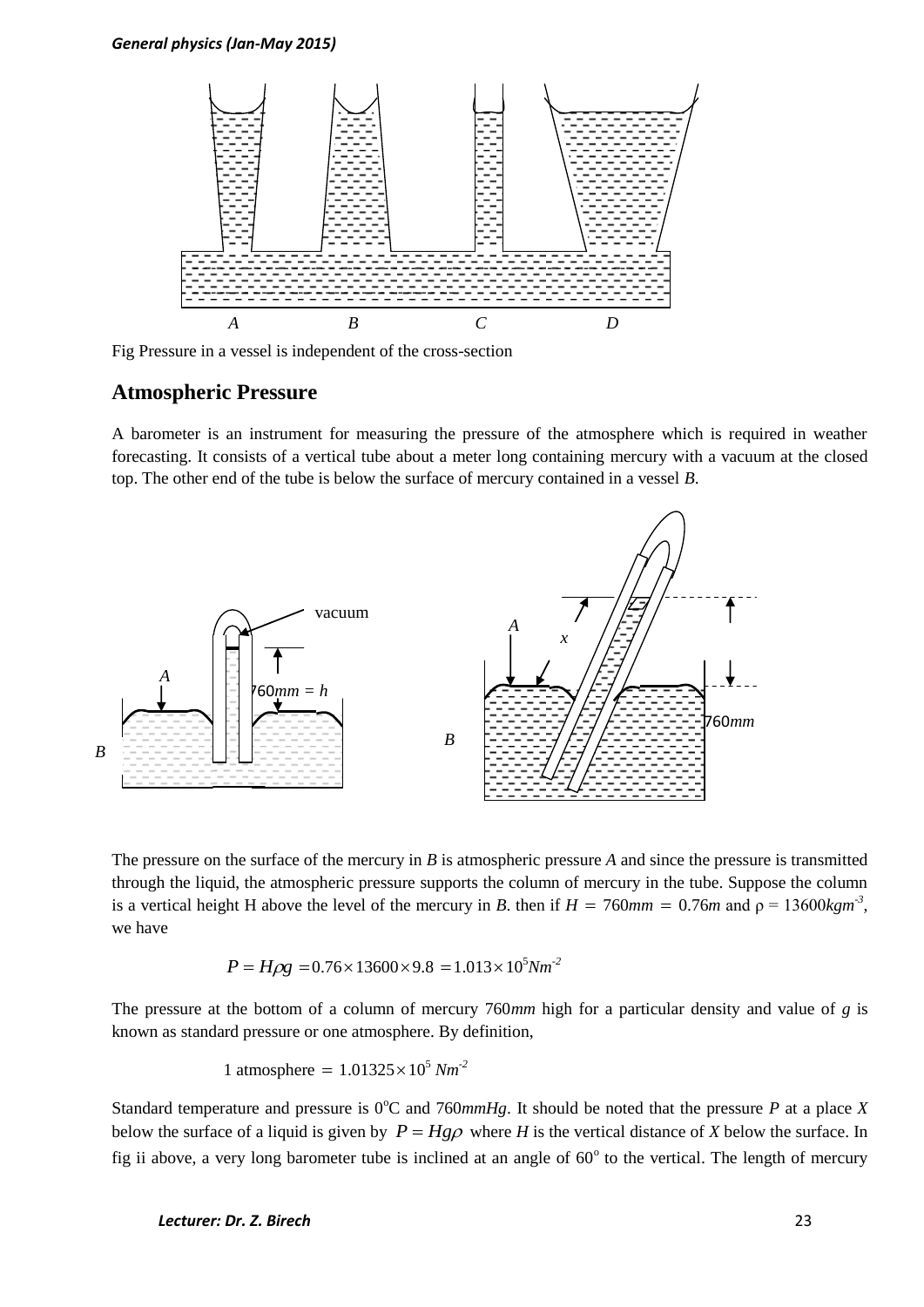along the slanted side of the tube is *x* mm say. If the atmospheric pressure is the same as in (i), then the vertical height to the mercury surface is still 760*mm*.

So

$$
x\cos 60^\circ = 760 \Rightarrow x = \frac{760}{\cos 60} = \frac{760}{0.5} = 1520 \text{mm}
$$

### **ARCHIMEDES' PRINCIPLE**

An object immersed in a fluid experiences a buoyant (upthrust) force equal to the weight of the fluid that it displaces.

# **Application of the principle**

If two substances have densities  $D_1$  and  $D_2$ , then the density of the second substance relative to the first is

Relative density = 
$$
\frac{D_2}{D_1}
$$

Since

$$
density = \frac{mass}{volume}
$$

then

$$
D_2 = \frac{m_2}{V_2}
$$
 and  $D_1 = \frac{m_1}{V_1}$ 

If one compares equal volumes of the two substances so that  $V_2 = V_1$ , then the

Relative density 
$$
=
$$
  $\frac{D_2}{D_1} = \frac{m_2}{m_1}$ 

showing that the relative density will equal the ratio of their masses or their weights. The **density** of a **substance relative** to that of **water** is called the **specific gravity** of the substance i.e. the specific gravity of a substance is equal to the density of the substance divided by the density of water or is equal to the **weight** of a **certain volume** of the **substance divided** by the **weight of** an **equal volume** of **water**. In accurate work it is necessary to specify the temperature at which the measurements are made.

**Example** A piece of copper suspended from a balance weighs 156.8*g* in air. When it is completely surrounded by pure water at  $20^{\circ}C$ , the reading on the balance is 139.2*g*. Calculate the specific gravity of copper.

**Solution** The weight of copper in air = 156.8*g*

The apparent weight of copper in water = 139.2*g*

Therefore the buoyant force of the water = 156.8-139.2 = 17.6*g*

By Archimedes' principle, the weight of the displaced water = 17.6*g*

The specific gravity of the copper  $=$ *weight of equal volume of water weight of Copper*

But the volume of the displaced water is equal to the volume of the copper which displaces it. Therefore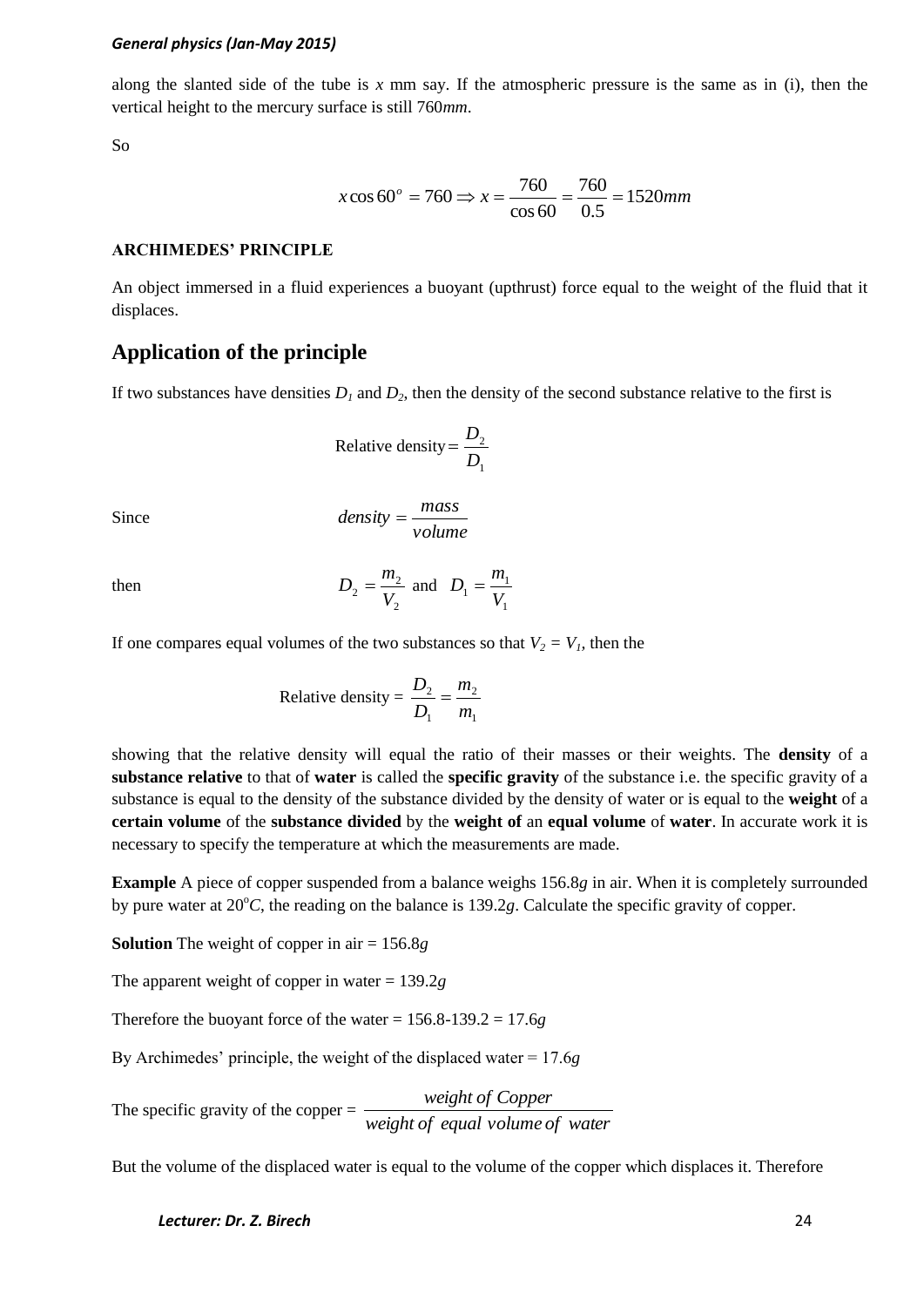The specific gravity of copper = 
$$
\frac{156.8g}{17.6g} = 8.91.
$$

Therefore the density of the copper in this sample is 8.91 times the density of pure water at  $20^{\circ}$ C. When the specific gravity of a substance is known, its density in any units can be calculated from the known density of water.

Wherever the force of gravity acts on a fluid, the fluid exerts a buoyant force as a result of difference in pressure at different levels. Every fish and submarine in the sea is buoyed up by a force equal to the weight of water displaced. To remain submerged these objects must have a weight equal to or greater than the buoyant force. If they wish to move from one level to another, the balance between the force of gravity and the buoyant force must be disturbed. Some fish can rise by expanding their bodies, thereby displacing more water. Submarines are made to rise by decreasing their weight by forcing water out of their ballast tanks. The air of the earth's atmosphere also exerts a buoyant force on all objects immersed in it e.g. Balloons utilize the buoyancy of air. If a gas such as hydrogen or helium is used to inflate a light-weight plastic envelope, the buoyancy force of the air can be considerably greater than the weight of the balloon. Such balloons are used in making high altitude measurements of various properties of the atmosphere.

**Example** A weather balloon has a volume of  $0.5m^3$  when inflated. The weight of the envelope is 350*g*. If the balloon is filled with helium, what weight of instrument can it carry a loft? The density of air is 1.29*kgm-3* and the density of helium is 0.138 times the density of air.

**Solution** By Archimedes' principle, the buoyant force of the air is = the weight of air displaced = the weight of 0.5 $m^3$  of air

$$
=0.5m^3 \times 1.29kgm^{3} = 0.65kg = 650g
$$

Since the relative density of helium is  $0.138$ (air  $\approx$  1), the weight of helium in the balloon is

$$
= 0.138 \times 650g = 90g
$$

Therefore the weight of the balloon and helium

$$
= 350g + 90g = 440g
$$

The excess of the buoyant force over the force of gravity

$$
= 650g - 440g = 210g
$$

Therefore if an unbalanced force of 10*g* is left available to produce upward acceleration, the weight of the instrument load can be 200*g*.

# **Floating at the surface of liquids**

According to Archimedes' principle, if a liquid is displaced by a solid, the liquid exerts a buoyant force on the solid. This is true for any fraction of the solid that displaces liquid e.g. when a boy is lifting a stone out of water, he does not have to support the full weight of the stone until it is completely clear of the water. When half of the stone's volume is submerged, the buoyant force is half of the buoyant force when it is completely submerged. Suppose that an object is placed in a liquid of density greater than that of the object. The buoyant force of the liquid will equal the force of gravity before the solid is completely submerged. To go beyond this point of equilibrium, requires then an extra downward force to be applied. If it is not, the object remains in equilibrium under the action of balanced forces: it floats. When an object that will float is placed into a liquid,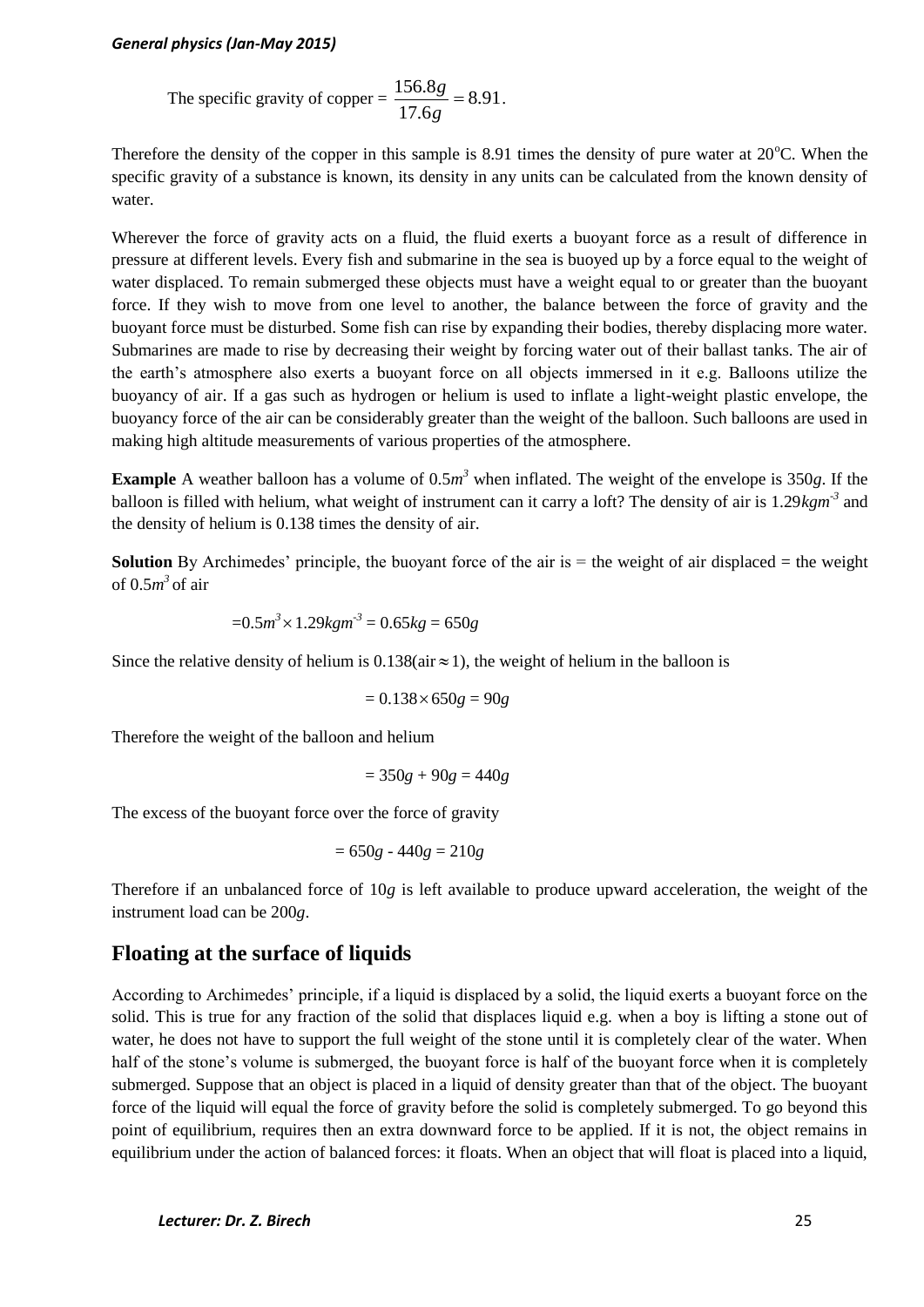it will sink into the liquid until the weight that it displaces is equal to its own weight. This relation, a direct consequence of Archimedes' principle, is sometimes called the law of flotation.

Example A block of wood weighing 120g has a volume of 180*cm*<sup>3</sup>. What fraction of its volume would be submerged when floating in alcohol of density 0.80gcm<sup>-3</sup>?

**Solution** For the block to float, it must displace 120*g* of alcohol. The volume of 120*g* of alcohol

$$
=\frac{120g}{0.80gcm^{-3}}=150cm^{3}
$$

To displace  $150cm<sup>3</sup>$  of alcohol, the block will have to have  $150cm<sup>3</sup>$  of its volume submerged.

The fraction submerged 6 5 180  $=\frac{150}{100}$ 

Archimedes' principle provides the basis for the design of ships made of steel. For a steel vessel to float it is only necessary to spread the steel around so that it can displace an amount of water having a weight that exceeds the weight of the steel.

**Example** A steel box is constructed to make a cube 10*cm* on a side, from material 0.20*cm* thick. What weight of contents is possible before the box sinks in a liquid of specific gravity 1.2? The density of steel is 7.0*gcm -3*

**Solution** The volume of the box is  $(10cm)^3 = 1000cm^3$ 

The maximum buoyant force that the liquid can provide is  $1000cm^3 \times 1.2 \times 1.0gcm^{-3} = 1200g$ 

The weight of the box which has 6 sides, each 10*cm* square and 0.2*cm* thick, and which is made of steel of density 7*gcm*<sup>-3</sup> is

$$
= 6 \times 10
$$
cm $\times 10$ cm $\times 0.2$ cm $\times 7$ gcm<sup>-3</sup> $= 840$ g

The excess of buoyant force over weight is

$$
1200g - 840g = 360g
$$

If material is added to the box, it will continue to float until the weight of the contents exceeds  $3.6 \times 10^2$ g.

## **Hydrometers**

The relation between fluid density and floating provides basis for the construction and use of hydrometers. Hydrometers usually consist of a hollow tube weighted at one end and having a graduated scale at the other end. In a liquid, the weighted end ensures that the instrument floats upright. The depth to which it sinks will depend on the density of the fluid. The higher the density of the liquid, the greater will be its buoyant force per unit volume of the hydrometer immersed. When the scale is graduated using liquids of known density, the hydrometer may be used to measure the density of unknown liquids. A number of specialized hydrometers are used for the determination of specific gravity: in dairies for milk, in automobile service stations for antifreeze and battery acids, in chemical laboratories for determining the composition of aqueous solutions (in a 12.5% sugar solution at 13 $^{\circ}$ C, a hydrometer would indicate a specific gravity of 1.05).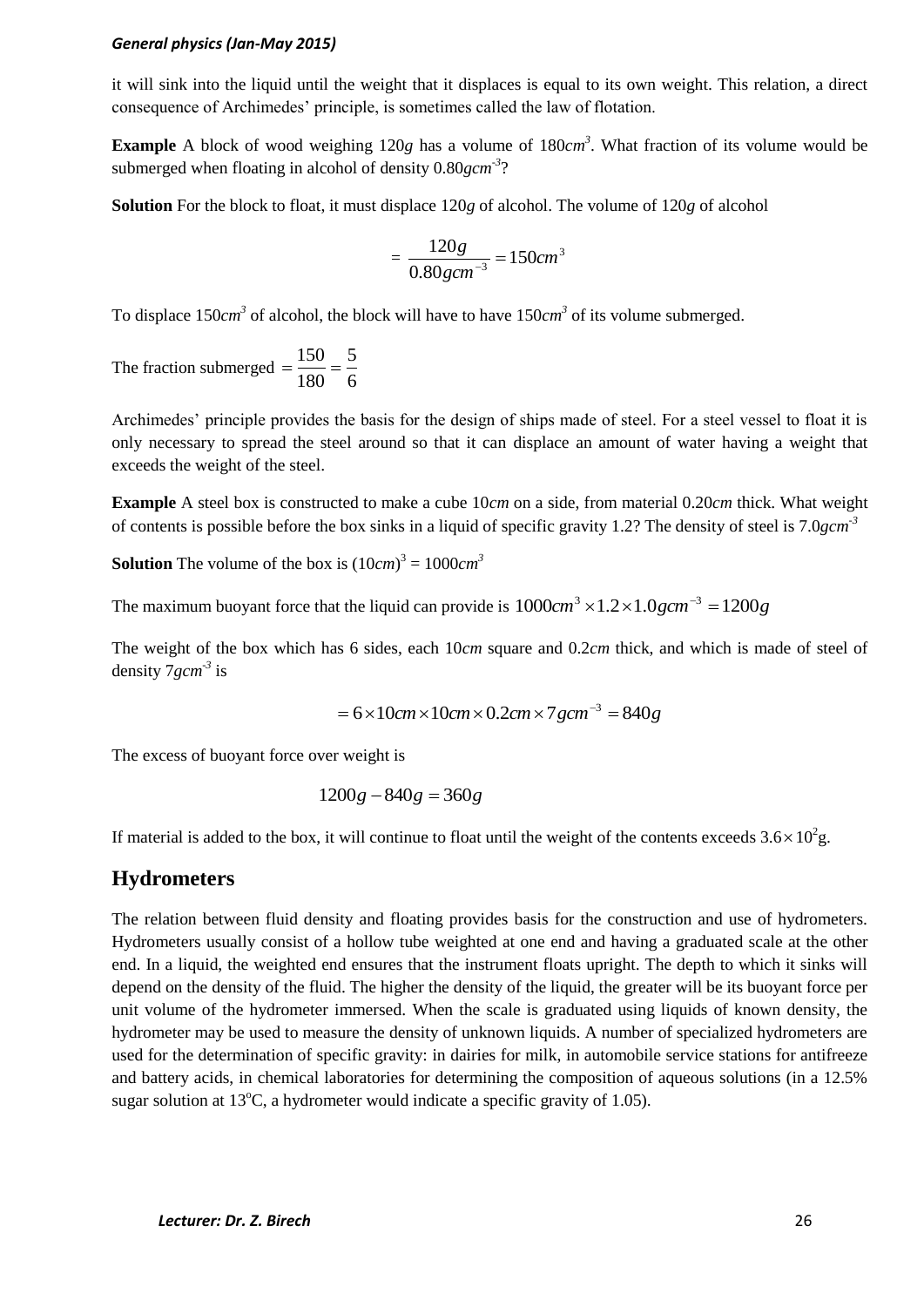**Fluids in motion:** The figure below shows a tube of water flowing steadily between *X* and *Y* where *X* has a bigger cross-sectional area  $A<sub>1</sub>$  than the part of cross-sectional area  $A<sub>2</sub>$ . The streamlines of the flow represent the directions of the velocities of the particles of the fluid and the flow is uniform or laminar.



Assuming the liquid is incompressible, then if it moves from *PQ* to *RS*, the volume of liquid between *P* and *R* is equal to the volume between *Q* and *S.* Thus

$$
A_1 l_1 = A_2 l_2 \Rightarrow \frac{l_2}{l_1} = \frac{A_1}{A_2}
$$

where  $l_1$  is *PR* and  $l_2$  is *QS*. Hence  $l_2$  is greater than  $l_1$ . Consequently the velocity of the liquid at the narrow part of the tube, where the streamlines are closer together, is greater than at the wider part *Y* where the streamlines are further apart. For the same reason, slow-running water from a tap can be made into a fast jet by placing a finger over the tap to narrow the exit.

### **Bernoulli's principle**

Bernoulli obtained a relation between the pressure and velocity at different parts of a moving incompressible fluid. If viscosity is negligibly small, there are no frictional forces to overcome. Hence the work done by the pressure difference per unit volume of a fluid flowing a long a pipe steadily is equal to the gain in kinetic energy per unit volume plus the gain in potential energy per unit volume.

The work done by a pressure in moving a fluid through a distance  $W =$  force  $\times$  distance moved = pressure  $\times$  area  $\times$  distance moved = pressure  $\times$  volume.

At the beginning of the pipe where the pressure is  $P<sub>1</sub>$ , the work done per unit volume on the fluid is  $P<sub>1</sub>$ ; at the other end the work done per unit volume is *P2*. Hence the net work done on the fluid per unit volume

$$
\Delta W = P_I - P_2.
$$

The kinetic energy per unit volume  $=$ 2  $\frac{1}{2}$  mass per unit × velocity<sup>2</sup> = 2  $\frac{1}{2}$   $\rho \times$  velocity<sup>2</sup>

where  $\rho$  is the density of the fluid. Thus if  $v_2$  and  $v_1$  are the final and initial velocities respectively at the end and the beginning of the pipe, the kinetic energy gained per unit volume

$$
\Delta k.e = \frac{1}{2}\rho (v_2^2 - v_1^2)
$$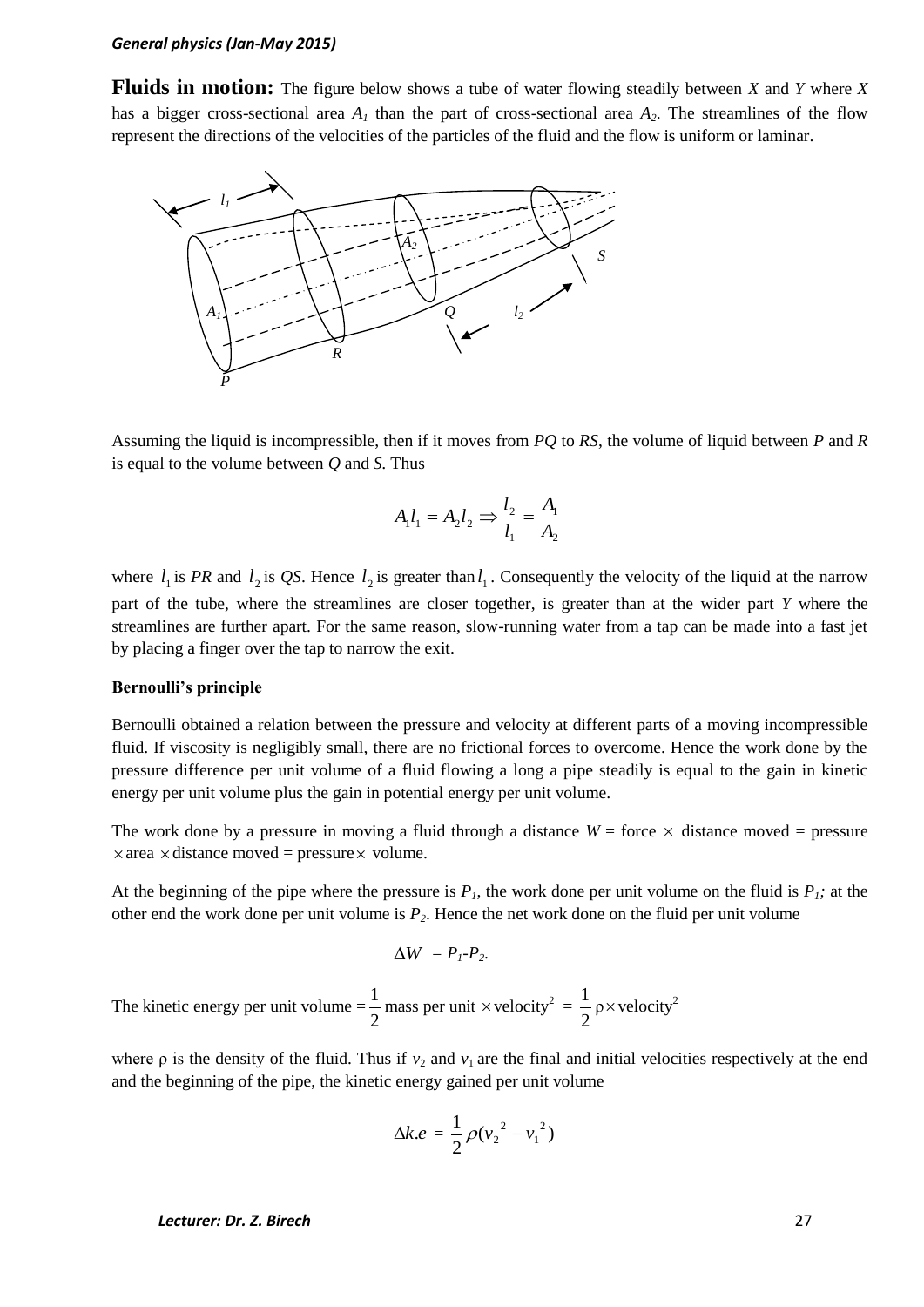Further, if  $h_2$  and  $h_1$  are the respective heights measured from a fixed level at the end and beginning of the pipe, the potential energy gained per unit volume = mass per unit volume  $\times$  g  $\times$   $(h_2 - h_1)$ 

or

$$
\Delta p.e = \rho g (h_2 - h_1)
$$

Thus from the conservation of energy

$$
P_1 - P_2 = \frac{1}{2}\rho(v_2^2 - v_1^2) + \rho g(h_2 - h_1)
$$
  

$$
P_1 + \frac{1}{2}\rho v_1^2 + \rho g h_1 = p_2 + \frac{1}{2}\rho v_2^2 + \rho g h_2
$$

Therefore

$$
P + \frac{1}{2}\rho v^2 + \rho g h = \text{Constant}
$$

where P is the pressure at any part and  $\nu$  is the velocity there. Hence, for streamline motion of an incompressible non-viscous fluid,

### **The sum of the pressure at any part plus the kinetic energy per unit volume plus the potential energy per unit volume there is always a constant.**

This is known as Bernoulli's principle. The principle shows that at points in a moving fluid where the potential energy change  $\rho gh$  is very small, or zero as in flows through a horizontal pipe, the pressure is low where the velocity is high; conversely, the pressure is high where the velocity is low.

**Example** As a numerical illustration, suppose the area of cross-section  $A<sub>1</sub>$  of X in the figure above is  $4cm<sup>2</sup>$ , the area  $A_2$  of Y is  $1cm^2$  and water flows past each section in laminar flow at the rate of  $400cm^3 s^{-1}$ , then

at *X* speed  $v_1$  of water =  $\frac{volume\ per\ sec\ on\ a}{1} = \frac{400cm\ s}{1} = 100cm\ s^{-1} = 1ms^{-1}$ 2  $3 - 1$  $100 \, cm s^{-1} = 1$ 4  $\sec$  ond  $=$  400 $cm^3 s^{-1}$   $=$  100 $cm s^{-1}$   $= 1 m s^{-1}$  $=\frac{400cm^{3}}{s} = 100cm s^{-1} = 1ms$ *cm cm s area volume per ond*

at *Y* speed *v*<sub>2</sub> of water= $\frac{400cm \text{ s}}{1}$   $\frac{3}{2}$   $\frac{400cm \text{ s}^{-1}}{1}$  =  $4ms^{-1}$ 2  $3 - 1$  $400$  cm s<sup>-1</sup> = 4 1  $400 cm^3 s^{-1}$   $400 cm s^{-1}$   $4 m s^{-1}$  $cms^{-1} = 4ms$ *cm cm s*

The density of water  $\rho = 1000 kgm^{-3}$ . So if *P* is the pressure difference, then

$$
P = \frac{1}{2}\rho \left(v_2^2 - v_1^2\right) = \frac{1}{2} \times 1000 \times \left(4^2 - 1^2\right) = 7.5 \times 10^3 N m^{-2}
$$

Therefore *m g*  $P = hg\rho \Rightarrow h = \frac{P}{1.5 \times 10^{3}} \approx 0.77$  $1000 \times 9.8$  $\frac{7.5 \times 10^3}{2.00 \times 10^3} \approx$  $\times$  $= h g \rho \Rightarrow h = \frac{P}{1.5} = \frac{7.5 \times 10^{-14}}{1.5 \times 10^{-14}}$  $\rho$  $\rho$ 

The pressure head is thus equivalent to 0.77*m* of water.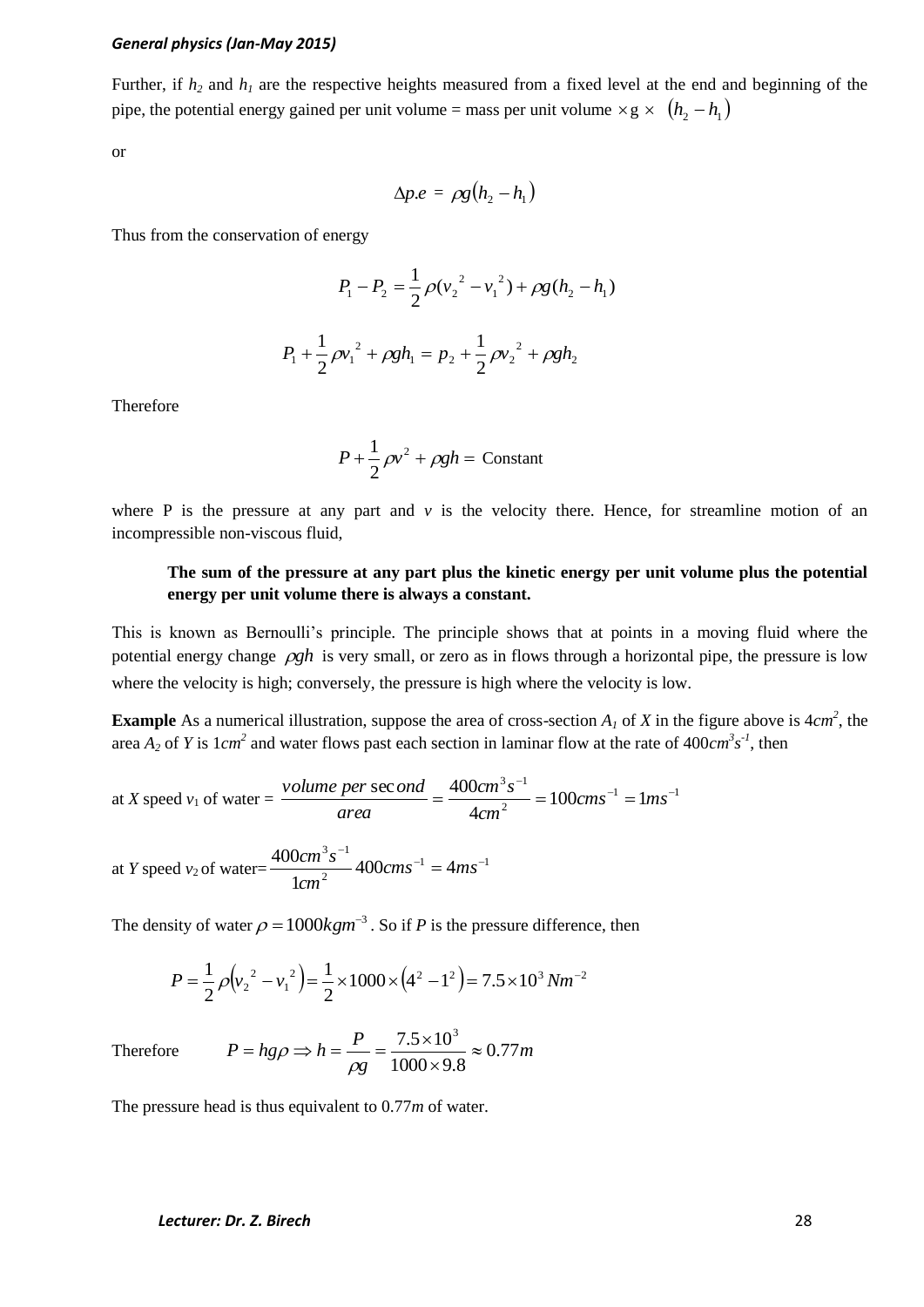**Applications of Bernoulli's principle: 1. A suction** effect is experienced by a person standing close to the platform at a station when a fast train passes. The fast-moving air between the person and the train produces a decrease in pressure and excess air pressure on the other side may push the pedestrian towards the train.

**2. Filter pump**. A filter pump has a narrow section in the middle, so that a jet of water from the tap flows faster here. This causes a drop in pressure near it and air therefore flows in from the side tube to which a vessel is connected. The air and water together are expelled through the bottom of the filter pump.

**3. Aerofoil lift**. The curved shape of an aerofoil creates a faster flow of air over its top surface than the lower one. This is shown by the closeness of the streamlines above the aerofoil compared with those below. From Bernoulli's principle, the pressure of the air below is greater than that above, and this produces the lift on the aerofoil.

**4. Flow of a liquid from wide tank**. Consider the figure below. At the top X of the liquid in the tank, the pressure is atmospheric say B, the height measured from a fixed level such as the hole H is h, and the kinetic energy is negligible if the tank is wide so that the level falls very slowly. At the bottom, Y near H, the pressure

is again B, the height is zero and the kinetic energy is  $\frac{1}{2} \rho v^2$ 2  $\frac{1}{2}\rho v^2$  where  $\rho$  is the density and *v* is the velocity of emergence of the liquid. Thus from Bernoulli's principle,

$$
B + \rho g h = B + \frac{1}{2} \rho v^2 \Rightarrow v = \sqrt{2gh}
$$

Thus the velocity of the emerging liquid is the same as that which would be obtained if it fell through a height h and this is Torricelli's theorem. In practice the velocity is less than that given by  $\sqrt{2gh}$  owing to viscous forces and the lack of streamline flow.

**Example** Water flows steadily a long a horizontal pipe at a volume rate of  $8 \times 10^{-2} m^3 s^{-1}$ . If the area of crosssection of the pipe is  $40cm^2$ , calculate the flow velocity of the water. Find the total pressure in the pipe if the static pressure in the horizontal pipe is  $3.0 \times 10^4 Pa$ , assuming the water is incompressible, non-viscous and its density is  $1000 \text{kg}m^3$ . What is the new flow velocity if the total pressure is  $3.6 \times 10^4$  Pa.

i Velocity of water=
$$
\frac{volume\ per\ sec\ on\ d}{area} = \frac{8 \times 10^{-3}}{40 \times 10^{-4}} = 2ms^{-1}
$$

ii Total pressure=static pressure +  $\frac{1}{2} \rho v^2 = 3.0 \times 10^4 + \frac{1000 \times 2^2}{2} = 3.2 \times 10^4 Pa$ 2  $3.0 \times 10^4 + \frac{1000 \times 2}{1000 \times 10^4}$ 2  $+\frac{1}{2}\rho v^2 = 3.0 \times 10^4 + \frac{1000 \times 2^2}{2} = 3.2 \times$ 

iii  $2 =$ 2  $\frac{1}{2}\rho v^2$  = total pressure- static pressure

> Therefore  $\frac{1}{2} \times 1000 \times v^2 = 3.6 \times 10^4 - 3.0 \times 10^4 = 0.6 \times 10^4$ 2  $\frac{1}{2} \times 1000 \times v^2 = 3.6 \times 10^4 - 3.0 \times 10^4 = 0.6 \times$  $v = \sqrt{\frac{0.6 \times 10}{1.500}} = 3.5 m s^{-1}.$ 500  $v = \sqrt{\frac{0.6 \times 10^4}{200}} = 3.5 m s^{-1}$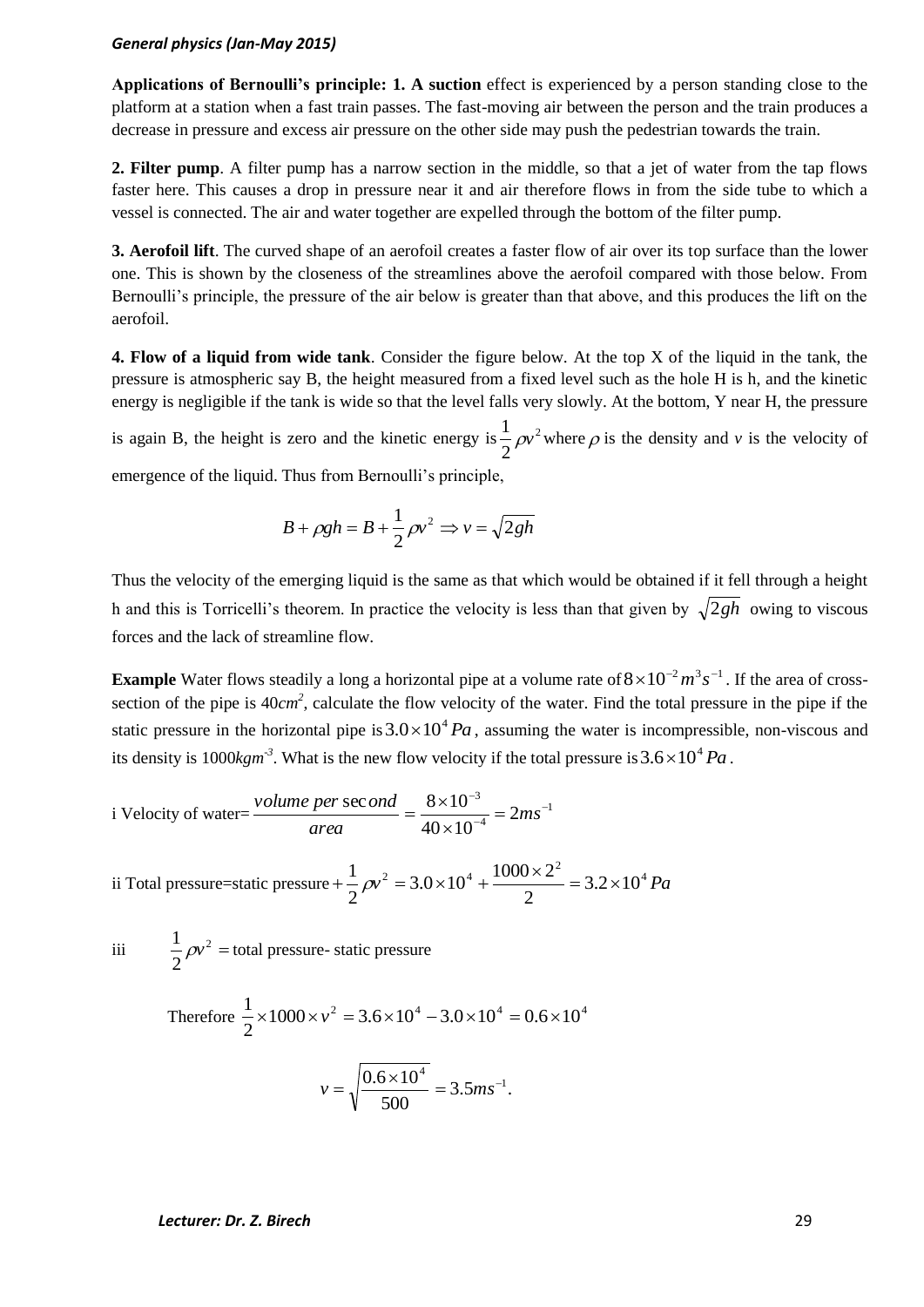### **OSCILLATIONS AND WAVES**

If a stone is thrown into a pool of water, circular ripples which spread outwards from the point where the stone entered the water are observed. The same case happens when one end of the rope is moved up and down in a direction perpendicular to its length. These ripples indicate the transfer of energy from the stone through the water and are known as waves. In this context, a wave can be defined as an oscillating motion by which energy is transmitted from one point to another. Also, a wave can be defined as a disturbance that transfers energy from one point to another. For the rope, the particles near the end exert a drag on their neighbour which then begins to oscillate as well. Finally, each particle is oscillating up and down slightly later than the one immediately before it. The net result is the appearance of a series of equidistant crests and troughs which travel with velocity called the wave velocity as in the figure below:

# **Definition of Terms**

**Trough and Crest**: Crests are the high parts of a wave while troughs are the low parts.

**Wavelength**  $(\lambda)$ : is the distance between any two successive crests or troughs that represents a complete oscillation. Wavelengths can also be measured between any two successive particles that are exactly the same position in their paths and moving in the same direction. From the figure, we have the following wavelengths: AE, XY BF, and EI.

**Amplitude (***a***):** is a measure of maximum or minimum displacement a particle moves from its rest position when disturbed by a wave.

**Period (***T*): is the time taken by a particle in a wave disturbance to make one complete oscillation or one wavelength.

**Frequency (f):** refers to the number of complete oscillations produced per unit time. The SI unit of frequency is the Hertz  $(Hz)$  or  $(s^{-1})$ 

### **Relationship between velocity**  $(v)$ **, wavelength**  $(\lambda)$  **and frequency**  $(f)$

Since the period of a wave is the time required for a complete wave to pass a given point and a complete wave is the wavelength, then the speed of the wave can be given by

$$
Speed = \frac{Dis \tan ce}{Time}
$$

$$
v = \frac{\lambda}{T}
$$

Or

This can be factorized to yield

$$
v = \frac{1}{T} \lambda
$$

*f*

*T*  $\frac{1}{2}$  =

*T*

But

Hence,  $v = \lambda f$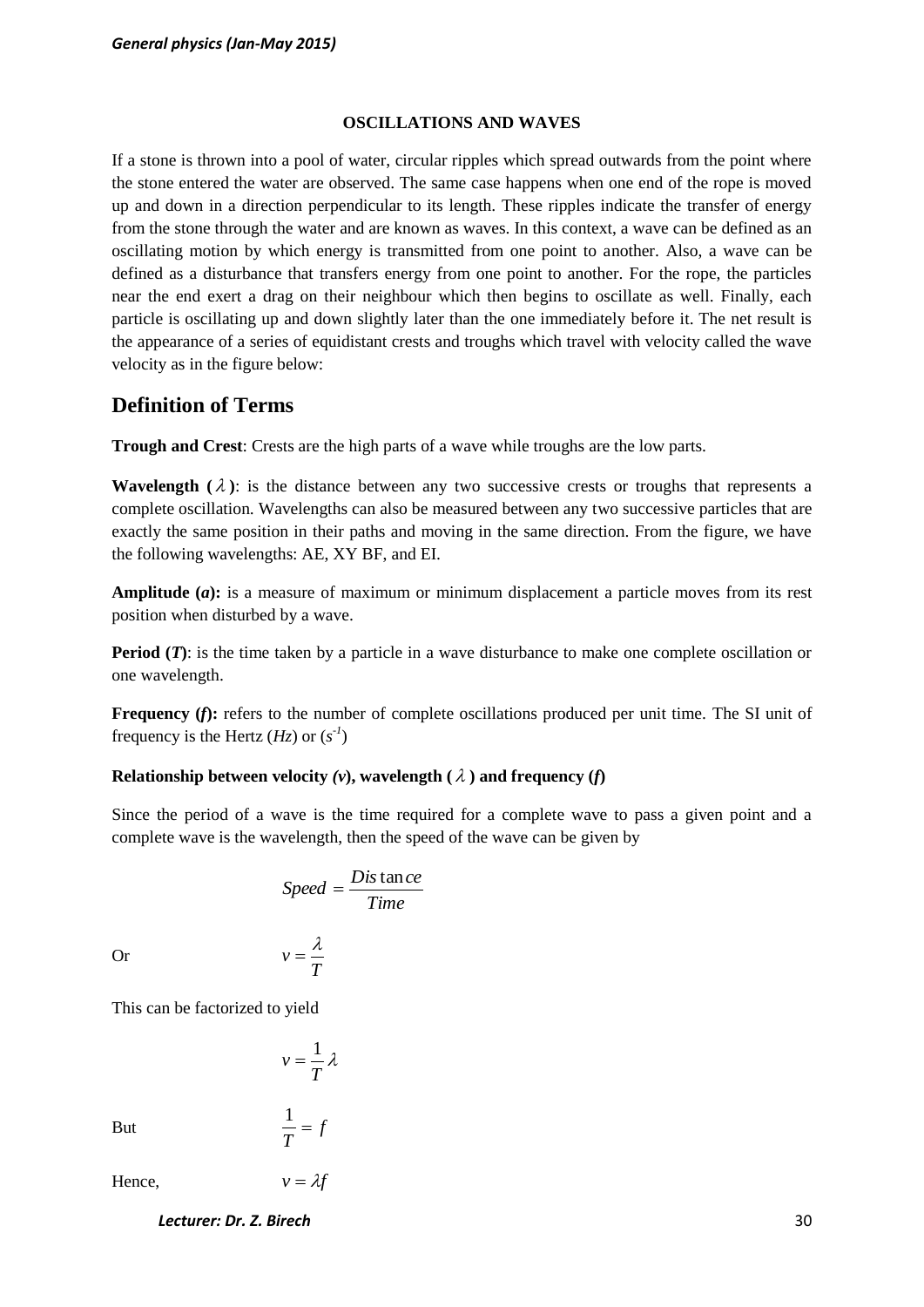**Example:** A rope is displaced at a frequency of  $3H<sub>z</sub>$ . If the distance between successive crests of the wave train is  $0.8m$ , calculate the speed of the waves along the rope.

**Solution:** Since  $f = 3Hz$  and  $\lambda = 0.8m$ , then

$$
v = \lambda f = 3Hz \times 0.8m = 2.4ms^{-1}
$$

**Example:** Consider the figure below.

If the speed of the wave is  $2.4ms^{-1}$ , calculate the wave's

- (a) Amplitude (*a*)
- (b) Frequency (*f)*
- (c) Wavelength  $(\lambda)$

**Solution**: Amplitude  $a = 0.4m$ , Frequency  $f = 5Hz$ , Wavelength  $\lambda = 0.4m$ .

### **Types of wave motion**

- 1. **Transverse waves**: is a wave whereby the particles of the medium vibrate about their mean positions in the direction perpendicular to the direction of propagation as in the figure below. Examples include Electromagnetic waves (light waves, *x*-rays radio wave etc), water waves, waves on strings or ropes, seismic waves etc.
- 2. **Longitudinal Waves:** particles of the medium vibrate about their mean position in the direction of the wave or parallel to the direction of the wave, e.g. sound wave. They are best demonstrated using a spring. When several turns of a spring are pinched together at one end, they create a compression. On the other hand, if pulled apart, they create a rarefaction as in the figure below:

Both transverse and longitudinal waves are said to be progressive waves i.e. the wave profile moves along with the speed of the wave. If a snapshot is taken of a progressive wave, it repeats at equal distances. The repeat distance is the wavelength.

### **BASIC OPTICS (LAWS OF GEOMETRICAL OPTICS)**

The properties of light that are most important to the design of various optical instruments can be summarized into the laws of reflection, refraction and dispersion.

### **The Laws of Reflection**

The law of reflection describes the manner in which light is reflected from a smooth, shiny surface. If light strikes a shiny surface, its direction must make a certain angle with the normal to the surface at the point where it strikes. That angle is the angle of incidence and the angle the reflected beam makes with the normal is called the angle of reflection. In particular, if a ray of light, AO is incident on a plane mirror XY at O, the angle AON made with the normal ON to the mirror is the angle of incidence *i* and BON is the angle of reflection *r* as in the figure below:

Experiments show that:

- 1. The reflected ray, the incident ray and the normal to the mirror at the point of incidence all lie in the same plane.
- 2. The angle of incidence  $=$  the angle of reflection.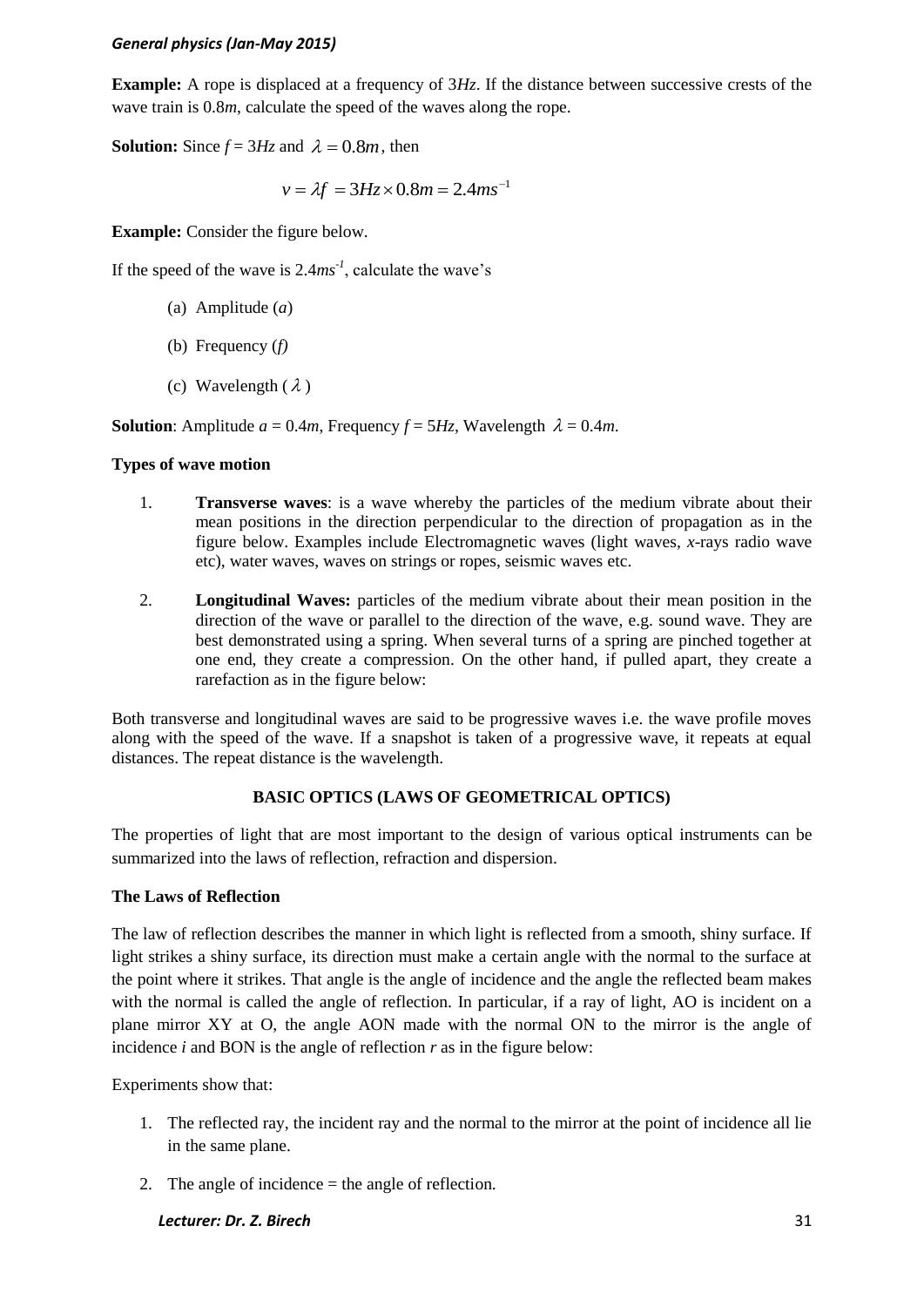These are the two laws of reflection.

The normal to a surface at the point O is simply a line or direction perpendicular to that surface at that point.

#### **Deviation of Light by a Plane Mirror**

An instrument such as the periscope uses a plane mirror to change or deviate light from one direction to another. To see this, we consider a ray AO incident at O on a plane mirror XY below:

The angle AOX made by AO with XY is known as the glancing angle *g,* and since the angle of reflection is equal to the angle of incidence, then the glancing angle BOY made by the reflected ray OB with the mirror is also equal to *g*.

The light has been deviated from a direction AO to a direction OB, and since angle  $COY = angle$  $XOA = g$ , it follows that

angle of deviation, 
$$
d = 2g
$$

In general, the angle of deviation of a ray by a plane surface is twice the glancing angle.

### **Deviation of Reflected Ray by Rotated Mirror**

Consider a ray AO incident at O on a plane mirror  $M_1$ , *a* being the glancing angle with  $M_1$  as in the figure below. If OB is the reflected ray, then the angle of deviation  $COB = 2g = 2a$ . Suppose the mirror is rotated through an angle  $\theta$  to a position  $M_2$ , the direction of the incident ray AO being constant. The ray is now reflected from  $M_2$ , in a direction OP, and the glancing angle with  $M_2$  is (a +  $\theta$ ). Hence the new angle of deviation COP = 2g = 2 (a +  $\theta$ ). The reflected ray has thus been rotated through an angle BOP when the mirror rotated through an angle  $\theta$ 

Since 
$$
\angle BOP = \angle OP - \angle OB
$$

Then

Thus, if the direction of an incident ray is constant, the angle of rotation of the reflected ray is twice the angle of rotation of the mirror. If the mirror rotates through  $4^\circ$ , the direction of the incident ray kept unaltered, the reflected ray turns through  $8^\circ$ .

 $\overrightarrow{BOP} = 2(a + \theta) - 2a = 2\theta$ 

#### **The Laws of Refraction**

When a ray of light *AO* is incident at *O* on the plane surface of a glass medium, some of the light is reflected from the surface along *OC* in accordance with the laws of reflection, while the rest of the light travels along a new direction, *OB* in the glass as shown:

On account of the change in direction the light is said to be refracted on entering the glass and *r*-angle of refraction-is the angle made by the refracted ray *OB* with the normal at *O*. Snell, a Dutch physicist, discovered in 1620 that the sines of the angles bear a constant ratio to each other. In particular, he demonstrated that

1. The incident ray, the refracted ray and the normal at the point of incidence, all lie in the same plane.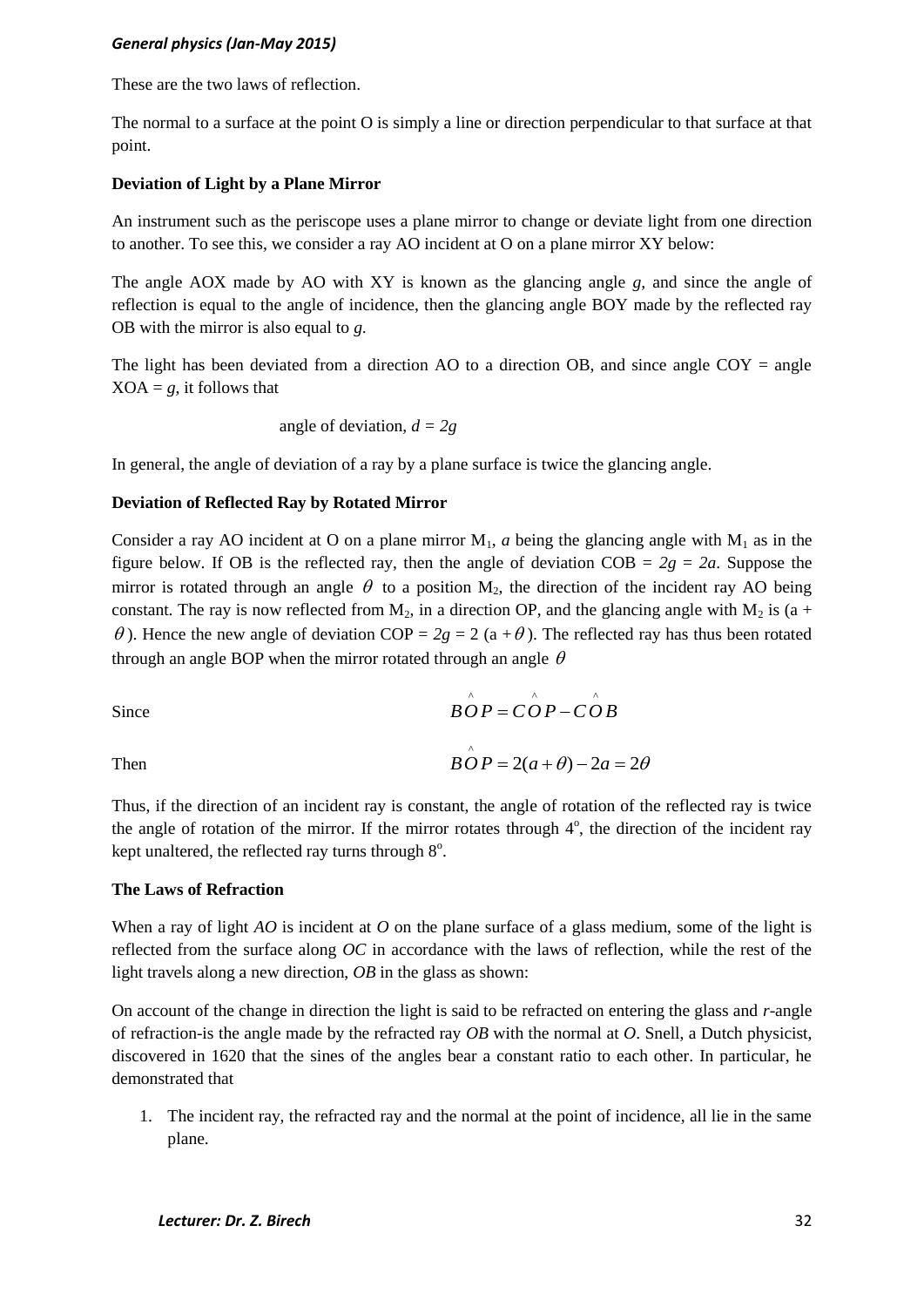2. For two given media, *r i* sin  $\frac{\sin i}{i}$  is a constant, where *i* is the angle of incidence and *r* is the angle of refraction. The constant ratio is known as the refractive index of the two given media.

The law imply that, if light passes from one medium into a second one of a different index of refraction, the angle the light beam makes with the normal to the interface between the two substances is always less in the medium of higher index. Thus, if light goes from air into glass or water, it is bent toward the normal to the interface, while if it goes from water or glass into air, it is bent away from the normal.

So, every transparent material can be characterized by its index of refraction *n* -a measure of the degree to which the speed of light is diminished in passing through it. Specifically, the absolute index of refraction is the ratio of the speed of light in a vacuum to that in the substance i.e.

$$
n=\frac{c}{v}
$$

where  $c$  is velocity of light in vacuum and  $v$  is velocity of light in medium. From the definition of refractive indices in terms of velocities as

$$
\frac{v_1}{v_2} = \frac{\sin \theta_1}{\sin \theta_2}
$$

Snell's law can be rewritten as

$$
n_1 \sin \theta_1 = n_2 \sin \theta_2
$$

From this equation, it follows that if  $n_2 > n_1$  then  $\sin \theta_2 < \sin \theta_1$  and  $\theta_2$  will be smaller than  $\theta_1$ . In other words, as light travels from a medium of a low index of refraction to one of a high index, it is bent toward the normal. Conversely, light is refracted away from the normal as it passes from a medium of large refractive index to a medium of smaller refractive index. Usually, media of higher densities have higher indices of refraction.

**Example:** A beam of light is incident on a certain type of glass  $(n = 1.51)$  as shown in the figure. What is the angle that the refracted ray makes with the plane of the glass surface?

**Solution:** Let air be medium 1 ( $n_1 = 1$ ), glass be medium 2 ( $n_2 = 1.51$ ). The angle of incidence  $\theta_1$  is 60°. From the equation,

$$
n_1 \sin \theta_1 = n_2 \sin \theta_2
$$

we have

$$
\theta_2 = \sin^{-1}\left[\left(\frac{n_1}{n_2}\right)\sin\theta_1\right] = \sin^{-1}\left[\left(\frac{1}{1.51}\right) \times 0.866\right] = 35^\circ
$$

The angle  $\theta_2$  is the angle of refraction, that is, the angle between the refracted ray and the normal to the glass surface. The angle between the refracted ray and the surface is

$$
\theta = 90^{\circ} - \theta_2 = 90^{\circ} - 35^{\circ} = 55^{\circ}
$$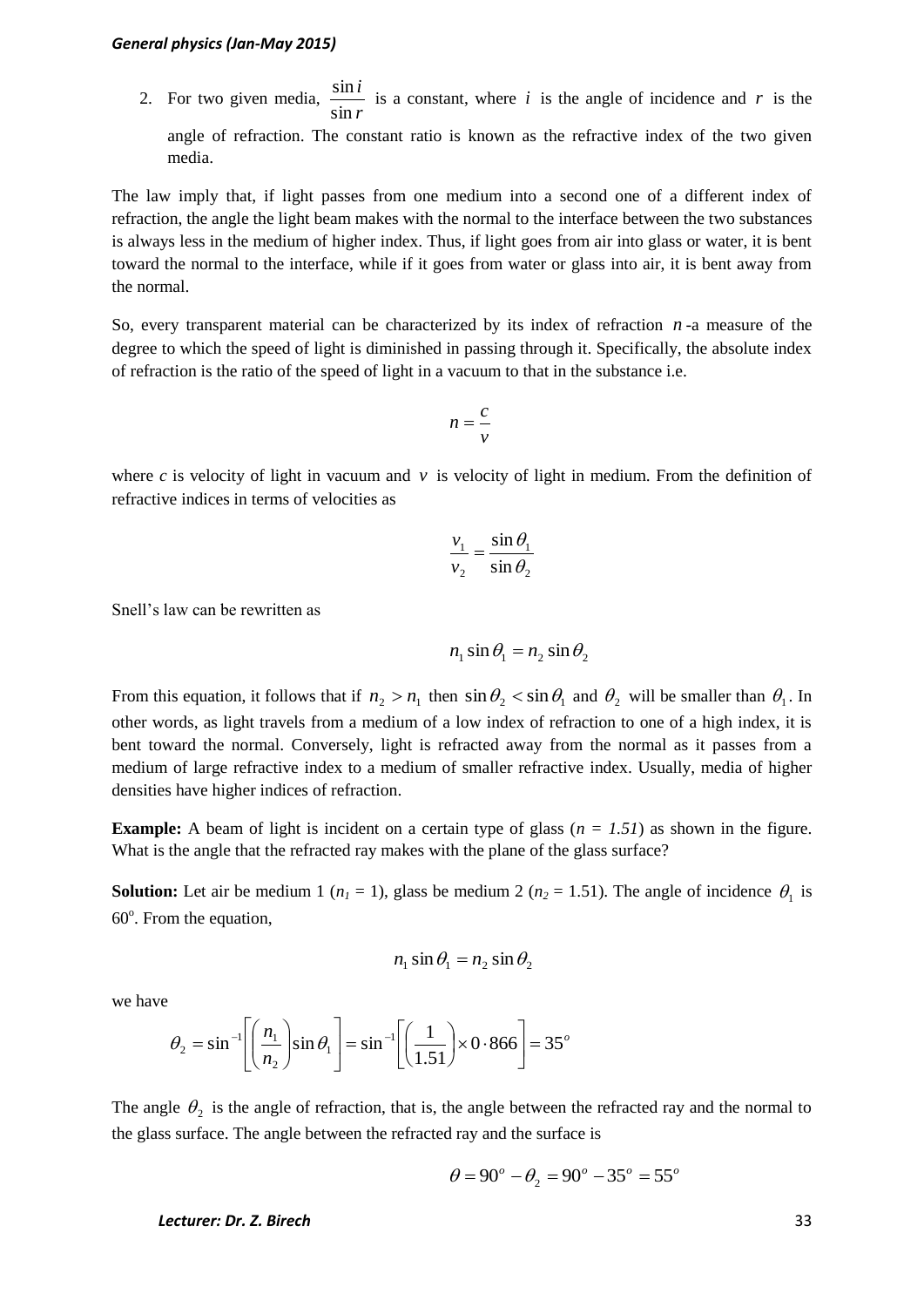**Example:** A diver student looks up from inside the water and sees the sun at an angle of  $30^{\circ}$  with the zenith (vertical). To an observer above water, what is the angle the sun's rays make with the zenith? **Solution:** If we designate air medium 2 ( $n_2 = 1$ ) and water medium 1 ( $n_1 = 1.33$ ), then from the equation

$$
n_1 \sin \theta_1 = n_2 \sin \theta_2
$$
  
we have  

$$
1 \times \sin \theta_2 = 1.33 \times \sin 30^\circ = 0.665
$$

 $\theta_2 = 41 \cdot 7^0$ 

That is, the sun is 
$$
41.7^{\circ}
$$
 below the zenith or  $48.3^{\circ}$  above the horizon.

# **ELECTRICITY AND MAGNETISM**

### **Electrostatics**

## **Positive and Negative Charges**

It is common practice that when two substances, such as amber and fur or a plastic ball pen and hair, are rubbed together both are left with the ability to attract light objects. The reason for this phenomenon is that the rubbing action causes electrons to transfer from one substance to the other; the substance gaining electrons acquires a negative charge while the substance losing electrons ends up acquiring a positive charge. Moreover, it is found that when two objects having like electrical charges are freely suspended close to one another, they repel while when unlike charges are similarly suspended they attract. These are the basic laws of electrostatic repulsion and attraction respectively.

### **The Law of Electrostatic Force between Two Charges**

The magnitude of the force between two electrically charged bodies was studied by Coulomb in 1875. He showed that, for two charged bodies, the force *F* was inversely proportional to the square of the distance *r*, i.e.

$$
F\alpha \frac{1}{r^2} \qquad \qquad 1
$$

This result is known as the inverse square law. Also, by measuring the force *F* between two charges when their respective magnitudes  $Q_I$  and  $Q_2$  are varied, he found that *F* is directly proportional to the product  $Q_1Q_2$ . Thus

$$
F\alpha Q_1Q_2 \qquad \qquad 2
$$

Combining equations (1) and (2) yields

$$
F\alpha \frac{Q_1 Q_2}{r^2}
$$
  

$$
F = k \frac{Q_1 Q_2}{r^2}
$$

Or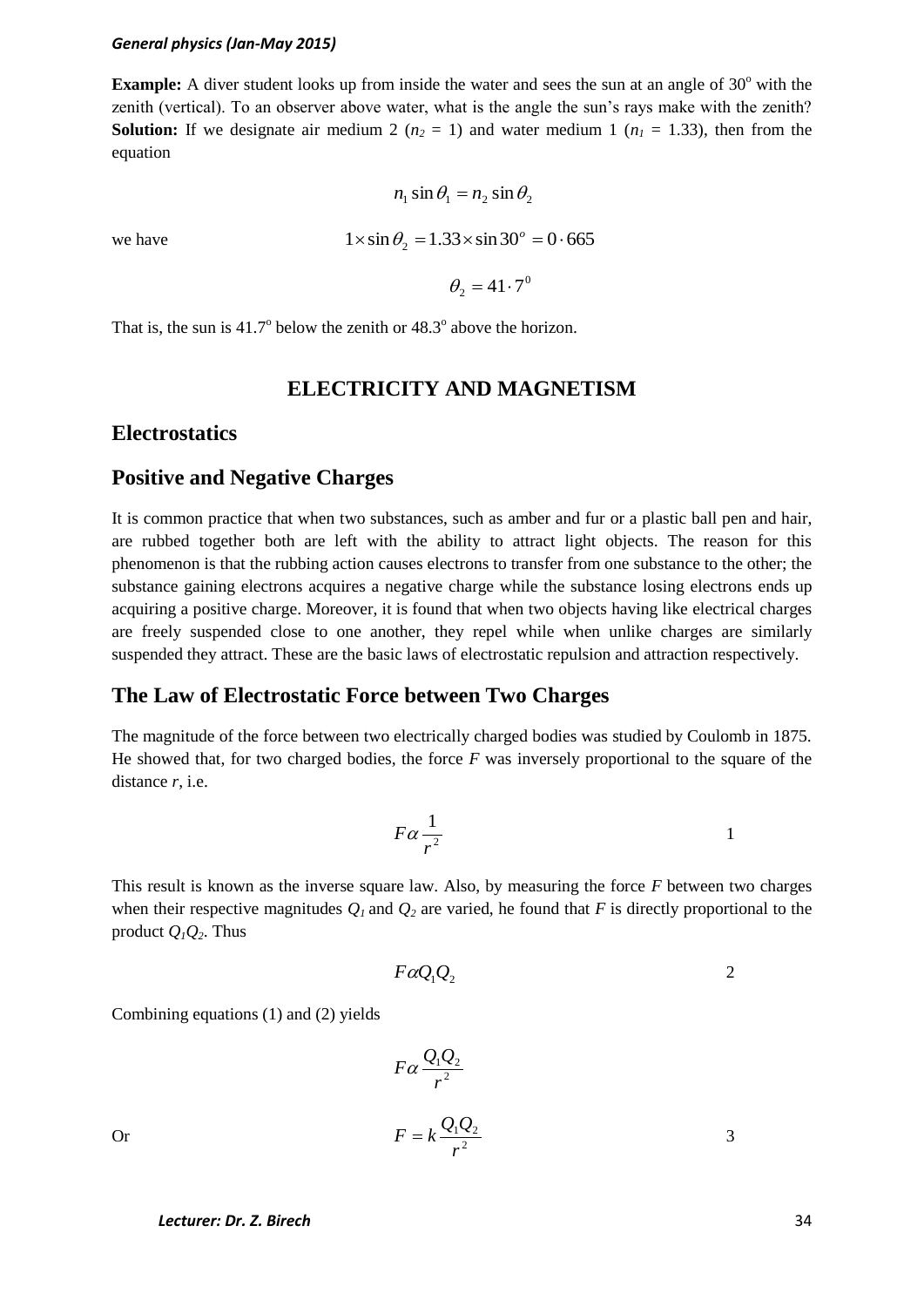where *k* is a constant given by 
$$
k = \frac{1}{4\pi\varepsilon_o}
$$
 4

Consequently,

$$
F = \frac{1}{4\pi\varepsilon_o} \frac{Q_1 Q_2}{r^2}
$$
 5

where  $\varepsilon$ <sub>o</sub> is a constant called the permittivity of free space if the charges are situated in a vacuum. In this expression,  $F$  is measured in Newton  $(N)$ ,  $Q$  in coulomb  $(C)$  and  $r$  in meter  $(m)$ . Hence, from equation (5), we have

$$
\varepsilon_o = \frac{Q_1 Q_2}{4\pi Fr^2} \tag{6}
$$

The unit of  $\varepsilon$  are coulomb-squared per Newton per metre-squared  $(C^2N^1m^2)$ .

If the charges are situated in other media such as water, then the force between the charges is reduced. In particular, the force becomes

$$
F = \frac{1}{4\pi\varepsilon} \frac{Q_1 Q_2}{r^2}
$$

where  $\varepsilon$  is the permittivity of the medium. For example, the permittivity of water is about eighty times that of a vacuum. This means that the force between charges situated in water is eighty times less than if they were situated the same distance apart in a vacuum.

**Example:** (a) Calculate the value of two equal charges if they repel one another with a force of 0.1*N* when situated 50*cm* apart in a vacuum.

**(b)** What would be the size of the charges if they were situated in an insulating liquid whose permittivity was ten times that of a vacuum?

**Solution:** (a) Since  $F = \frac{1}{4\pi\epsilon_0} \frac{\mathcal{L}^2}{r^2}$  $122$ 4 1 *r*  $F = \frac{1}{4\pi} \frac{Q_1 Q}{Q_2}$  $\pi\varepsilon_{_o}$  $=\frac{1}{4\pi\epsilon_0}\frac{\mathcal{Q}_1\mathcal{Q}_2}{r^2}$  and  $Q_1 = Q_2$ , then 2  $9\Omega^2$  $(0.5)$  $0.1N = \frac{9 \times 10^9 Q}{(0.5 \times 3)^2}$ Or 9  $_2$   $_2$  0.1  $\times$  (0.5)<sup>2</sup>  $9 \times 10$  $0.1 \times (0.5)$  $\times$  $Q^2 = \frac{0.1 \times}{1}$ Therefore,  $= 1.7 \mu C$  $Q = 1.7 \times 10^{-6} C$ 

**(b)** The permittivity of the liquid is  $\varepsilon = 10\varepsilon_o$ 

$$
F = \frac{1}{4\pi\varepsilon} \frac{Q_1 Q_2}{r^2} = \frac{Q_1 Q_2}{4\pi (10\varepsilon_o)r^2} = 9 \times 10^9 \times \frac{Q_1 Q_2}{10r^2}
$$

Since the charges are equal and the same force is to be maintained, then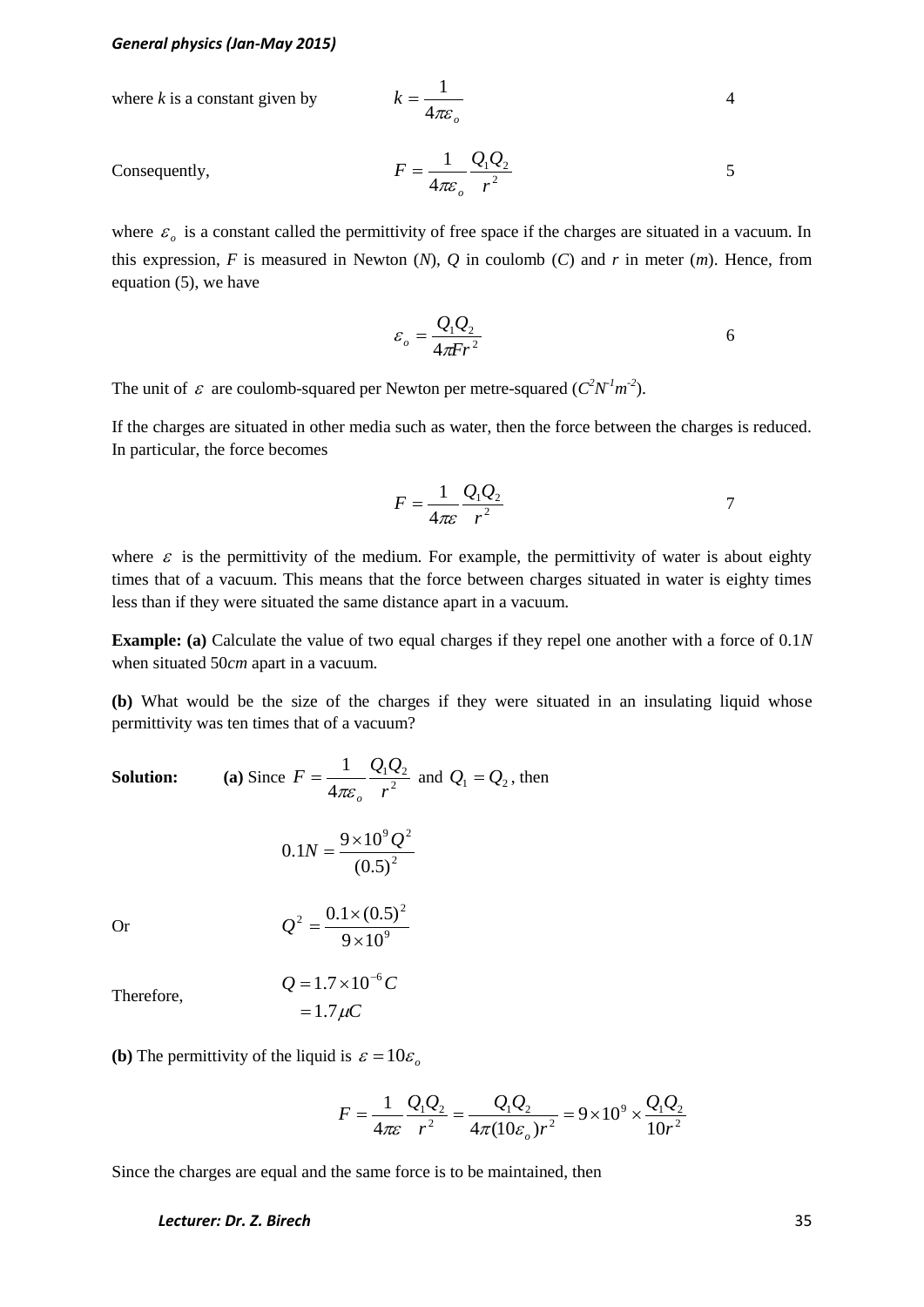$$
Q = \sqrt{\frac{0.1 \times (0.5)^2}{9 \times 10^8}} = 5.27 \times 10^{-6} C = 5.27 \,\mu C
$$

**Electric Field Intensity or Field Strength:** An electric field can be defined as a region where an electric force is experienced. Arrows on the lines of force show the direction of the force on a positive charge; the force on a negative charge is in the opposite direction. The figure below shows the lines of force, also called electric flux in some electrostatic fields.The force exerted on a charged body in an electric field depends on the charge of the body and on the intensity or strength of the field. The intensity *E* of an electrostatic field at any point is defined as the force per unit charge which it exerts at that point. Its direction is that of the force exerted on a positive charge. From this definition, it

follows that; 
$$
E = \frac{F}{Q}
$$
 1

 $F = EQ^{\dagger}$ 

and

Since *F* is measured in newtons and *Q'* in coulombs, then intensity *E* has units of newtons per metre  $(NC<sup>1</sup>)$  or a more practical unit of *E* is volt per metre  $(Vm<sup>-1</sup>)$ .

If the test charge *Q'* is situated at the point *P* as in the figure below, then the electric field strength at

that point is given by; 
$$
E = \frac{F}{Q} = \frac{Q}{4\pi\varepsilon_o r^2}
$$
 3

The direction of the field is radially outward if the charge *Q* is positive and is radially inward if the charge  $Q$  is negative. If the charge were surrounded by a material of permittivity  $\varepsilon$  then

$$
E = \frac{Q}{4\pi\epsilon r^2}
$$
4

2

**Example:** An electron of charge  $1.6 \times 10^{-19}$  C is situated in a uniform electric field of intensity 120*kVm-1* . Find

(i) The force on the charge

(ii) Its acceleration

(iii) The time the charge takes to travel 20mm from rest ( $m_e$  = 9.1  $\times$  10<sup>-31</sup> kg)

**Solution:** (i) Force on the electron

$$
F = eE = 1.6 \times 10^{-19} C \times 120 \times 10^{3} V m^{-1} = 1.92 \times 10^{-14} N
$$

(ii) Its acceleration 
$$
a = \frac{F}{m_e} = \frac{1.92 \times 10^{-14} N}{9.1 \times 10^{-31} kg} = 2.12 \times 10^{16} m s^{-2}
$$

(iii) Time to travel 20mm is

$$
S = ut + \frac{1}{2}at^2
$$

Since it starts from rest, then  $u = 0$ . Hence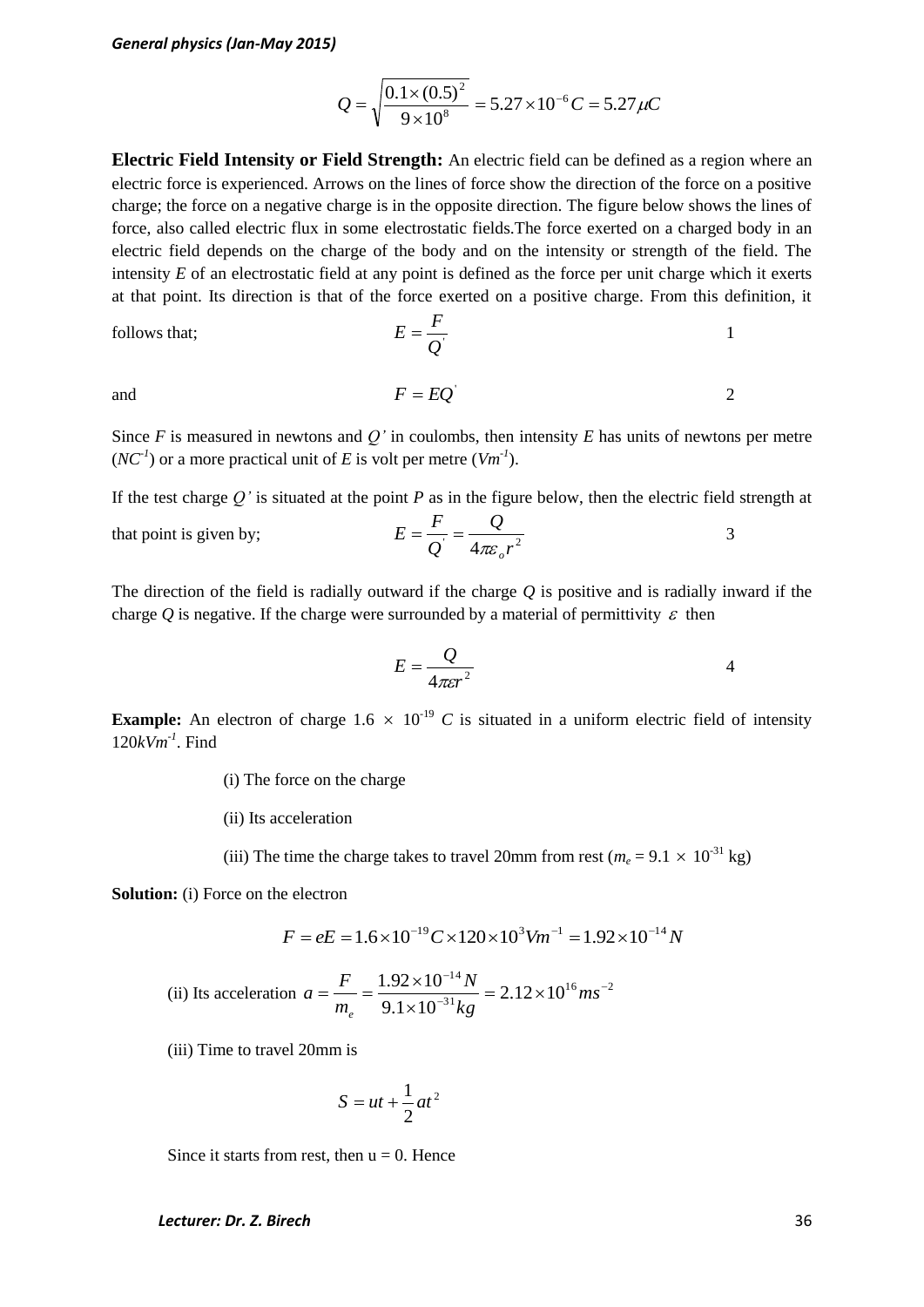$$
t = \sqrt{\frac{2S}{a}} = \sqrt{\frac{2 \times 0.02m}{2.12 \times 10^{16} m s^{-2}}} = 1.37 \times 10^{-9} s
$$

#### **Electric Flux from a point charge**

The density of the lines increases near the charge where the field intensity is high. The intensity *E* at a point can thus be represented by the number of lines per unit area through a surface perpendicular to the lines of force at the point considered and **flux** is the name given to the product of *E* and the area i.e.

$$
\Phi = E \times Area \tag{5}
$$

This is illustrated in figure (i) below. Consider a sphere of radius *r* drawn in space concentric with a point charge as in figure (ii). The value of *E* at this place is given by equation (4) and the total flux through the sphere is

$$
\Phi = E \times Area
$$
  
=  $\frac{Q}{4\pi\epsilon r^2} \times 4\pi r^2$   
=  $\frac{Q}{\epsilon}$   
=  $\frac{ch \arg e \text{ inside sphere}}{permittivity}$ 

This demonstrates the important fact that the total flux crossing any sphere drawn outside and concentrically around a point charge is constant. It does not depend on the distance from the charged sphere as long as the inverse square law is obeyed. However, suppose some other force law were valid where

$$
E = \frac{Q}{4\pi\epsilon r^n} \tag{7}
$$

Then the total flux through the area is

$$
\Phi = \frac{Q}{4\pi\epsilon r^n} \times 4\pi r^2 = \frac{Q}{\epsilon} r^{(2-n)} \tag{8}
$$

This is only independent of  $r$  if  $n = 2$ . Thus the total flux passing through any closed surface whatever its shape is always equal to

$$
\Phi = \frac{Q}{\varepsilon} \tag{9}
$$

where *Q* is the total charge enclosed by the surface. This relation is known as **Gauss' Law** or Theorem.

**CAPACITORS:** When two conductive plates are isolated from one another and are connected to the opposite poles of an electrical supply, as in the figure below, an electrostatic field is found to exist between them (this is analogous to the magnetic field produced by an electromagnet). The presence of the electrostatic field can be detected if the plates are supported in an insulating material and mica dust sprinkled over the insulator whilst a voltage of several kilovolts is applied between the plates.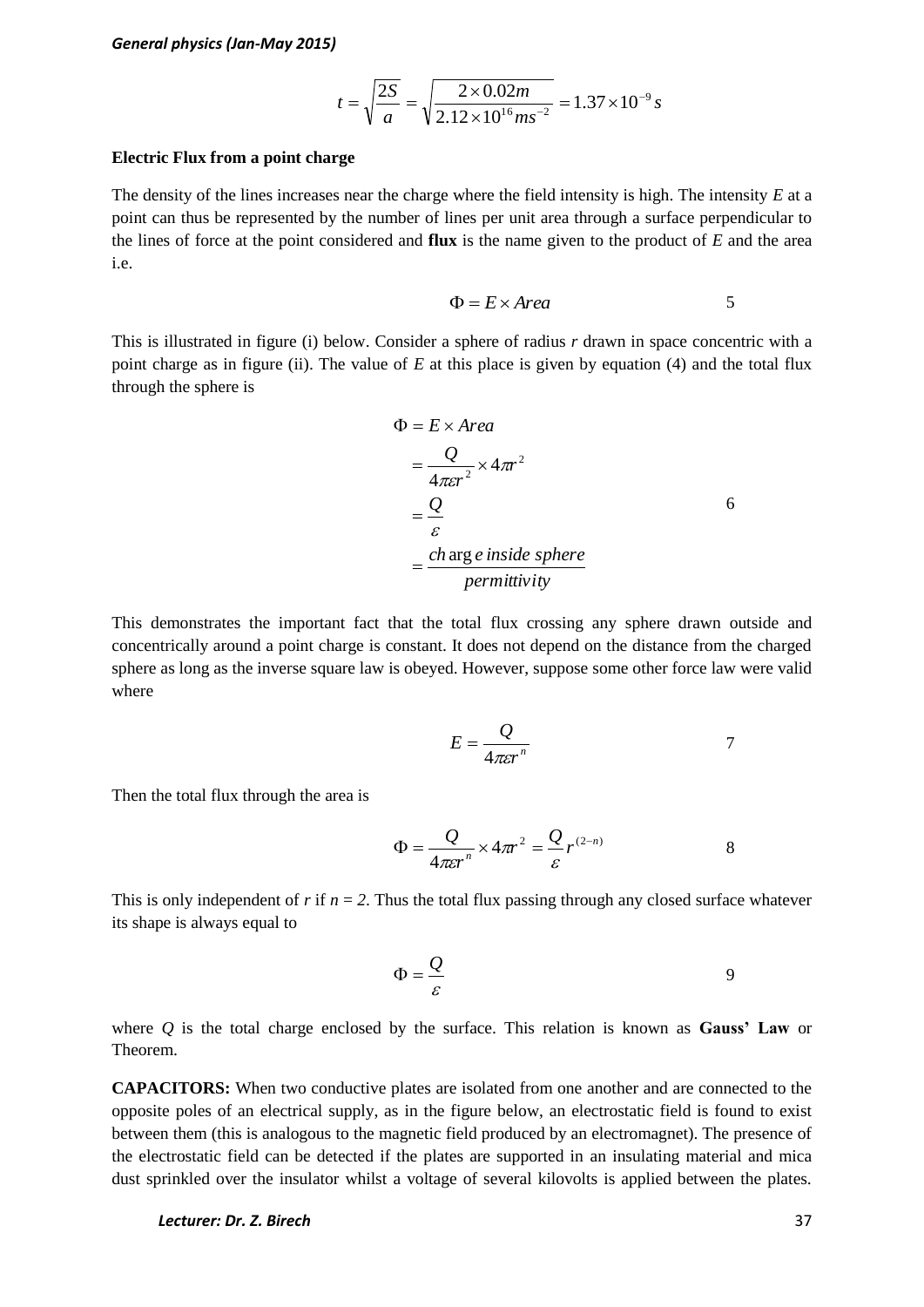The mica dust arranges itself in the type of pattern shown in the figure. In the SI system of units, one unit of electrostatic flux emanates from a unit charge of one coulomb, so that *Q* lines of flux emanate from a charge of *Q* coulombs. Hence,

$$
Electric Flux = Q\ coulombs (C)
$$
 (1)

The two-electrode structure in the figure above is known as a parallel-plate capacitor, and has the property of storing energy in its electric field (the energy is stored in the region between and around the plates-the majority of the energy being stored between the plates, where the field is strongest). The insulating material between the plates (which could be air, paper, mica, plastic etc) is known as a dielectric. The process of storing energy in the capacitor is known as charging the capacitor, while that of extracting energy from the capacitor is known as discharging the capacitor.

**The Capacitance of a Capacitor:** The capacitance (*C*) of a capacitor is a measure of the ability of a capacitor to store electric charge. The unit of capacitance is the farad (*F)*. Other units of capacitance are 1 microfarad  $(1 \mu F) = 10^{-6}$  F

> 1 nanofarad  $(1nF) = 10^{-9} F$ 1 picofarad  $(1pF) = 10^{-12} F$

Experimentally, the relationship between the charge stored (in coulomb), the capacitance (in farads) and the voltage (in volts) across a capacitor is given by

$$
Q = CV \tag{1}
$$

The unit of capacitance can then be defined from the equation as: A capacitor having a capacitance of one farad stores a charge of one coulomb when a potential difference of one volt appears between its terminals.

### **Energy Stored in a Capacitor**

When charging current flows into a capacitor, energy is stored in its electric field. This energy is restored to the electric circuit when the capacitor is discharged. The expression for the average energy stored in the capacitor in the time interval  $\Delta t$  when the voltage across the capacitor uniformly increases from zero to  $V$  volts is given as

*Average energy*  $W = Average Voltage$  *caross the capacitor*  $\times$  *Average charging current*  $\times$  *Time* (1)

Since the capacitor voltage increases uniformly from zero to  $V$  volts, the average voltage across the capacitor during the time interval  $\Delta t$  is 2  $\frac{V}{I}$ . The average current flowing in the capacitor is given by

### *Average current* =  $C \times$ *change in voltage* /*time*

$$
= C \times \frac{V}{\Delta t} \tag{2}
$$

Substituting the above into equation (*1*) gives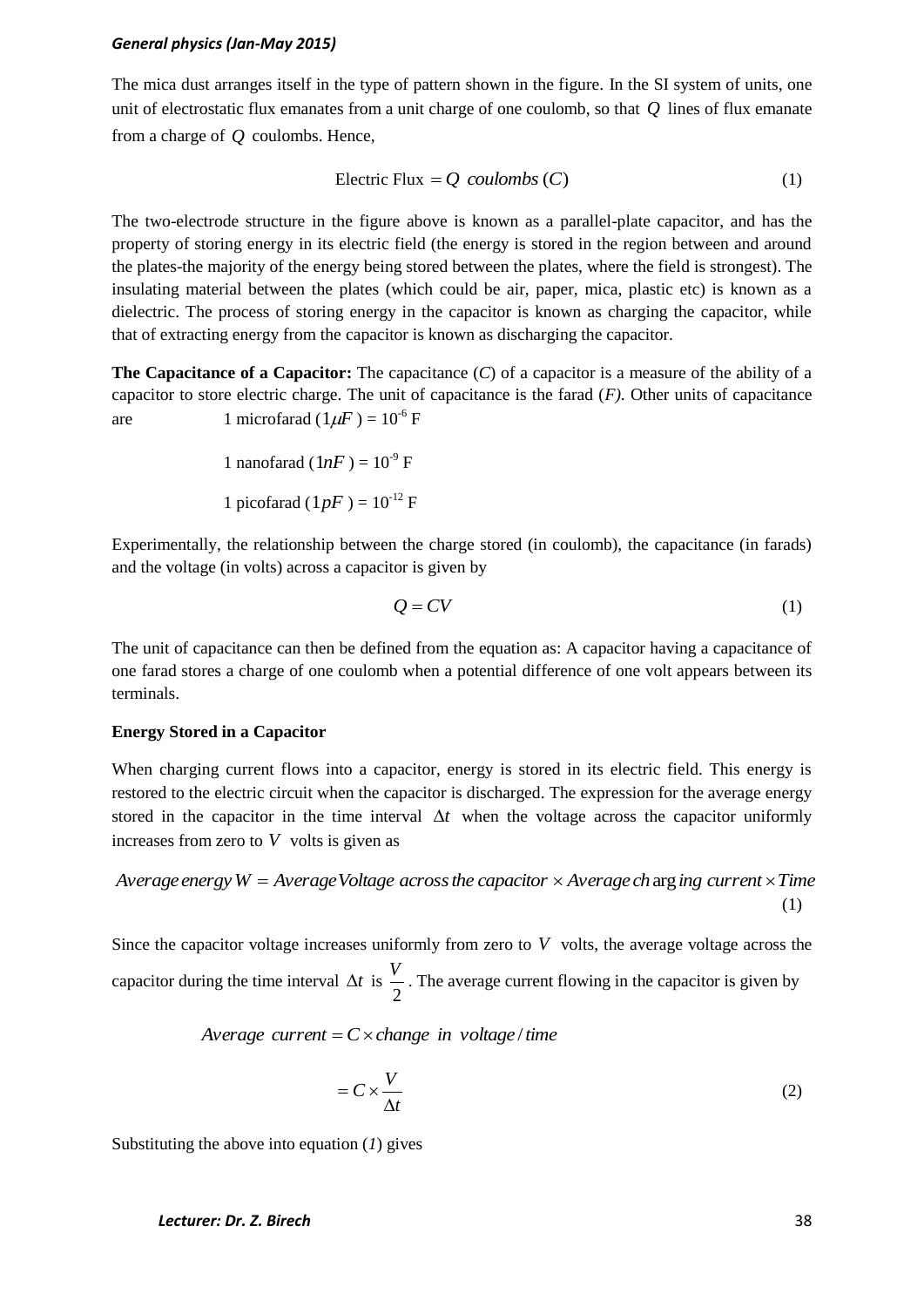Average energy 
$$
W = \frac{V}{2} \times C \frac{V}{\Delta t} \times \Delta t
$$

Hence,  $W = \frac{1}{2}CV^2$  *J*  $=\frac{1}{2}CV^2$ 

Other versions of equation (*2*) can be obtained as follows. Since

2

then

$$
W = \frac{1}{2} QV J
$$

*C*  $V = \frac{Q}{q}$ 

 $Q = CV$ 

Also, since

Then 
$$
W = \frac{Q^2}{2C} J
$$

**Example:** Determine the energy stored in a 10  $\mu$ F capacitor when the voltage between its terminals is *50V*.

### **Solution:**

**Example:** Calculate the capacitance of a capacitor if it stores a charge of 2  $\mu$ C when the energy supplied to it is 10  $\mu$ *J*.

### **Solution:**

### **Capacitance of a Parallel-plate Capacitor**

A parallel-plate capacitor is shown below:

Suppose that all the electric flux passes through the dielectric between the two plates, i.e. none of the flux fringes around the outside of the capacitor. If the area of the dielectric (i.e. the plate area) is *a*  $m^2$ , then the electric flux density D in the dielectric is

$$
D = \frac{Q}{a} \ (Cm^{-2})
$$
 (5)

where  $Q$  is the charge stored by the capacitor. The electric field intensity  $E$  in the dielectric is

$$
E = \frac{V}{d} \left( V m^{-1} \right) \tag{6}
$$

where  $V$  is the voltage between the plates of the capacitor and  $d$  is the thickness of the dielectric in metres. Since

### *Lecturer: Dr. Z. Birech* 39

(3)

(4)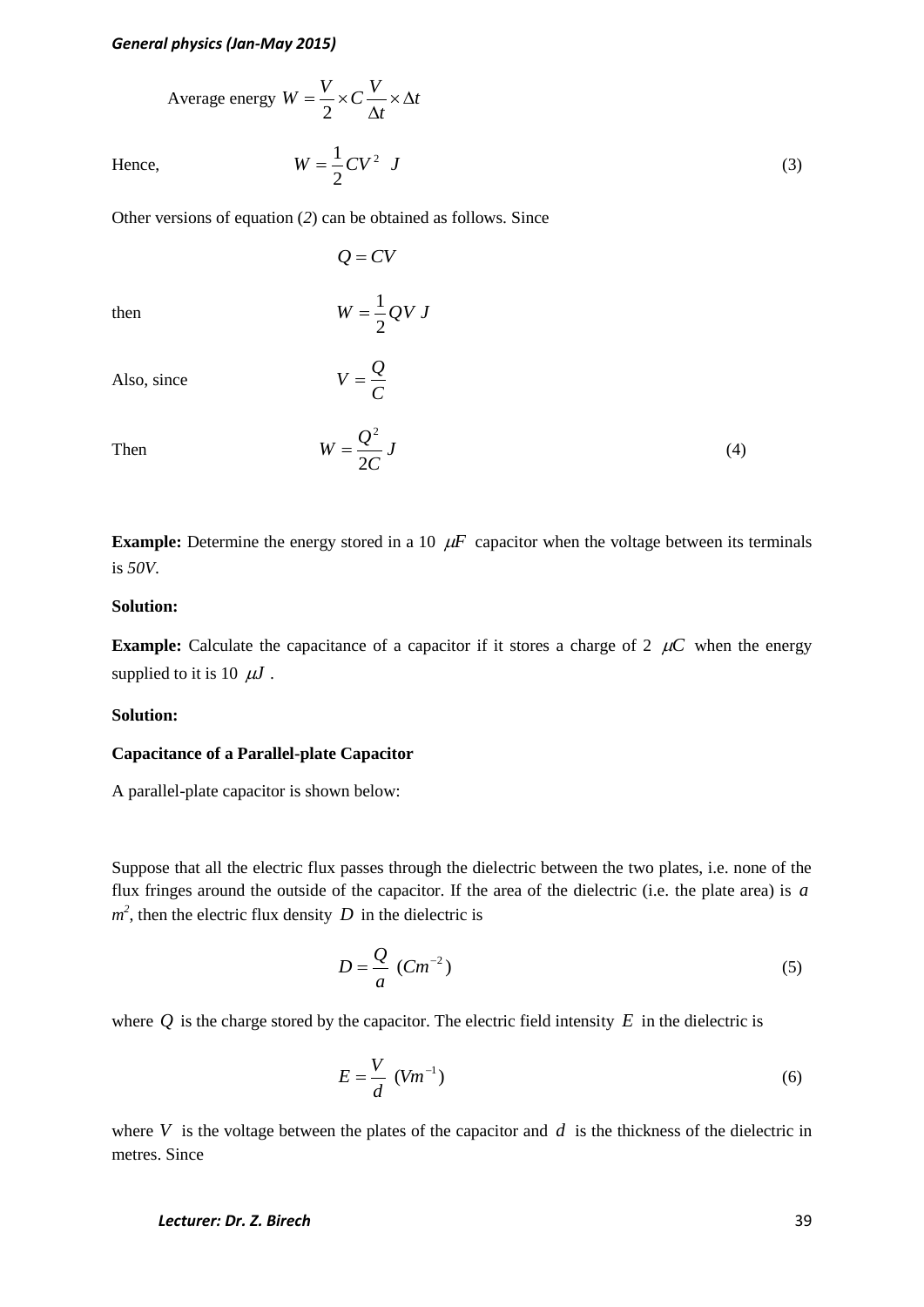$$
D = \varepsilon E (Cm^{-2}) \tag{7}
$$

then

$$
\frac{Q}{a} = \varepsilon \frac{V}{d}(Cm^{-2})
$$

 $Q = CV$ 

But

hence

$$
\frac{CV}{a} = \varepsilon \frac{V}{d}(Cm^{-2})
$$

Therefore, the capacitance of the parallel-plate capacitor is

$$
C = \frac{\varepsilon a}{d} = \frac{\varepsilon_0 \varepsilon_r}{d} a \, (F) \tag{8}
$$

The above equation tells us that:

- Increasing the permittivity  $\varepsilon$  gives a proportional increase in capacitance i.e. a capacitor with, say, mica or paper as a dielectric has a greater capacitance than a similar capacitor with air as the dielectric.
- Increasing the area of the plates gives a proportional increase in capacitance
- Increasing the distance between the plates reduces the capacitance (the capacitance is inversely proportional to the distance between the plates)

#### **ARRANGEMENT OF CAPACITORS**

In radio circuits, for example, capacitors often appear in arrangements whose resultant capacitances must be known. To derive expressions for these, we need the equation defining capacitance in its three possible forms:

$$
C = \frac{Q}{V}, \quad V = \frac{Q}{C}, \quad Q = CV
$$

### **Parallel Connection of Capacitors**

 $D = \partial N(Gn^{-2})$  (3)<br>  $Q = cV$ <br>  $Q' = CV$ <br>  $\frac{CV}{a} = c\frac{V}{d}(Gn^{-2})$ <br>
ore, the capacitance of the purallel-plate capacitor is<br>
ore, the capacitance of the purallel-plate capacitor is<br>  $C = \frac{\partial q}{dt} = \frac{\mu_0 \mu_0}{d} a$ ,  $(F)$  (8)<br>
over equ The figure below shows three capacitors, having all their left-hand plates connected together, and all their right-hand plates likewise. They are said to be connected in parallel. If a cell is not connected across them, they all have the same potential difference  $V$  (for if they had not, current would flow from one to another until they had). The charges on the individual capacitors are respectively.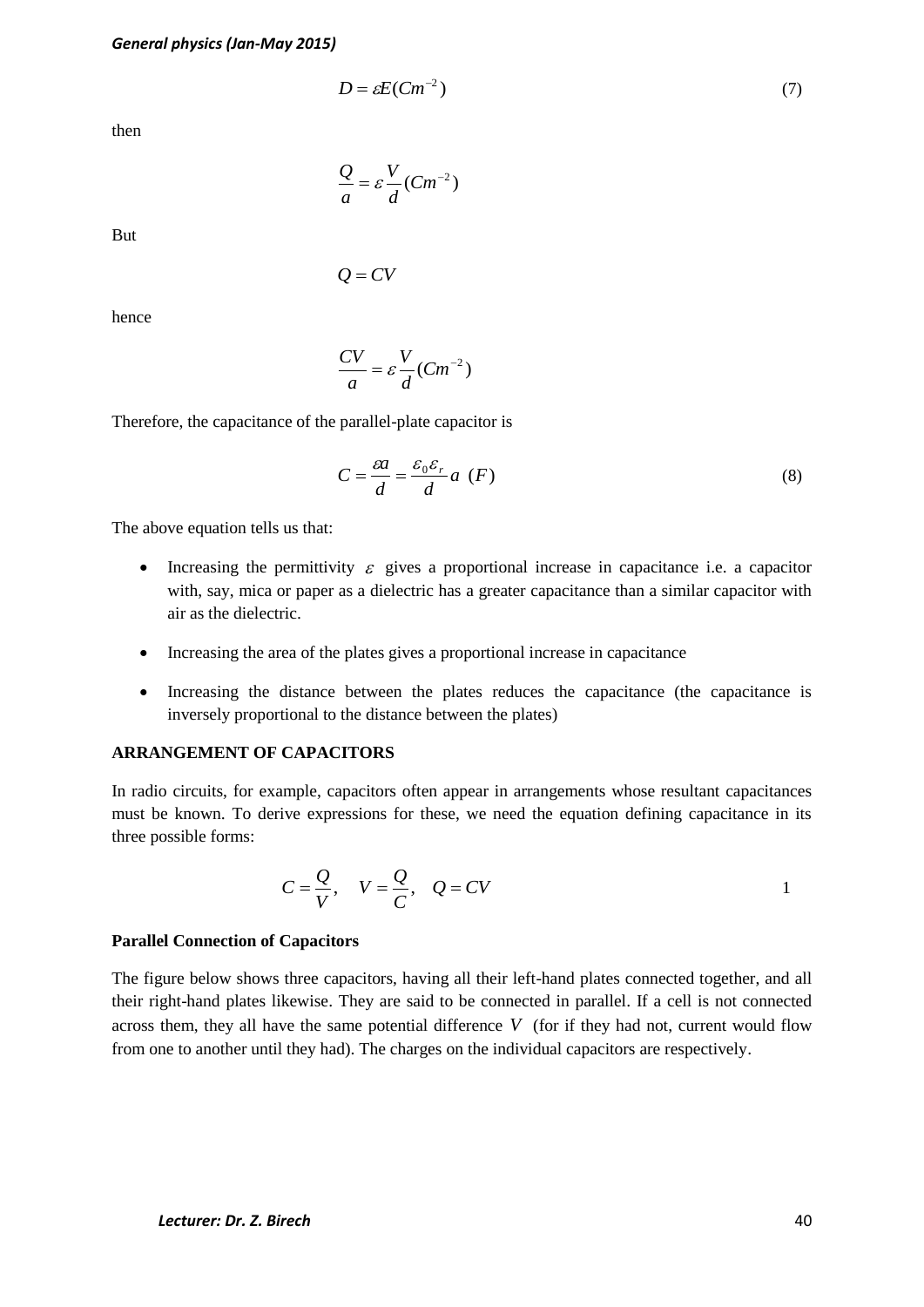$$
Q_1 = C_1 V
$$
  
\n
$$
Q_2 = C_2 V
$$
  
\n
$$
Q_3 = C_3 V
$$

The total charge on the system of capacitors is

$$
Q = Q_1 + Q_2 + Q_3
$$
  
=  $(C_1 + C_2 + C_3)V$ 

The system is therefore equivalent to a single capacitor, of capacitance

$$
C = \frac{Q}{V} = C_1 + C_2 + C_3
$$
 4

Thus when capacitors are connected in parallel, their resultant capacitance is the sum of their individual capacitances. It is greater than the greatest individual one.

### **Series Connection of Capacitors**

The figure below shows three capacitors having the right-hand plate of one connected to the left-hand plate of the next, and so on-connected in series.

When a cell is connected across the ends of the system, a charge  $Q$  is transferred from the plate H to the plate A, a charge  $-Q$  being left on H. This charge induces a charge  $+Q$  on plate G; similarly, charges appear on all the other capacitor plates, as in the figure. The potential differences across the individual capacitors are, therefore, given by

$$
V_{AB} = \frac{Q}{C_1}
$$
  

$$
V_{DF} = \frac{Q}{C_2}
$$
  

$$
V_{GH} = \frac{Q}{C_3}
$$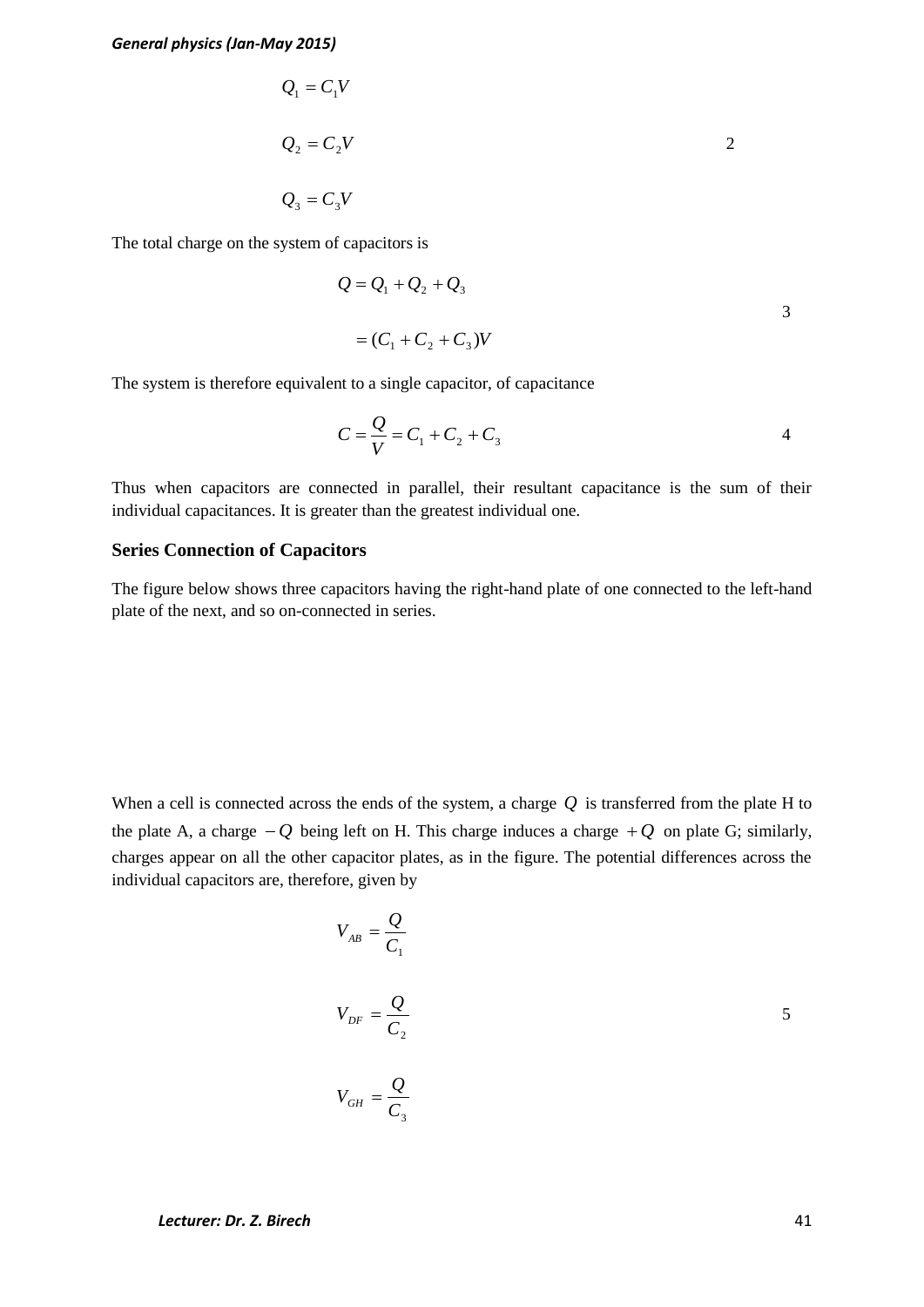The sum of these is equal to the applied potential difference V because the work done in taking unit charge from H to A is the sum of the work done in taking it from H to G, from F to D, and from B to A. Therefore

$$
V = V_{AB} + V_{DF} + V_{GH}
$$
  
=  $Q \left( \frac{1}{C_1} + \frac{1}{C_2} + \frac{1}{C_3} \right)$ 

The resultant capacitance of the system is the ratio of the charge stored to the applied potential difference,  $V$ . the charge stored is equal to  $Q$ , because, if the battery is removed, and the plates  $HA$ joined by a wire, a charge *Q* will pass through that wire, and the whole system will be discharged. The resultant capacitance is therefore given by

$$
C = \frac{Q}{V}, \text{ or } \frac{1}{C} = \frac{V}{Q}
$$

So, by equation (6)

$$
\frac{1}{C} = \frac{1}{C_1} + \frac{1}{C_2} + \frac{1}{C_3}
$$
 8

Thus to find the resultant capacitance of capacitors in series, we must add the reciprocals of their individual capacitances. The resultant is less than the smallest individual.

Note: in parallel connection, the capacitors have the same potential difference, but the charge stored is divided amongst them in direct proportion to the capacitances. In series connection, all the capacitors carry the same charge, which is equal to the charge carried by the system as a whole, *Q* . The potential difference applied to the system, however, is divided amongst the capacitors in inverse proportion to their capacitances.

**Example:** Three capacitors  $C_1$ ,  $C_2$  and  $C_3$  are connected [parallel with one another to give an equivalent capacitance of  $1\mu$ F, . If the dc supply to the parallel combination is 10 V, the capacitance of C<sub>1</sub> is  $0.4 \mu$ F, and the charge stored by C<sub>2</sub> is  $5 \mu$ C, determine (a) the capacitance of C<sub>2</sub> and of C<sub>3</sub> (b) the energy stored by each capacitor and (c) the total energy stored.

### **Solution:**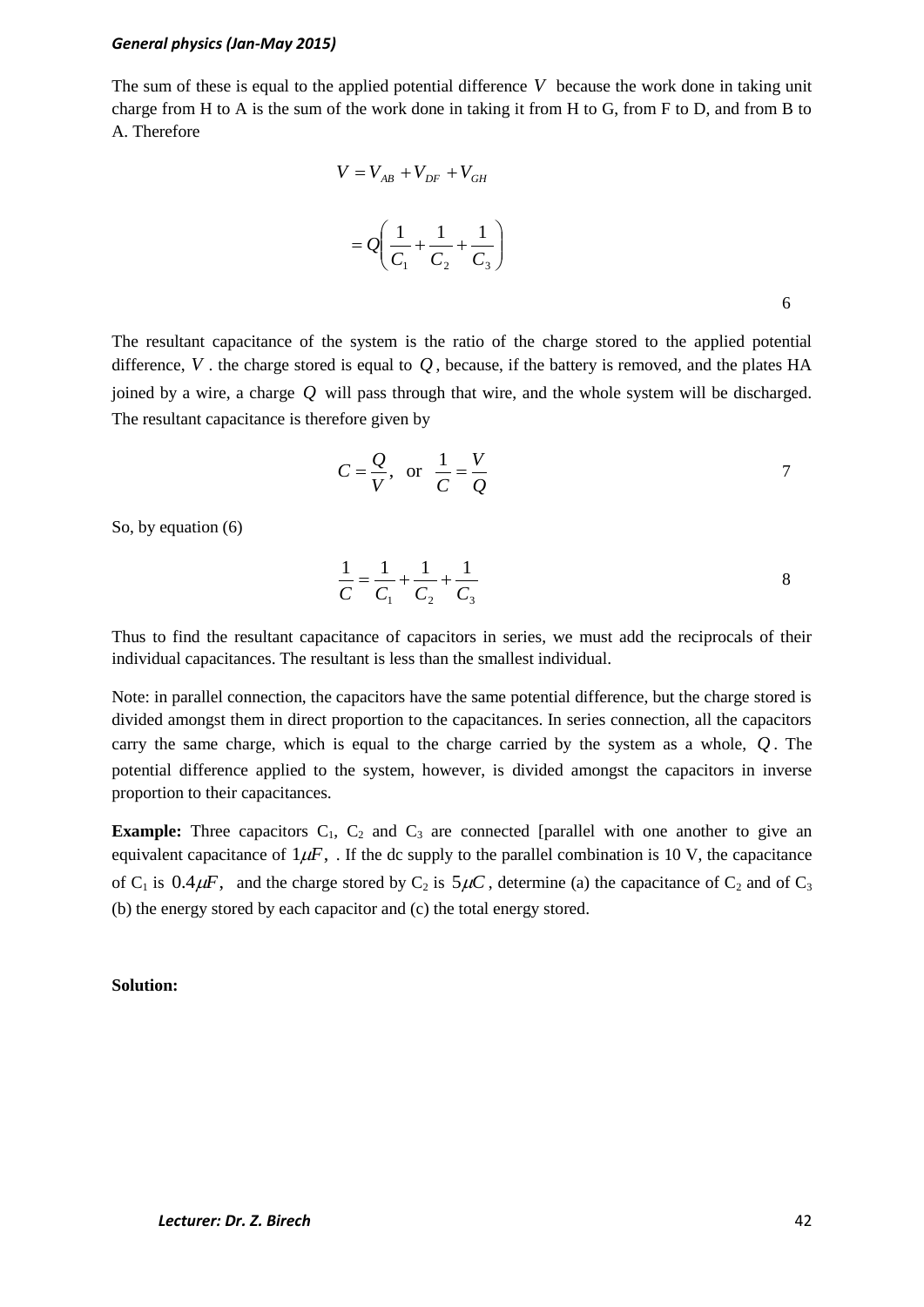**Example:** Three capacitors  $C_1$ ,  $C_2$  and  $C_3$  are connected in series with one another. The capacitance of  $C_1$  is  $1\mu$ F, the voltage across  $C_2$  is 8 V and  $C_3$  stores a charge of  $2\mu$ C,. If the supply voltage is 20 V dc, calculate the equivalent capacitance of the combination.

### **Solution:**

### **Series-Parallel Connection of Capacitors**

The equivalent capacitance of a complex network of capacitors can be determined by reducing the circuit to basic blocks of series and parallel combinations.

**Example:** Calculate the equivalent capacitance of a circuit of the type below given that  $C_1 = 1 \mu F$ ,  $C_2 = 2\mu$ *F*,  $C_3 = 3\mu$ *F*, and  $C_4 = 4\mu$ *F*,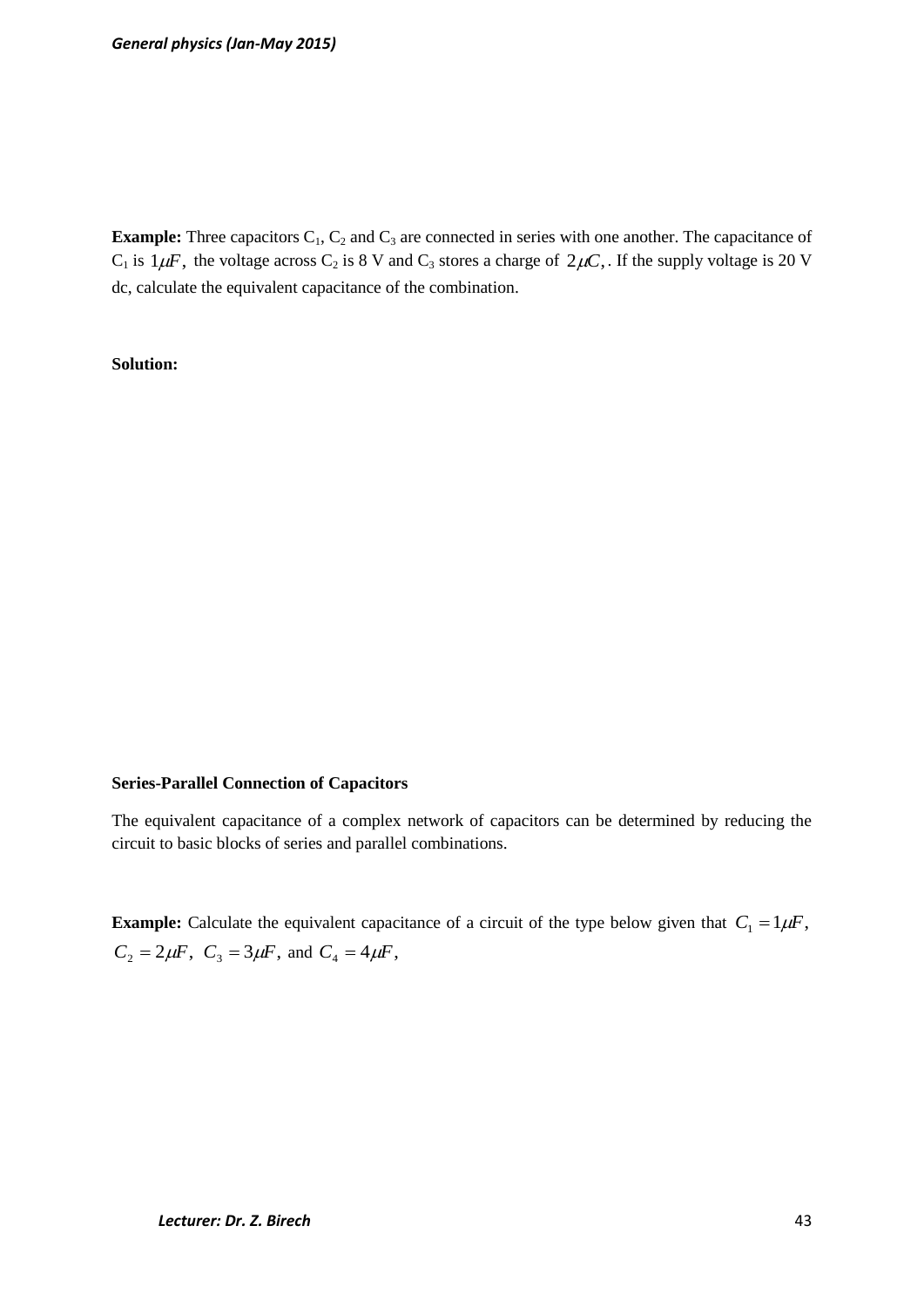**Solution:** 

#### **RESISTORS**

Resistors are the most common component in electronic circuits. Their main function is to limit current flow or reduce the voltage in a circuit. The resistance may be either fixed or variable. Some fixed resistors are colour coded to indicate their resistance value, while others have their resistance values printed right on the body. The basic unit of resistance is the ohm  $(\Omega)$ . Variable resistors usually have their maximum resistance stamped on them.

### **RESISTANCE AND RESISTIVITY**

The resistance  $R$  of a conductor is defined as the ratio  $V/I$ , where  $V$  is the potential difference across the conductor and  $I$  is the current flowing in it. Thus, if the same potential difference  $V$  is applied to two conductors  $A$  and  $B$ , and a smaller current  $I$  flows in  $A$ , then the resistance of  $A$  is greater than that of *B*. this can be written as

$$
R = \frac{V}{I} \tag{1}
$$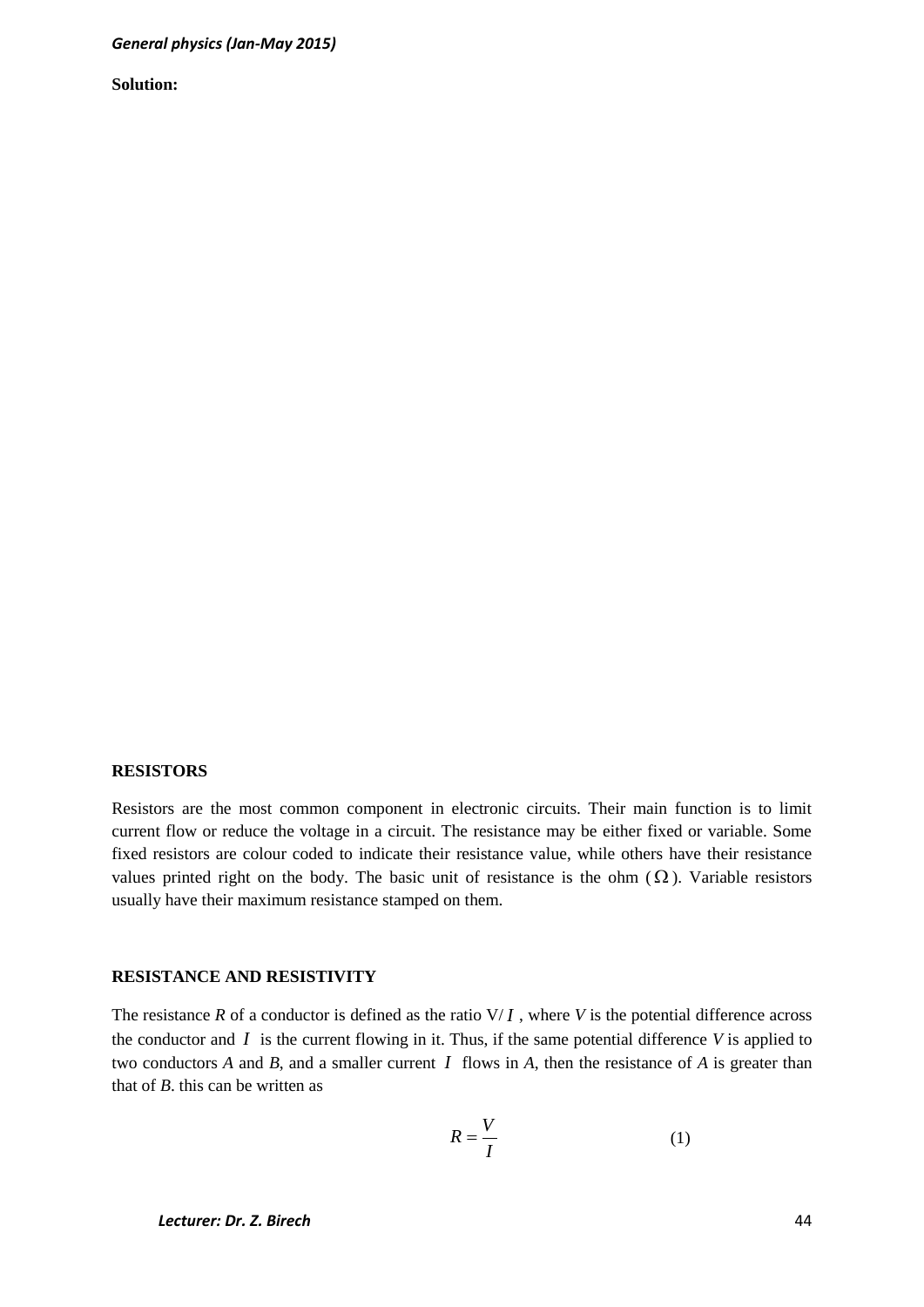The unit of potential difference *V* is the volt symbol *V*, the unit of current *I* is the ampere, symbol *A* and the unit of resistance R is the ohm, symbol  $\Omega$ . The ohm is thus the resistance of a conductor through which a current of one ampere flows when a potential difference of one volt is maintained across it.

From the above equation, it also follows that

$$
V = IR \tag{2}
$$

The above relation is known as Ohm's law.

**Example**: A  $5\Omega$  resistor is connected across the terminals of a *10V* battery. What is the current in this resistor?

**Solution**: From the defining equation (1) for *R*, it follows that

*R*  $I=\frac{V}{I}$ 

 $I = \frac{10V}{10} = 2A$ 5  $\frac{10V}{10}$  =  $\Omega$ 

 $=$ 

Hence,

The resistance of a conductor is directly proportional to its length  $\ell$  and inversely proportional to its cross-sectional area *A* i.e.

*A*  $R \alpha \stackrel{\ell}{\vdots}$ so that *A*  $R = \rho \frac{\ell}{\epsilon}$ (3)

The constant  $\rho$  is an intrinsic material property known as the resistivity of the material. The unit of resistivity is the ohm-metre  $(\Omega.m)$ .

Resistance to charge flow in a conductor arises because the charge carriers encounter various obstacles that tend to impede their motion. As they collide with these obstacles, the carriers lose momentum and energy gained from the electric field. This loss of energy causes heating of the resistor through which the current flows. The obstacles that scatter the conduction electrons may be impurities dissolved in a pure metal since the attainment of an ideally pure metal is impossible. Even the ideally pure metal crystal (except a superconductor at sufficiently low temperatures) would have a finite resistance because the thermal motion of the atoms in a metal crystal scatters the free electrons. Since the amplitude of this vibrational motion in a crystal increases with increasing temperature, it is to be expected that the scattering of free electrons, and hence the resistivity of a metallic conductor, will also increase as the temperature is raised. That is, indeed, what one observes. The temperature coefficient of resistivity is defined like the coefficient of thermal expansion as

$$
\alpha_r = \frac{1}{\rho} \frac{\Delta \rho}{\Delta T} \tag{4}
$$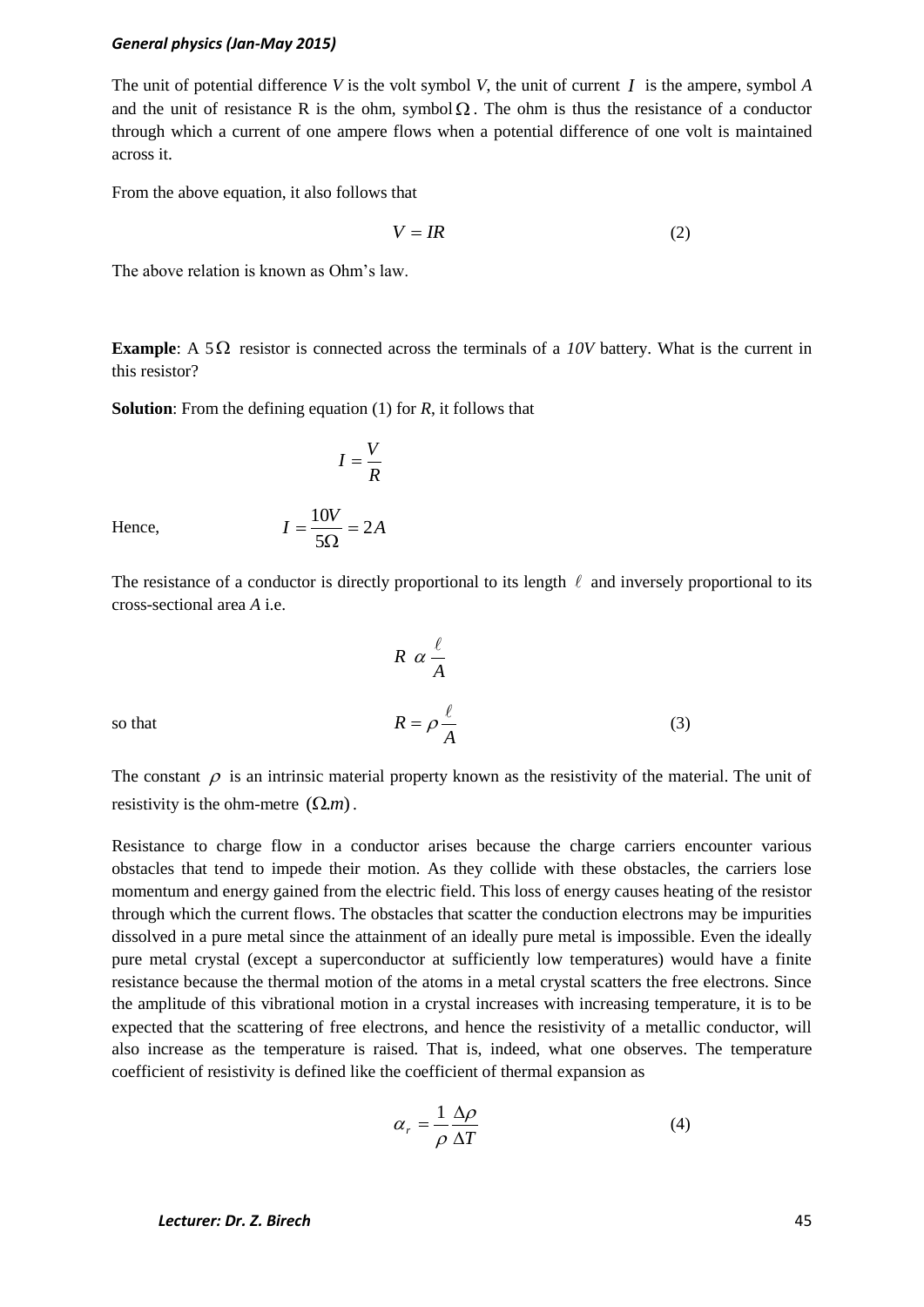Values of  $\alpha_r$  for several pure metals, a few alloys and carbon, a non-metallic conductor are given above. The resistivity of a semiconductor is much less predictable, depending sensitively not only on temperature but also on the type and concentration of impurities dissolved in the host material.

**Example**: A 10*m* length of 1*mm* diameter copper wire is wound on a spool. What is the resistance of this length of wire at room temperature?

**Solution**: From the table, the resistivity of copper at  $20^{\circ}$ C is  $1.69 \times 10^{-8}$   $\Omega$ *m*. To find *R* we only need to substitute the appropriate numerical values into the equation (3). The area of the wire is

$$
A = \frac{\pi d^2}{4} = \frac{\pi}{4} \times 10^{-6} m^2
$$

Thus

$$
R = \frac{(10m)(1.69 \times 10^{-8} \,\Omega.m)}{(\pi/4) \times 10^{-6} \,m^2}
$$

**Example**: If the temperature of the wire above increases to  $80^{\circ}$ C, what is its resistance at this new temperature?

**Solution**: We calculate  $\Delta R$  from equation (4), using the value of  $\alpha_r$  from the table. Thus,

$$
\Delta R = \alpha_r R \Delta T = (3.9 \times 10^{-3} K^{-1})(0.215 \Omega)(60 K) = 0.050 \Omega
$$

 $R(80^{\circ} C) = R(20^{\circ} C) + \Delta R$ 

 $= 0.215\Omega + 0.050\Omega = 0.265\Omega$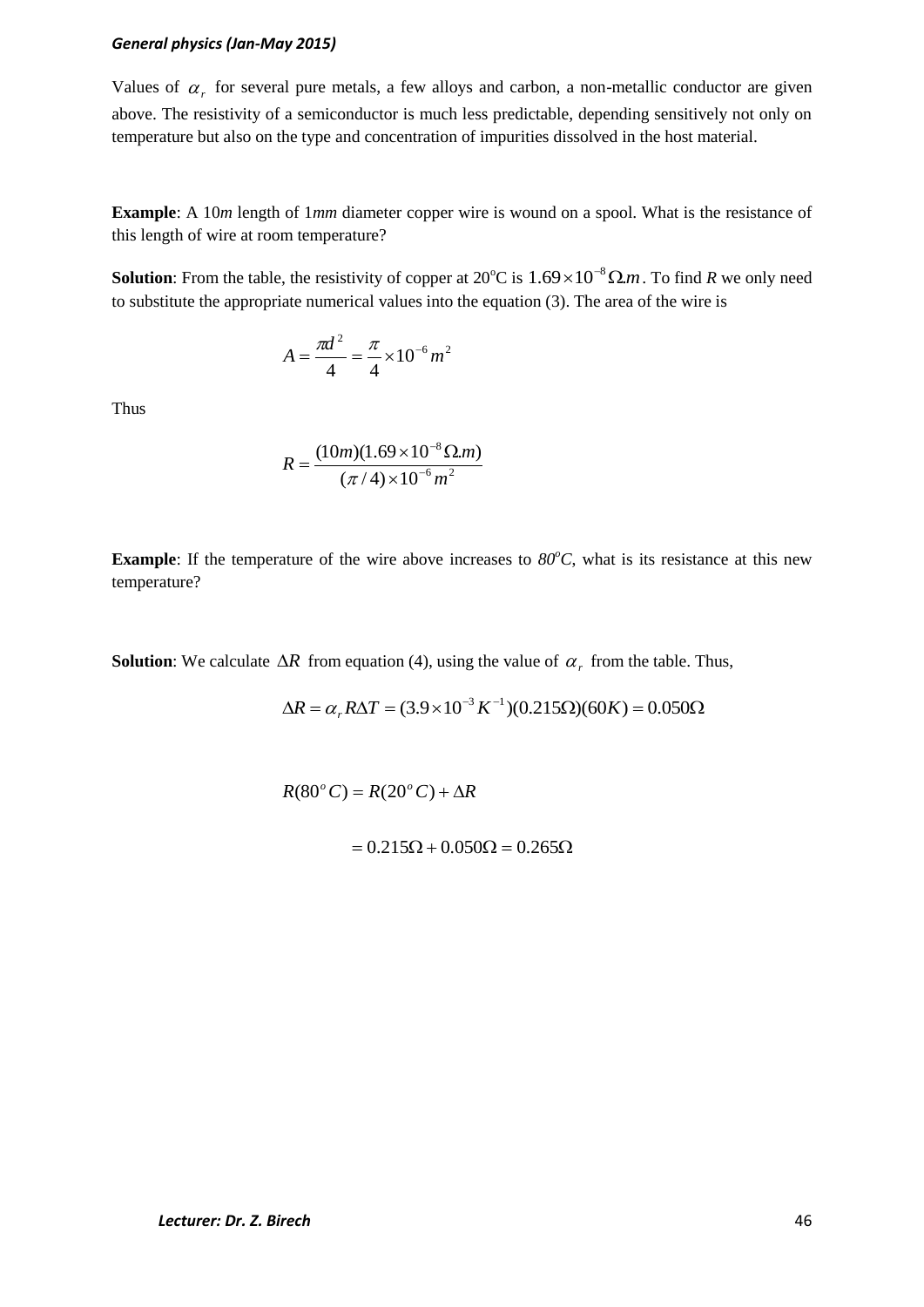### **CURRENT, VOLTAGE AND POWER DISSIPATION IN A SIMPLE CIRCUIT**

The figure below shows the simplest possible direct-current circuit:

It consists of an ideal battery with *emf*  $\varepsilon$  and an external resistor  $R$  (the load). The wires that connect the load to the battery terminals are assumed to be ideal, resistance free conductors. The load may be a light bulb, or any other device that dissipates electrical energy. The direction of current in the external circuit is as indicated, from the positive terminal to the negative. The potential drop across the resistor  $R$  is in the direction of current and is given by

$$
V = IR \tag{1}
$$

The positive side of *R* and the positive battery terminal are connected together, and so are the negative side of *R* and the negative battery terminal. It then follows that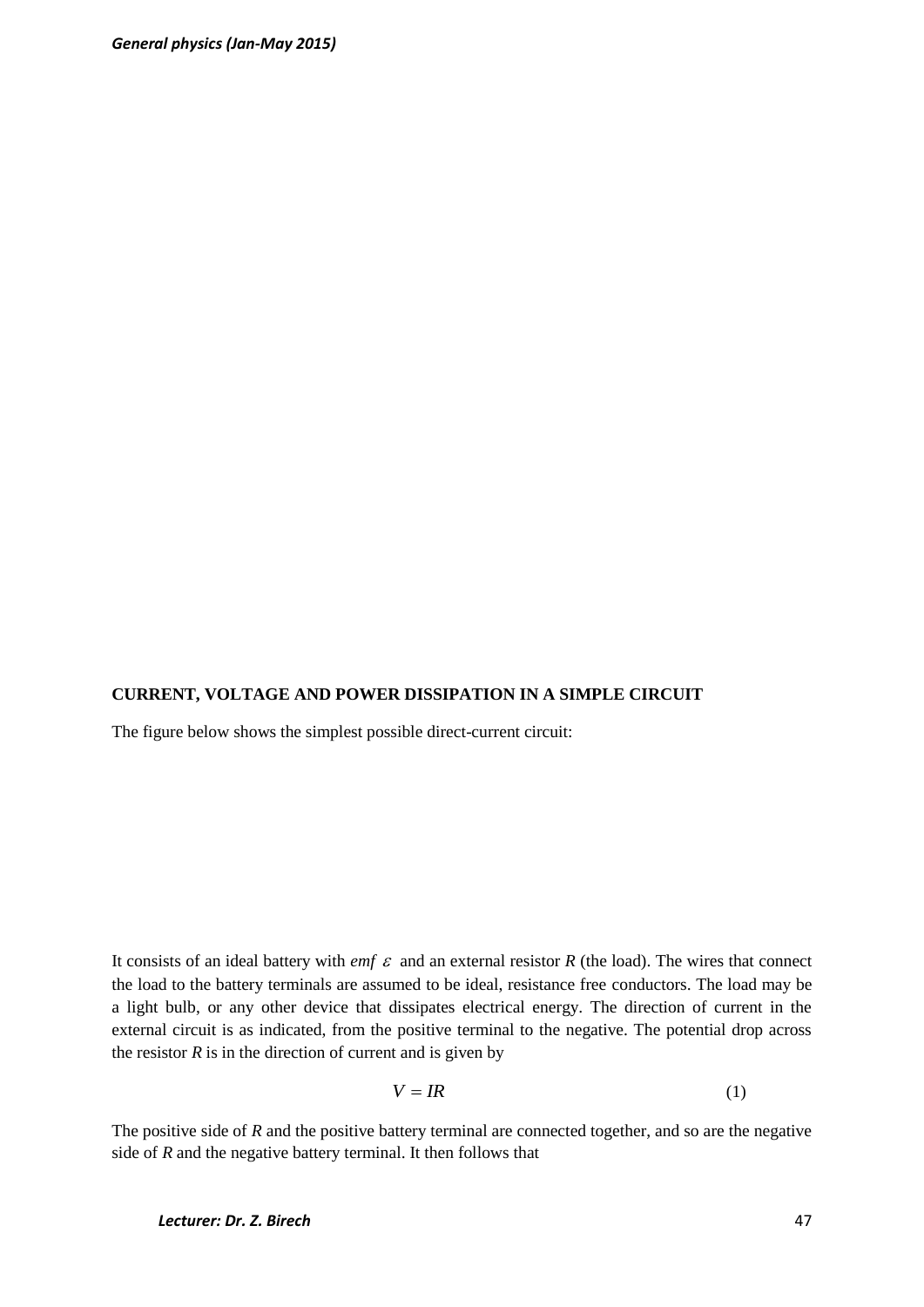$$
\varepsilon = V \tag{2}
$$

or

$$
\varepsilon = IR \tag{3}
$$

for this simple circuit. In the circuit, whenever some charge  $\Delta Q = I \Delta t$  is transported from the positive end of the load resistor to the negative end, the charge loses potential energy given by

$$
\Delta p.e = V \Delta Q = V I \Delta t \tag{4}
$$

Conservation of energy requires that this potential energy appear as energy in some other form: heat, mechanical energy, chemical energy, etc. In each case, the rate at which electrical energy is dissipated in the load is

$$
P = \frac{\Delta W}{\Delta t} = VI = I^2 R = \frac{V^2}{R}
$$
 (5)

where the alternative forms are obtained by making use of equation (2). Because Joule used the heat produced by a current passing through a resistor in one of the more precise measurements of the mechanical equivalent of heat,  $I^2R$  heating rate in a resistor is often called Joule heating.

At the battery, the charge  $\Delta Q$  is raised through this same potential difference by the *emf*  $\varepsilon$ . Hence the battery delivers energy in the amount

$$
W = \varepsilon \Delta Q = \varepsilon I \Delta t \tag{6}
$$

to the charge  $\Delta Q$ . The rate at which the battery does work, that is, its power output is therefore

$$
P = \varepsilon I \tag{7}
$$

From equation (2), we see that the power the battery delivers exactly equals the power dissipation in the load; this must be so since there is no other source or sink of energy in the system.

**Example**: When a resistor *R* is connected across the terminals of a 10*V* battery, the power dissipated in this resistor is 50 *W*. Find the resistance of the resistor *R* and the current that flows through it.

**Solution**: From equation (5), we have

$$
R = \frac{V^2}{P} = \frac{(10V)^2}{50W} = 2\Omega
$$

The current flowing in this resistor is

$$
I = \frac{V}{R} = \frac{10V}{2\Omega} = 5A
$$

We could also have used the relation  $(7)$  and solved for  $I$  with the result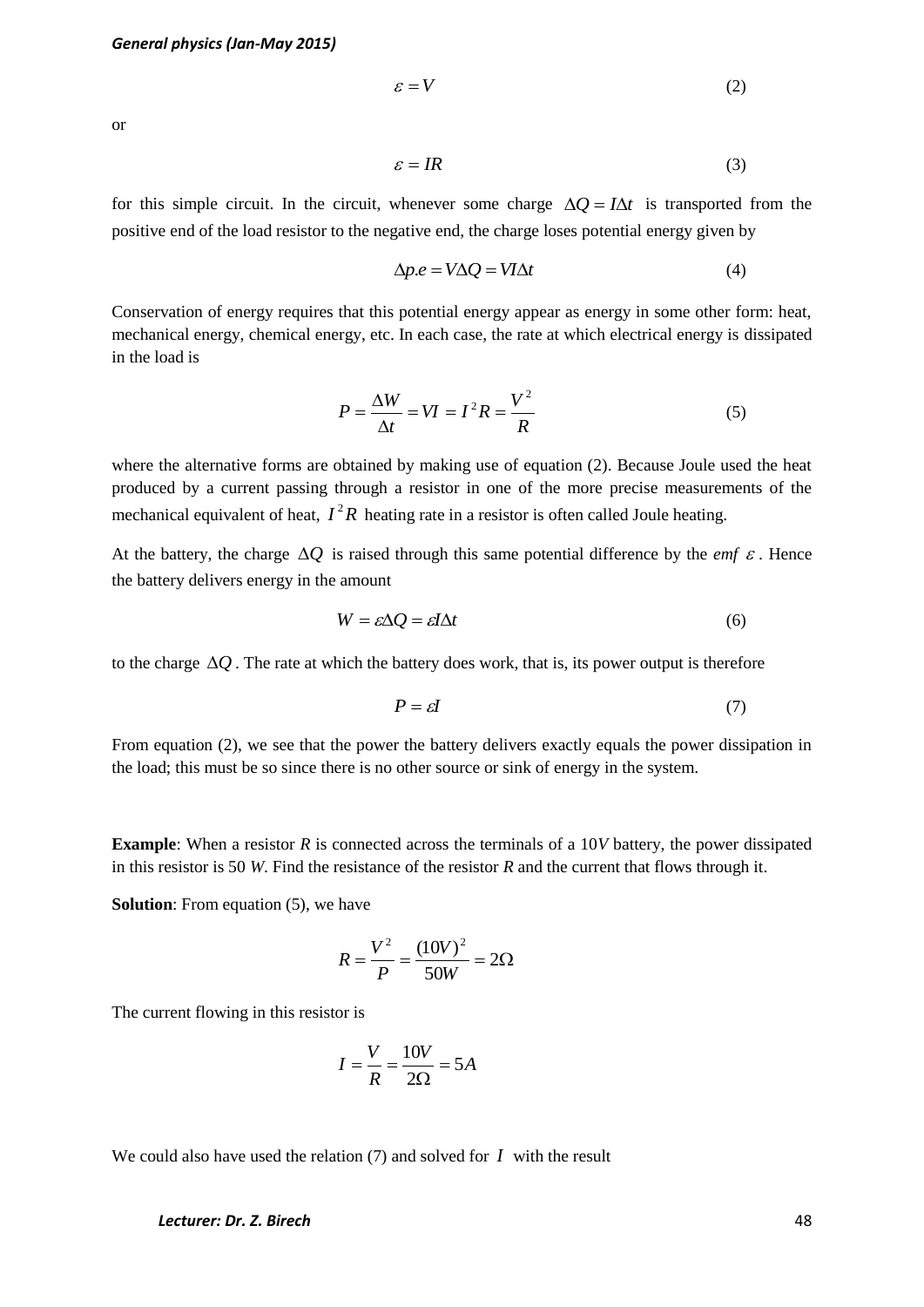$$
I = \frac{P}{V} = \frac{50W}{10V} = 5A
$$

and then obtain *R* from Ohm's law,

$$
R = \frac{V}{I} = \frac{10V}{5A} = 2\Omega
$$

#### **RESISTORS IN SERIES AND PARALLEL CONNECTIONS/COMBINATIONS**

Every practical electrical circuit is more complicated than the one discussed above. For example, a typical Christmas tree decoration consists of ten or a dozen small lamps placed in series as in figure (a) below or switches connect the battery of an automobile to the starter motor, horn, headlights, heater fan and radio as in figure (b) below. Figures (a) and (b) are examples of series and parallel connections respectively.

The resistors of an electric circuit may be arranged in series, so that the charges carrying the current flow through each in turn (fig c) or they may be arranged in parallel, so that the flow of charge divides between them (d).

Figure (c) shows three passive resistors in series, carrying a current  $I$ . If  $V_{AD}$  is the potential difference across the whole system, the electrical energy supplied to the system per second is  $IV_{AD}$ . This is equal to the electrical energy dissipated per second in all the resistors; therefore

$$
IV_{AD} = IV_{AB} + IV_{BC} + IV_{CD}
$$
  

$$
V_{AD} = V_{AB} + V_{BC} + V_{CD}
$$
 (1)

The individual potential differences are given by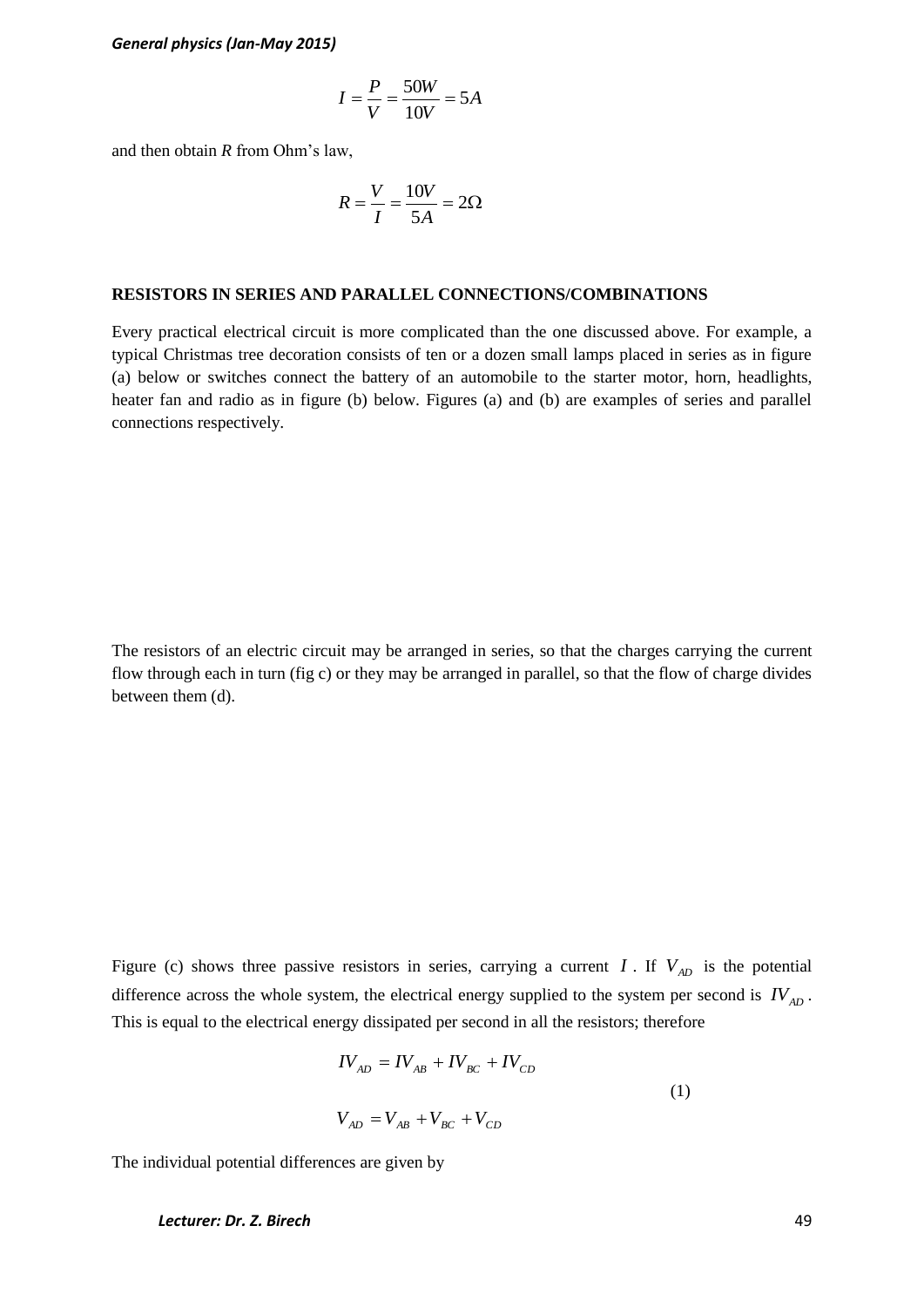$$
V_{AB} = IR_1;
$$
  $V_{BC} = IR_2;$   $V_{CD} = IR_3$ 

Hence,

$$
V_{AD} = I(R_1 + R_2 + R_3)
$$

Consequently, the effective or total resistance of the system is

$$
R = \frac{V_{AD}}{I} = R_1 + R_2 + R_3
$$

The physical facts about resistors in series are

Current same through all resistors

Total potential difference = sum of individual potential differences

Individual potential differences directly proportional to individual resistances

Total resistance greater than greatest individual resistance

Total resistance  $=$  sum of individual resistances

**Example**: A chain of twelve identical Christmas tree lights connected in series is to be placed across a 120*V* source of *emf*. Each light should dissipate 15 *W*. What resistance must each of the light bulbs have?

**Solution**: Since each light must dissipate 15*W*, the total energy delivered by the voltage source must be

$$
P = 12 \times 15W = 180W
$$

and therefore, the current in the circuit must be

$$
I = \frac{P}{\varepsilon} = \frac{180W}{120V} = 1.5A
$$

The total potential drop across the twelve bulbs is 120V; since the bulbs are identical, the potential drop across each must be

$$
\frac{120V}{12} = 10V
$$

Consequently, the resistance of each light bulb is

$$
R = \frac{10V}{1.5A} = 6.67 \Omega
$$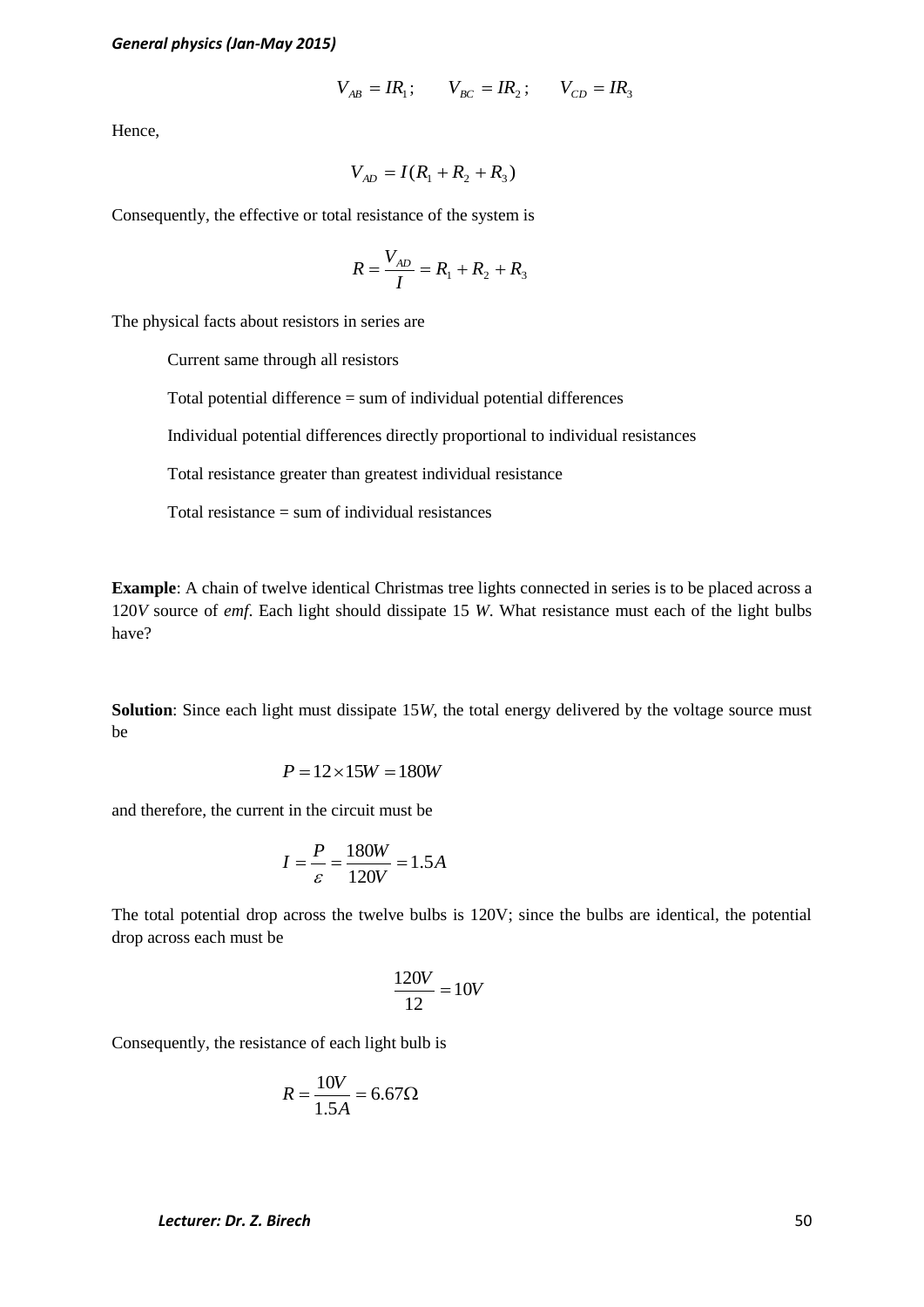1  $1 - R$  $I_1 = \frac{V_{AB}}{R}$ 

Figure (d) shows three passive resistors connected in parallel between the points *A* and *B*. a current *I* enters the system at *A* and leaves at *B*, setting up a potential difference  $V_{AB}$  between those points. The current branches into  $I_1$ ,  $I_2$ ,  $I_3$  through the three elements and

> 3  $3 - R$  $I_3 = \frac{V_{AB}}{R}$

$$
I = I_1 + I_2 + I_3
$$

2  $2 - R$ 

 $1 \quad \mathbf{R}_2 \quad \mathbf{R}_3$ 

 $1 \t1 \t1$ 

 $I_2 = \frac{V_{AB}}{R}$ , and

But,

Hence,

or

$$
\frac{I}{V_{AB}} = \frac{1}{R} = \frac{1}{R_1} + \frac{1}{R_2} + \frac{1}{R_3}
$$

 $\overline{\phantom{a}}$ J

 $\setminus$ 

where *R* is the effective or total resistance  $(V_{AB}/I)$  of the system.

The physical facts about resistors in parallel are:

 $\overline{\phantom{a}}$  $\setminus$ 

 $I = V_{AB} \left( \frac{1}{R_1} + \frac{1}{R_2} + \frac{1}{R_3} \right)$ 

ſ  $=V_{AB}\frac{1}{\cdot}+\frac{1}{\cdot}+\frac{1}{\cdot}$ 

Potential difference same across each resistor

Total current = sum of individual current

Individual currents inversely proportional to individual resistances

Effective resistance less than least individual resistance

**Example**: An 800-W toaster, a 200-W lamp and a 300-W electric kettle are connected across 120V as shown below. What are the resistances of the individual components and what is the equivalent resistance of this combination?

**Solution**: Each component is connected across 120V when it dissipates the stated power. Hence, the resistances can be obtained as

$$
R=\frac{V^2}{P}
$$

or

$$
R_t = \frac{(120V)^2}{800W} = 18\Omega
$$

$$
R_L = \frac{(120V)^2}{200W} = 72\Omega
$$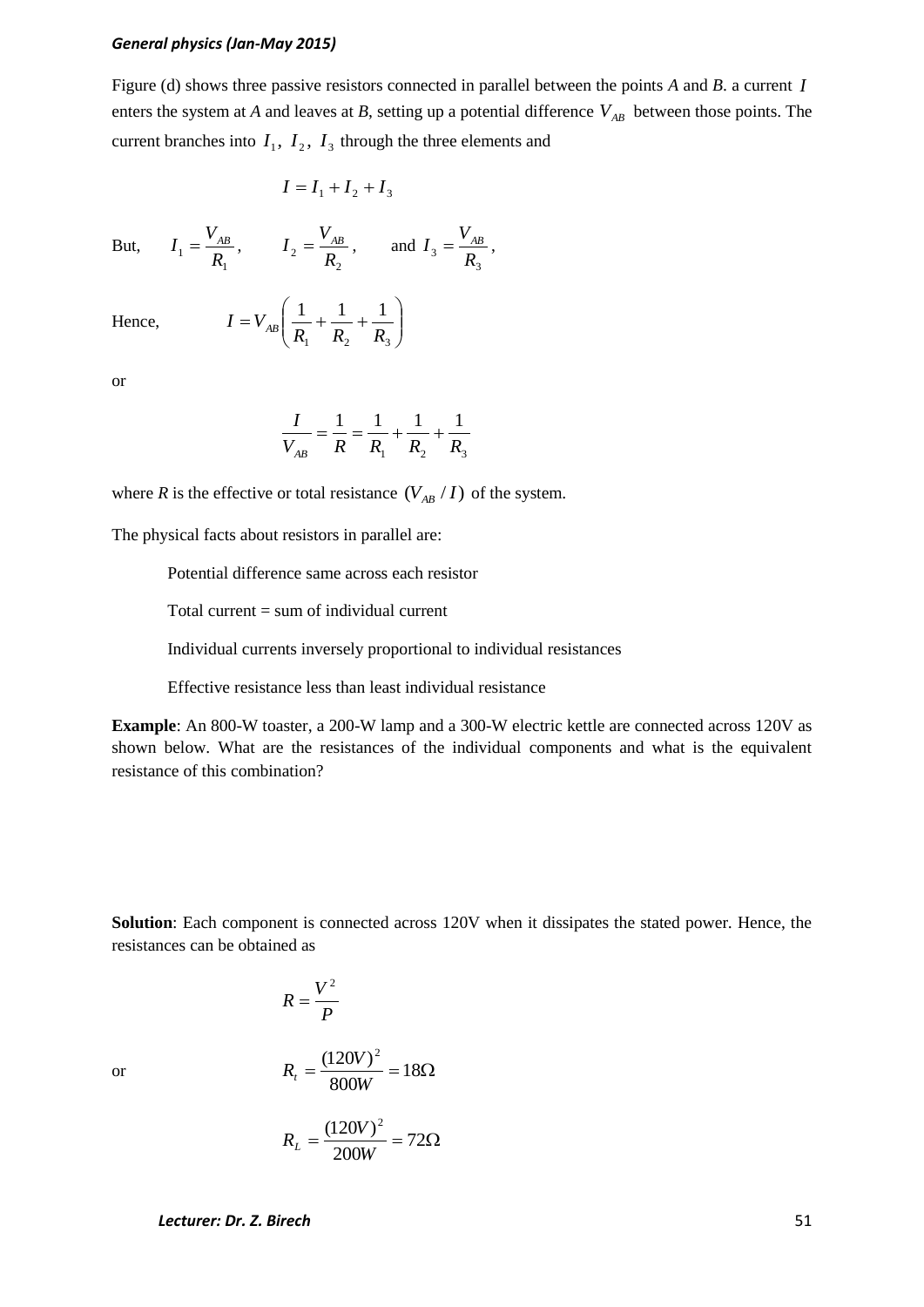$$
R_k = \frac{(120V)^2}{300W} = 48\Omega
$$

The equivalent resistance of the combination is

$$
R_{\text{eff}} = \left[ \frac{1}{18\Omega} + \frac{1}{72\Omega} + \frac{1}{48\Omega} \right]^{-1} = 11.1\Omega
$$

#### **MAGNETIC FIELD**

The region around a magnet, where a magnetic force can be experienced is known as a magnetic field. The direction of the field is taken as the direction of the force on a north pole if placed in the field. The magnetic field due to a solenoid will depend on the current flowing in it. If this current can be varied by adjusting the rheostat, then the larger the current in the solenoid, the larger is the force i.e. a larger current produces a stronger magnetic field. Magnetic field is represented by a vector quantity that is given the symbol  $B$ . This is called the flux density or magnetic induction.

The magnitude of the force  $F$  is given by

$$
\vec{F} = \text{BII} \sin \alpha
$$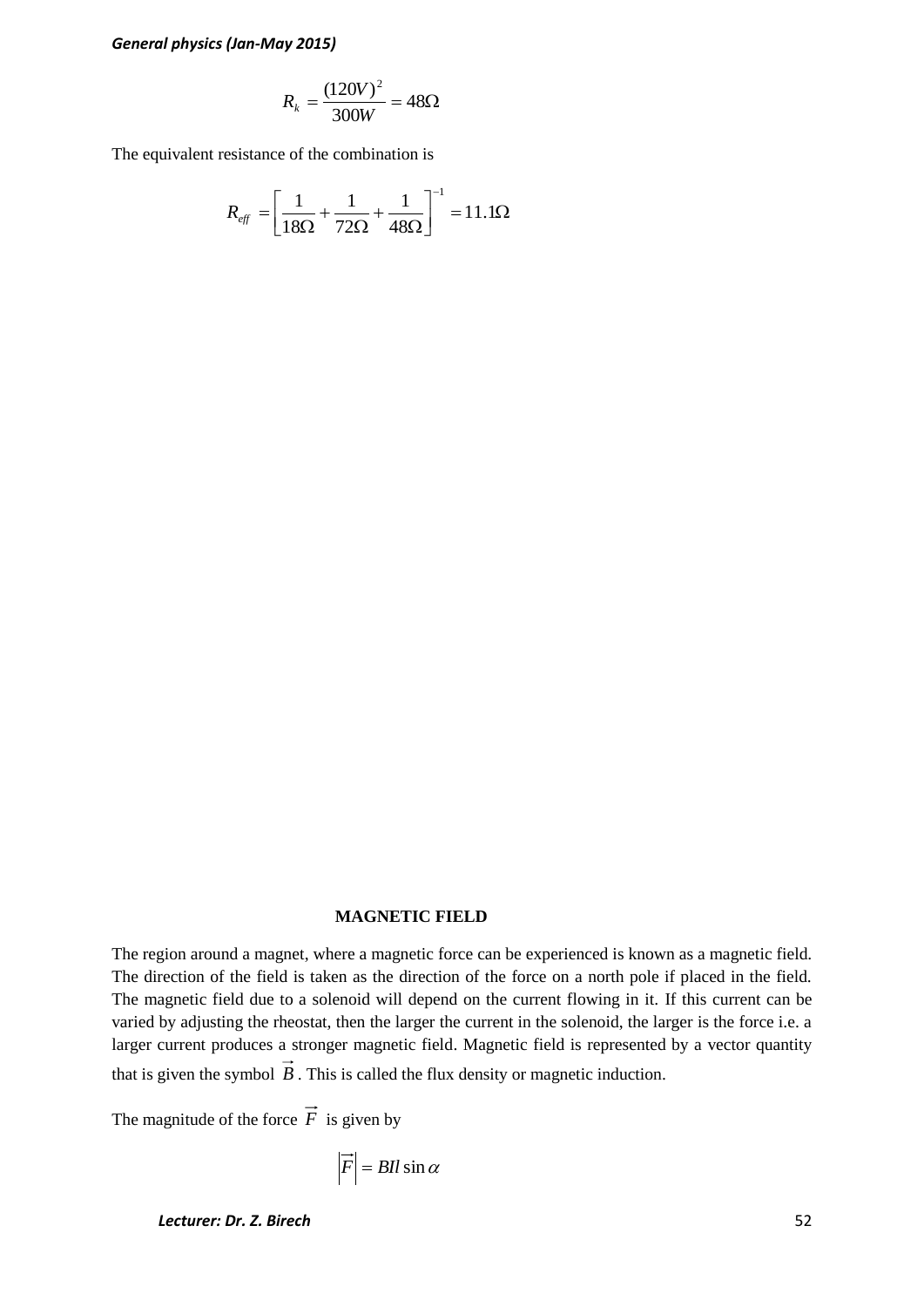where  $\alpha$  is the angle between the magnetic field and the conductor as in the figure below:



The SI unit of *B* is the Tesla(T) where 1  $T = 1$  Weber per metre squared (*Wbm<sup>-2</sup>*)

One Tesla is the flux density of a uniform field, when the force on a conductor **1** meter long placed perpendicular to the field and carrying a current of **1** ampere is **1** Newton.

The unit of *B* is clearly  $NA^{-1}m^{-1}$  which turns out to be a  $kgC^{1}s^{-1}$ . We call this unit the Tesla, although the older name for this unit, the Weber per square meter is still used frequently. Another unit in common usage, the gauss  $(G)$  is defined by

$$
1T=10^4\,G
$$

Since the gauss is not an SI unit, we should always convert it to Teslas before using it in our equations.

**NOTE:** The north pole of a magnet is defined to be the pole that points north when the magnet is freely suspended.

**Example:** A wire carrying a current of 10*A* and 2*m* in length is placed in a field of flux density 0.15*T*. Determine the force on the wire if it is placed

- (a) At right angles to the field
- (b) At  $45^\circ$  to the field
- (c) Along the field

**Solution:** From the equation  $|F| = BII \sin \alpha$ , we have

- (a)  $F = 0.15T \times 10A \times 2m \times \sin 90 = 3N$
- (b)  $F = 0.15T \times 10A \times 2m \times \sin 45 = 2.12N$
- (c)  $F = 0.15T \times 10A \times 2m \times \sin 0 = 0N$ **RADIACTIVITY**

### **Half-life and Decay constant**

Radioactivity is the emission of an alpha or beta particles and gamma rays due to the disintegrating nuclei of atoms and the disintegrations obey the statistical law of chance. Although we cannot tell which particular atom is likely to disintegrate next, the number of atoms disintegrating per second

*dt*  $\frac{dN}{dt}$  is directly proportional to the number of atoms *N* present at that instant. Hence, *dN*

or

$$
\frac{dN}{dt} \alpha N
$$

$$
\frac{dN}{dt} = -\lambda N
$$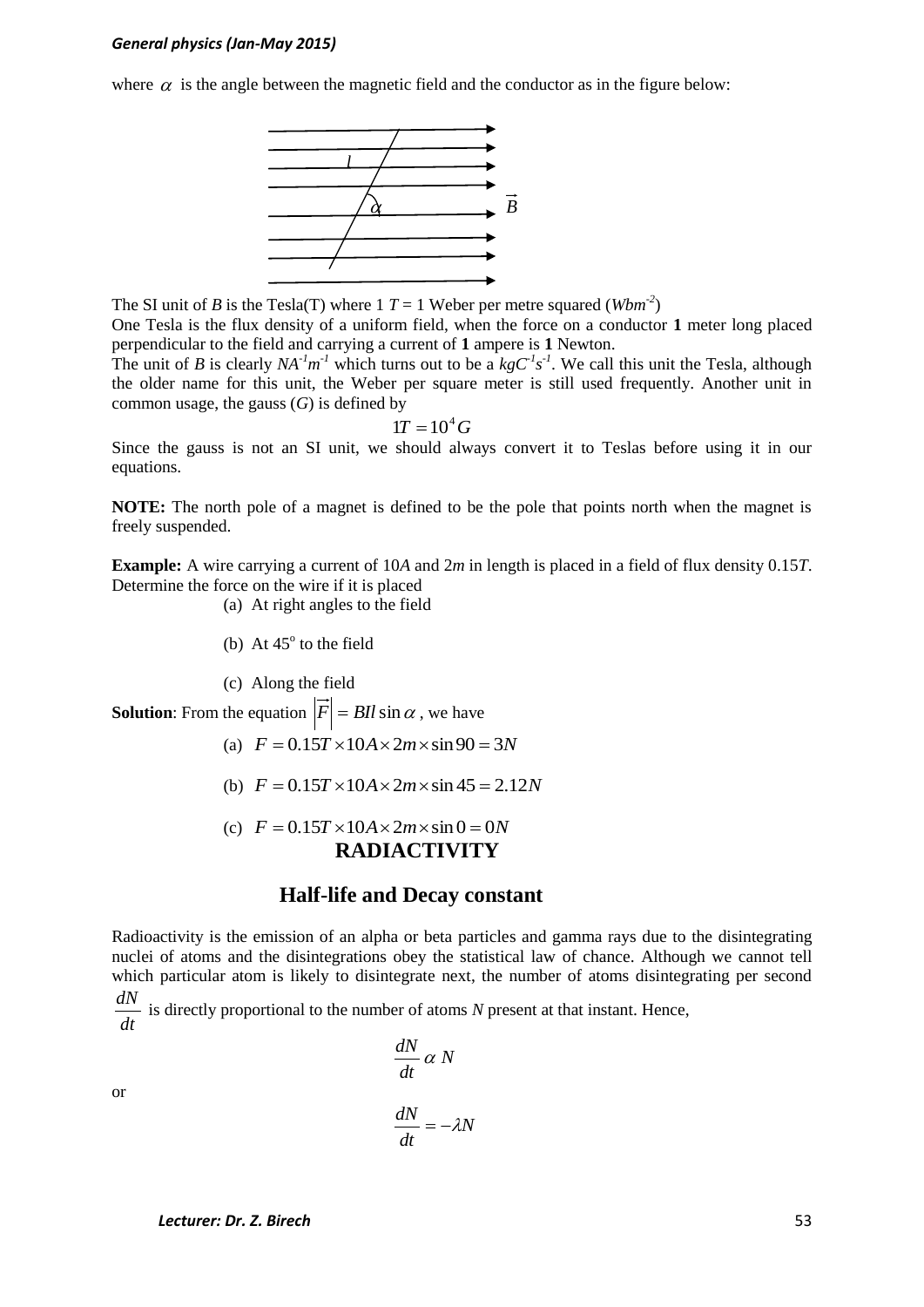where  $\lambda$  is a constant characteristic of the atom concerned called the radioactive decay constant. The negative sign indicates that *N* becomes smaller when *t* increases. If *N<sup>o</sup>* is the number of radioactive atoms present at a time  $t = 0$ , and N is the number at the end of a time t, then by integration, we have

$$
N = N_o e^{-\lambda t}
$$

This shows that the number *N* of undecayed atoms left decreases exponentially with the time *t.* The half-life  $T_{\frac{1}{2}}$  of a radioactive element is defined as the time taken for half the atoms to disintegrate i.e. in a time  $T_{\frac{1}{2}}$  the radioactivity of the element diminishes to half its value. Hence,

$$
\frac{N_o}{2} = N_o e^{-\lambda t}
$$

or

$$
\frac{1}{2} \equiv 2^{-1} = e^{-\lambda T_1}
$$

Taking logarithms to base *e* on both sides of the equation and simplifying yields

$$
T_{\frac{1}{2}} = \frac{\ln 2}{\lambda} = \frac{0.693}{\lambda}
$$

Various radioactive elements have got different half-lives. For example, Uranium I (238) has half-life of the order 4500 million years; Radium has one of 1600 years, Radium *F* of about 138 days, Radium *B* of about 27 minutes and Radium *C* about  $10<sup>4</sup>$  seconds. To find the unit for measuring the radioactivity of a sample, we define a quantity called the activity which is the number of decays in the sample per unit time ( *dt*  $-\frac{dN}{dr}$ ). Its SI unit is the Becquerel (*Bq*-number of decays per second).

Another unit for activity is the curie (*Ci*) where

$$
1C_i = 3.7 \times 10^{10} Bq
$$

From equations (1) and (2), it follows that the activity of a radioactive sample is

Activity 
$$
\lambda N = \frac{N \ln 2}{T_{\frac{1}{2}}}
$$

**Example:** Find the activity of *1g* of strontium-90 source if the half-life is 28 years.

**Solution:** 

# **Types of emissions (radiations) from naturally radioactive Nuclei and their characteristics**

### **Alpha Particles**

They have a limited range in air i.e. the count rate decreases as the distance between the source and detector increases.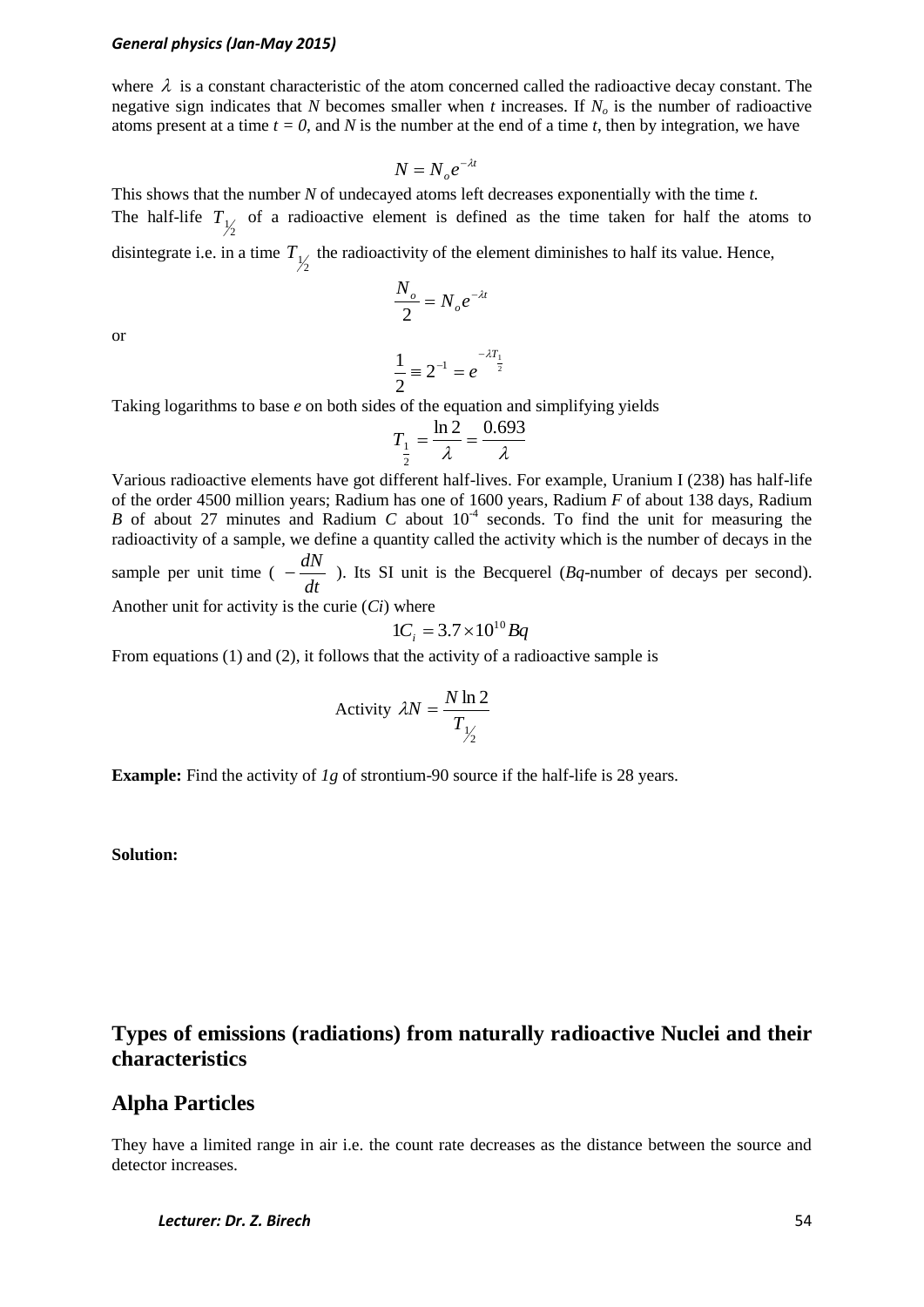They can be stopped by a thin piece of paper.

They have positive charge (+2e).

They undergo a small amount of deflection by a magnetic field.

They ionize the air.

Alpha particle is a helium nucleus i.e. helium atom which has lost two electrons

# **Beta Particles**

Are electrons moving at high speed.

They have a greater penetrating power of materials than alpha particles (can be stopped by lead).

They have a greater range in air than alpha particles since their ionization of air is relatively smaller.

They are strongly deflected by a magnetic field and the direction of deflection is opposite to the deflection of alpha particles in the same field.

## **Gamma rays**

They can penetrate large thicknesses of metals, but they have far less ionizing power in gases than beta particles.

They carry no charge.

They are not deflected by magnetic field. This is consistent with the fact that gamma rays are electromagnetic waves that carry no charge.

Since gamma rays are electromagnetic waves, their intensity varies inversely as the square of the distance between the source and the detector i.e.

$$
I\alpha\frac{1}{r^2}
$$

They are electromagnetic waves that travel through the vacuum with the speed of light,

They carry energy given by

$$
E = hf
$$

### **NUCLEAR EMISSIONS AND STABILITY**

Since unstable nuclei are radioactive, their decay may occur in three main ways:

Alpha Particle emission ( $\alpha$ ): If the nucleus has excess protons, an  $\alpha$  emission would reduce the protons by two (2) and the neutrons by two (2). If A is the nucleon (mass) number and Z is the proton number (atomic) number of atom X, then

$$
{}_{Z}^{A}X\rightarrow_{Z-2}^{A-4}Y+{}_{2}^{4}He
$$

Beta Particle emission ( $\beta$ <sup>-</sup>): If the nucleus has too many neutrons for stability, then the neutronproton ration is reduced by  $\beta^-$  particle (electron) emission. The neutron changes to a proton so that

$$
{}^1_0 n \rightarrow {}^1_1 H + {}^0_{-1} e
$$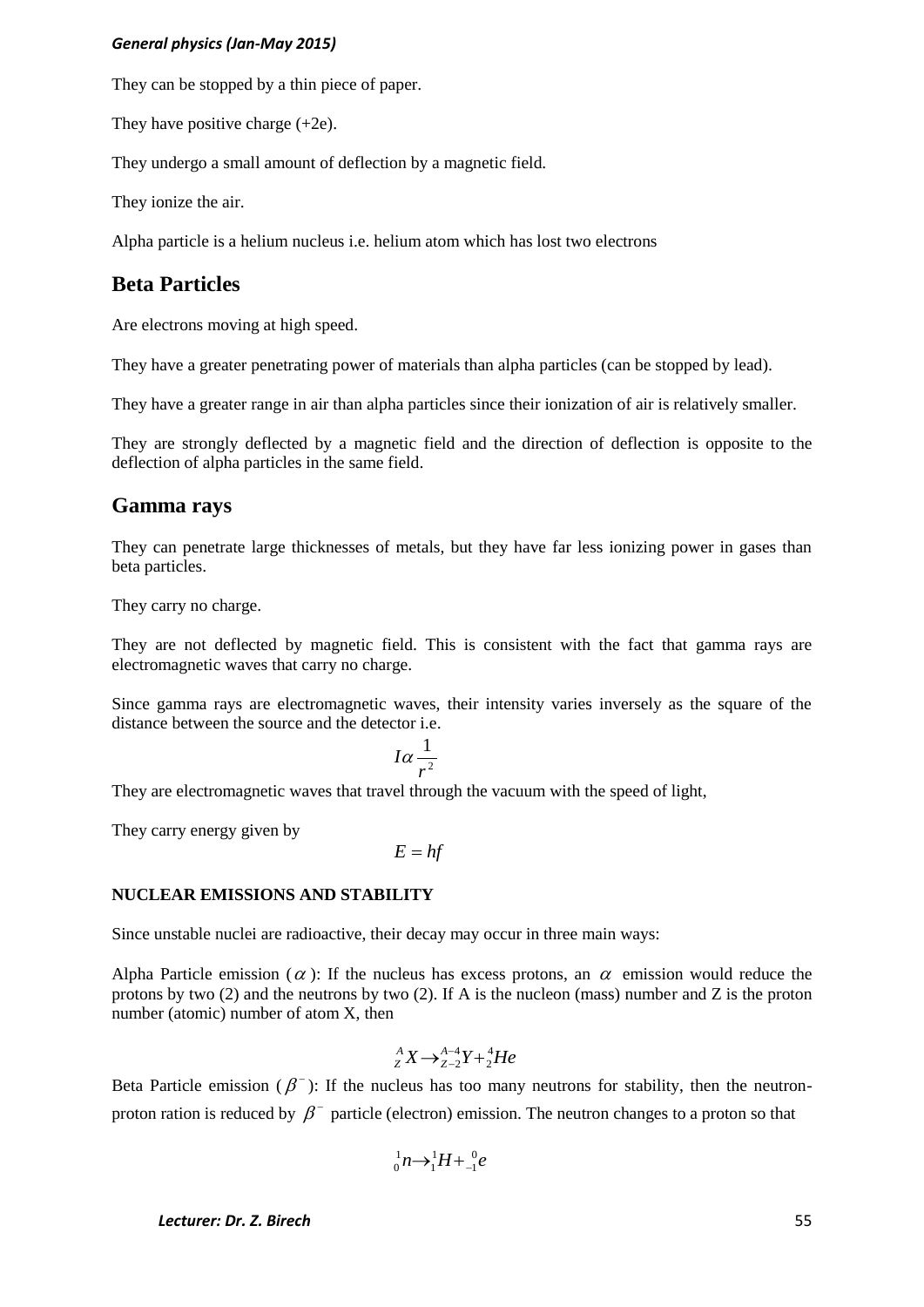Here, A remains unchanged but Z increases by one (1).

Beta-Plus Particle or positron emission ( $\beta^+$ ): If the nucleus is deficient in neutrons, a decay by betaplus  $\beta^*$ , emission may occur. A Proton changes to a neutron so that

$$
{}^1_1H\rightarrow{}^1_0n+{}^0_1e
$$

Here A is unchanged but Z decreases by one (1).

**Example:** A uranium-238 nucleus decays by emission of an alpha particle according to the following scheme

$$
^{238}_{92}U \rightarrow ^{234}_{90}Th + ^{4}_{2}He
$$

where the daughter nucleus is thorium. The very long half-life of this decay explains why there is still some Uranium-238 left on earth. In addition, it acts as a continual source for this isotope of thorium. The thorium formed in this decay is also radioactive. It decays by beta emission according to the equation

$$
^{234}_{90}Th \rightarrow ^{234}_{91}Pa + ^{0}_{-1}e
$$

where the daughter nucleus is protactinium (why does the atomic number increase in this decay? Why doesn't the mass number change?).

The Protactinium in turn decays to Uranium-234 so that

$$
{}^{234}_{91}Pa \rightarrow {}^{0}_{-1}e + {}^{234}_{92}U
$$

Several other steps occur in this radioactive series before the final stable element of the series is reached i.e. an isotope of lead  $\frac{^{206}}{^{82}}Pb$ 

#### **ISOTOPE**

When the mass spectrometer is used to measure nuclear masses, an interesting effect is observed. Very frequently, one finds that a certain element will give rise to two or more different beams in the spectrometer i.e. particles will appear at the detector at two or more very well defined radii, an indication that nuclei of the same element may have different masses

Nuclei having the same charge but different masses are called isotopes of the element i.e. they have the same number of protons but a different number of neutrons. In order to classify the nuclei in terms of their mass, charge and nucleon number, it is customary to designate an element whose symbol is *X* as where A is the mass number of the nucleus and *Z* is the atomic number. For example, the chlorine isotopes would be represented as  ${}^{35}_{17}Cl$  and  ${}^{37}_{17}Cl$ ; both isotopes have the same atomic number  $Z = 17$ , but one has a mass number  $A = 35$  and the other has  $A = 37$ .

**NOTE:** *Z* is the number of protons in the nucleus and *A* is the number of nucleons (protons + neutrons). In the period table, atomic masses given are the average value of the isotopic masses found in nature. For example, when chemically pure neon is sent through the mass spectrometer, it appears to consist of three different types of nuclei:

| Species 1 | Mass 20 | Relative abundance $= 90.9$ |
|-----------|---------|-----------------------------|
| Species 2 | Mass 21 | Relative abundance $= 0.3$  |
| Species 3 | Mass 22 | Relative abundance $= 8.8$  |

The average mass of the three isotopes of Neon is

$$
M_{av} = 20 \times \frac{90.9}{100} + 21 \times \frac{0.3}{100} + 22 \times \frac{8.8}{100} = 20.746
$$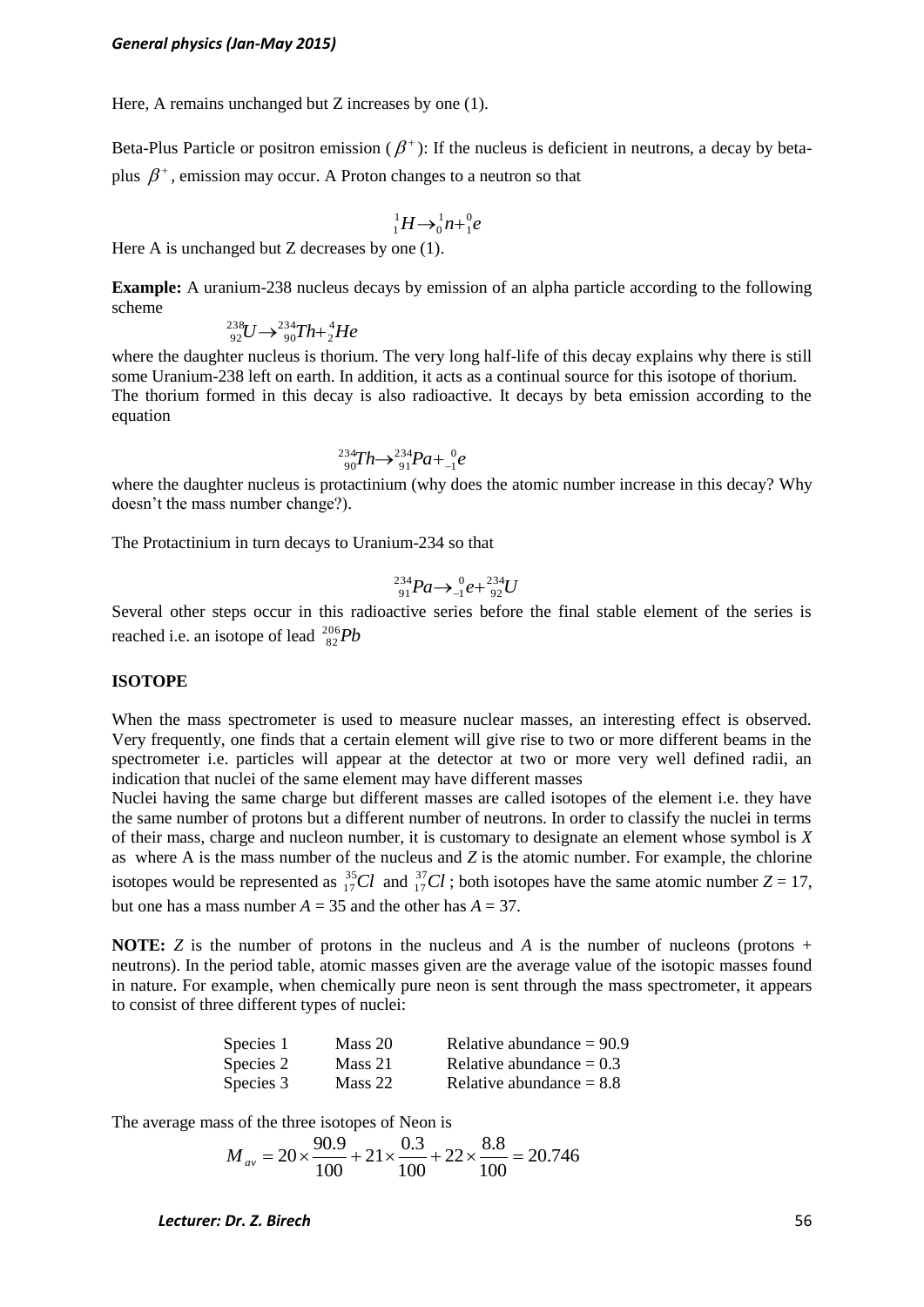The atomic masses of many isotopes are the masses of the nuclei plus the atomic electrons. These masses are given in atomic mass unit *u*.

**Example:** What fraction of the atomic mass of Uranium-235 is due to its electrons?

**Solution:** Since the atomic number of uranium is 92, it will also have 92 electrons. Given that the mass of the electron is  $9.1 \times 10^{-31}$  or 0.00055*u*, then the fraction of the mass due to electrons is

$$
\frac{92 \times 0.00055u}{235u} = 2.15 \times 10^{-4}
$$

Therefore, for many purposes, the mass of the electrons can be ignored.

**TUTORIAL:** At a certain instant, a piece of radioactive material contains  $10^{12}$  atoms. The half-life of the material is 30 days.

- (i) Calculate the number of disintegrations in the first second.
- (ii) How long will it take for  $10^4$  atoms remain?
- (iii)What is the count rate at this time?

# **Solution:**

### **HEAT AND THERMODYNAMICS**

### **TEMPERATURE**

Temperature is commonly associated with how hot or cold an object feels when we touch it. Understanding the concept of temperature requires the understanding of *thermal contact* and *thermal equilibrium*. Two objects are in **thermal contact** if energy can be exchanged between them while, two objects are in **thermal equilibrium** if they are in thermal contact and there is no net exchange of energy. The exchange of energy between two objects because of differences in their temperatures is called **heat.** Using these ideas, a formal definition of temperature can be developed i.e. temperature is the property that determines whether or not an object is in thermal equilibrium with another i.e., **Two objects in thermal equilibrium with each other are at the same temperature**. It also corresponds to primary sensations of hotness and coldness. These sensations are not reliable enough for scientific work because they depend on contrast. A thermometer such as the familiar mercury-in-glass instrument is a device whose readings depend on hotness or coldness of the system that it is in contact with and which we consider more reliable because different thermometers of the same type agree with one another better than different people do.

**Types of Thermometers**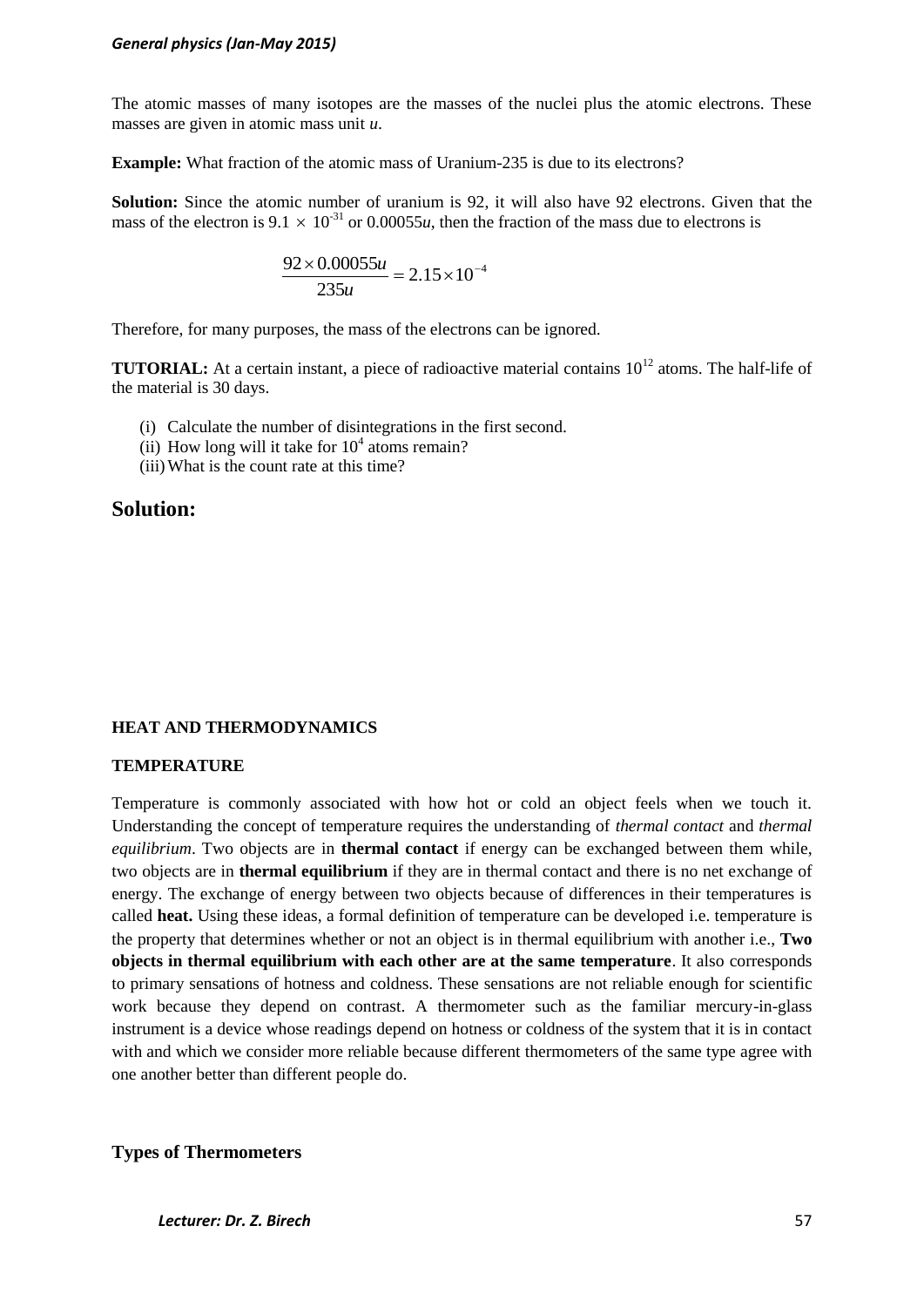The temperature of a system is not a fixed number but depends on the type of thermometer used and on the temperature scale adopted. In general, thermometers use some measurable property of a substance which is sensitive to temperature changes. For example, the constant-volume gas thermometer uses the pressure change with temperature of a gas at constant volume, the resistance thermometer uses the change of electrical resistance of a pure metal with temperature, the mercury-inglass thermometer depends on the change in volume of mercury with temperature relative to that of glass and a thermoelectric thermometer depends on the electromotive force change with temperature of two metals joined together.

### **Thermodynamic Temperature Scale**

This is the standard temperature scale adopted for scientific measurements. It is denoted by *T* and is measured in Kelvin (*K*). It uses one fixed point, the triple-point of water, which is the temperature at which saturated water-vapour, pure water and melting ice are all in equilibrium. The triple-point temperature is defined as 273.16 K. Using the constant-volume gas thermometer, for example, the gas pressure  $P_t$  is measured at the triple-point as 273.16*K*. If the pressure is *P* at an unknown temperature T on the thermodynamic scale, then by definition,

$$
T = \frac{P}{P_{tr}} \times 273.16K
$$

With a platinum resistance thermometer, the resistance *R* can also be measured at an unknown temperature. If  $R_t$  is the resistance at the triple-point, then the temperature  $T_{pt}$  on the thermodynamic scale is given by

$$
T_{pt} = \frac{R}{R_{tr}} \times 273.16K
$$

**Celsius Temperature Scale** (formerly known as centigrade scale)

The Celsius temperature, symbol  $T_c$ , is defined by

$$
T_c = T - 273.15
$$

where *T* is the thermodynamic temperature. In this scale, the ice point is  $0^{\circ}$  C and the steam point is 100 $^{\circ}$ C. The temperature change or interval of one degree (1 $^{\circ}$ C) is exactly the same as the temperature interval 1 *K* on the thermodynamic scale. We notice that, whereas the triple-point has numerical value of 273.16 *K*, the ice point has a temperature of 273.15 *K*. the slight difference is due to the difference in pressure (4.6 *mmHg* at the triple point and 760 *mmHg* at the ice point) and to the removal of dissolved air from the distilled water used for the triple point.

The Fahrenheit scale employs a smaller degree scale than the Celsius scale and a different zero of temperature. The relation between the Celsius and Fahrenheit scales is

$$
T_F = \frac{9}{5}T_C + 32
$$

where  $T_F$  is Fahrenheit temperature and  $T_C$  is Celsius temperature. For example,  $0^{\circ}C$  on the Celsius scale measures the same temperature as  $32^{\circ}F$  on the Fahrenheit scale, whereas  $5^{\circ}C$  on the Celsius scale is equivalent to  $41^{\circ}F$  on the Fahrenheit scale.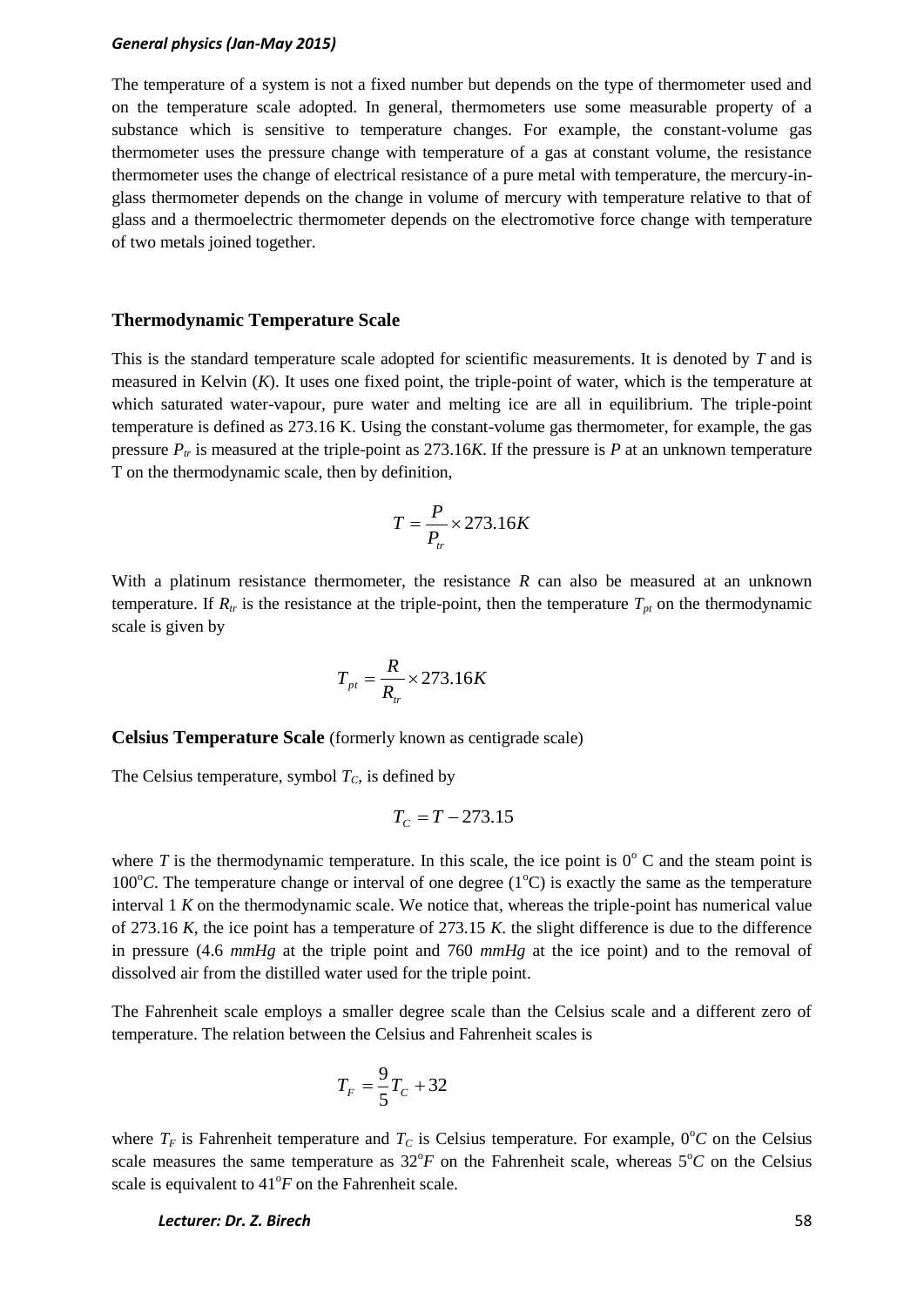**Internal energy (***U*): is the energy associated with the microscopic components of a system (the atoms and molecules of the system). The internal energy includes kinetic and potential energy associated with the random, translational, rotational, and vibrational motion of the particles that make up the system, and any potential energy bonding the particles together. The higher the temperature of the gas, the greater the kinetic energy of the atoms and, hence, the internal energy of the gas.

### **Heat**

This is a form of energy that can be transferred between a system and its environment due to a temperature difference between them. The symbol  $Q$  is used to represent the amount of energy transferred by heat between a system and its environment. The unit of heat is the **calorie**, defined as **the energy necessary to raise the temperature of 1 g of water by one degree**. We are interested in heat because it is the commonest form of energy and because changes of temperature have great effects on our personal comfort and on the properties of substances such as water, which we use daily.

#### **Heat Capacity and Specific Heat Capacity**

The heat capacity of a substance is the quantity of heat required to raise its temperature by one degree. It is expressed in Joules per Kelvin  $(JK^1)$ . Quantitatively, is given by

$$
C = \frac{Q}{\Delta T}
$$

On the other hand, the Specific heat capacity  $c<sub>s</sub>$  of a substance is the heat required to raise the temperature of one kilogramme of it by one degree. It is the heat capacity per unit mass of a substance and is expressed in Joules per Kelvin per kilogram  $(Jkg^{-1}K^{-1})$ . If a quantity of energy Q is transferred to a substance of mass *m*, changing its temperature by

$$
\Delta T = T_f - T_i
$$

then the **specific heat capacity**  $c_s$  of the substance is defined by

$$
c_s = \frac{Q}{m\Delta T}
$$

The energy required to raise the temperature of 0.500 kg of water by 3.00°C, for example, is

$$
Q = mc_s \Delta T = 0.5kg \times 4186Jkg^{-1}K^{-1}3K = 6279J
$$

Note that when the temperature increases,  $\Delta T$  and Q are *positive*, corresponding to energy flowing *into* the system. When the temperature decreases,  $\Delta T$  and Q are *negative*, and energy flows *out* of the system.

Water has the highest specific heat relative to most other common substances. This high specific heat is responsible for the moderate temperatures found in regions near large bodies of water. As the temperature of a body of water decreases during winter, the water transfers energy to the air, which carries the energy landward when prevailing winds are toward the land, keeping the coastal areas much warmer than they would otherwise be. Winters are generally colder in the some coastal areas, because the prevailing winds tend to carry the energy away from land.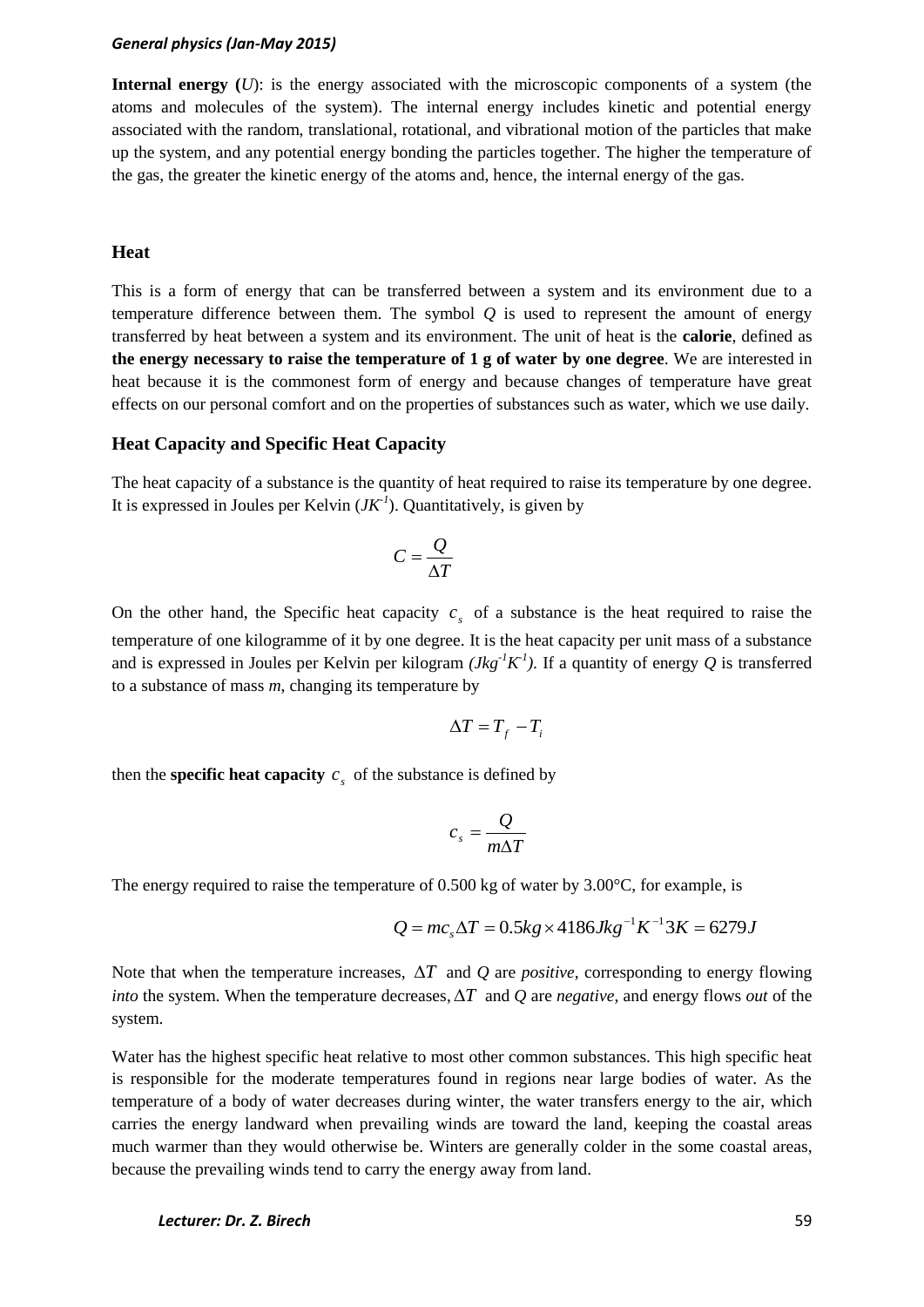The fact that the specific heat of water is higher than the specific heat of sand is responsible for the pattern of airflow at a beach. During the day, the Sun adds roughly equal amounts of energy to the beach and the water, but the lower specific heat of sand causes the beach to reach a higher temperature than the water. As a result, the air above the land reaches a higher temperature than the air above the water. The denser cold air pushes the less dense hot air upward (due to Archimedes's principle), resulting in a breeze from ocean to land during the day. Because the hot air gradually cools as it rises, it subsequently sinks, setting up the circulation pattern.

From the definition of specific heat capacity, it follows that, for a particular object,

Heat capacity  $C = \text{Mass}(m) \times \text{specific heat capacity}(c_s)$ 

The specific heat capacity  $c_s$  of copper, for example, is about  $400Jkg^{-1}K^{-1}$ . Hence, the heat capacity of 5kg of copper is

$$
C = mc_s = 5kg \times 400Jkg^{-1}K^{-1} = 2000JK^{-1}
$$

If the temperature of the copper rises by  $10^{\circ}$ C, then the heat gained is

$$
Q = mc_s \Delta T = 5kg \times 400Jkg^{-1}K^{-1} \times 10K = 20kJ
$$

Generally, the heat gained or lost by an object is given by

$$
Q = mc_s \Delta T
$$

where *m* is the mass of the object,  $c_s$  its specific heat capacity and  $\Delta T$  its temperature change.

From  $Q = mc_s \Delta T$  the temperature change  $\Delta T$  of an object of mass *m* which losses or gains quantity of heat *Q* is

$$
\Delta T = \frac{Q}{mc_s}
$$

So a given loss of heat Q to the surroundings, the temperature fall  $\Delta T$  of a small mass of a substance in a room is greater than a large mass of the substance at the same temperature. The rate at which a hot object (solid or liquid) cools depends on the nature and area of its surface, in addition to its temperature, mass and specific heat capacity.

### **MEASUREMENT OF SPECIFIC HEAT CAPACITY**

### **Electrical Method.**

Suppose in an experiment, the voltmeter reads 12*V*, the ammeter reads 4.0*A* and the temperature of the block of mass  $1.0kg$  rises by  $16^{\circ}C$  in 56 minutes. Then,

Heat (electrical energy) supplied =  $Power \times Time$ 

i.e.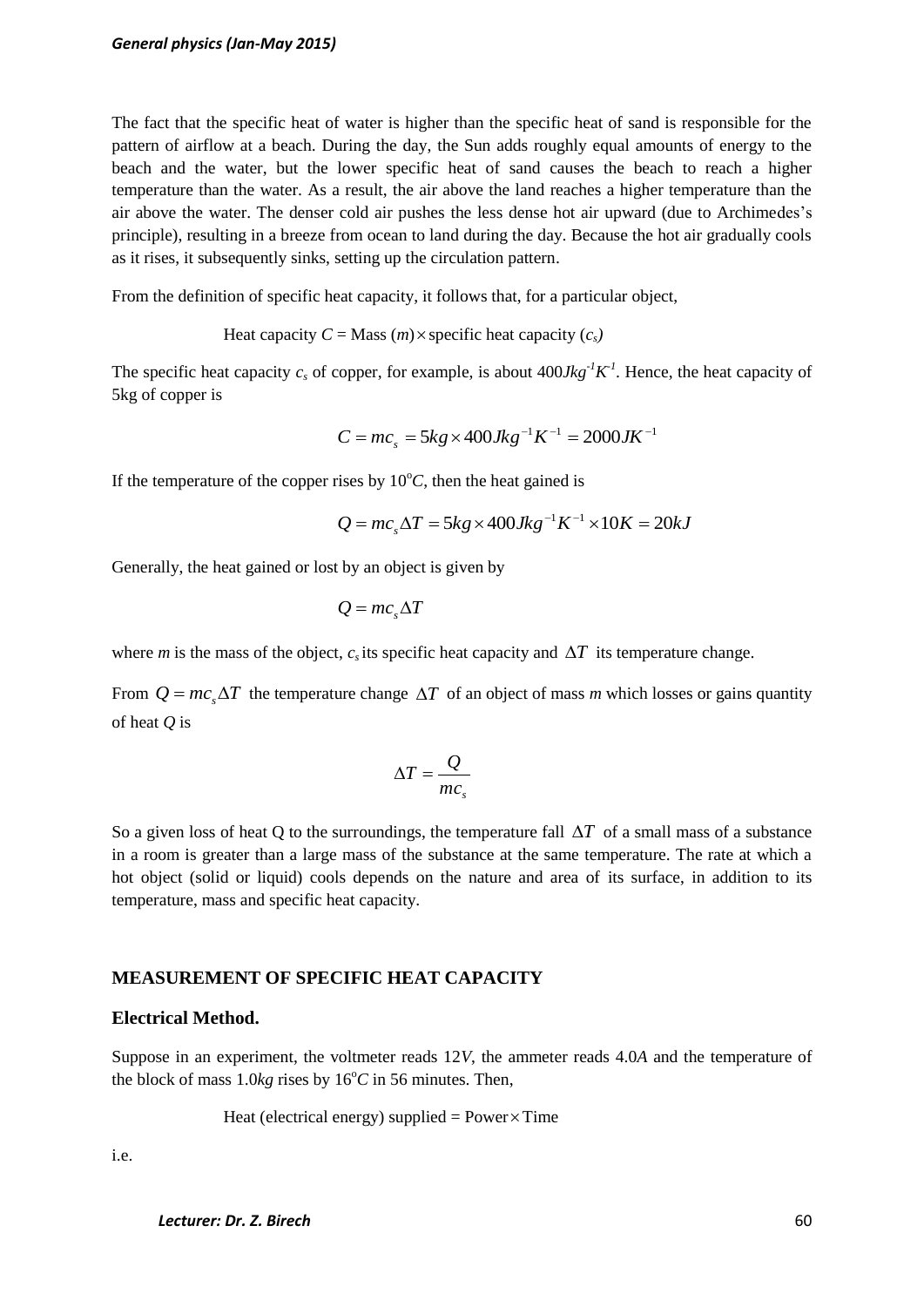$$
Q = Pt = IVt = 4.0A \times 12V \times 300s = 14400J
$$

If  $c<sub>s</sub>$  is the specific heat capacity of the metal, then assuming negligible heat losses,

$$
Q = mc_s \Delta T
$$

So that

$$
c_s = \frac{Q}{m\Delta T} = \frac{14400J}{1kg \times 16K} = 900Jkg^{-1}K^{-1}
$$

The electrical energy supplied is

 $\Delta Q = I V t$ 

and from the principle of conservation of energy, this is equal to the rise in internal energy  $\Delta U$ (=  $mc_s\Delta T$ ) of the metal plus the heat losses *h* by cooling plus the external work  $\Delta W$  done against external atmospheric pressure by the metal when it expands on warming. Since metals expand very slightly in volume on warming,  $\Delta W$  can be neglected in an experiment. So,

$$
IVt = mc_s \Delta T + h
$$

If  $\Delta T$  is not corrected for heat losses, then from

$$
IVt = mc_s \Delta T
$$

the result for  $c_s$  is too high.

#### **Method of Mixtures**

*Let*<br> *Lecturer: Dr. Z. Birecho function of*  $Q = P(r + \Delta t) \Delta t / 2V \times 300$  *<i>k* = 14400*J*<br> *Lettrical energy supplied is<br>*  $Q = mc_1 \Delta T$ *<br>*  $c_s = \frac{Q}{m\Delta T} - \frac{14400 J}{1\log z (16K)} = 900 \Delta k g^{-2} K^{-1}$ *<br>
certical energy supplied is<br>*  $\Delta Q = RV$ *<br>
c* A common method of measuring the specific heat capacities of solids and liquids is the Method of Mixtures. As an illustration, suppose a metal of mass  $0.2kg$  at  $100^{\circ}C$  is lowered into  $0.08kg$  of water at 15<sup>o</sup>C contained in a calorimeter of mass 0.12*kg* and specific heat capacity 400*Jkg<sup>-1</sup>K<sup>-1</sup>*. The final temperature reached is 35°C. Then assuming negligible heat losses and taking the specific heat capacity of water as  $4200Jkg^{-1}K^{-1}$ , then

Heat capacity of calorimeter,  $C_c = 0.12kg \times 400Jkg^{-1}K^{-1} = 48JK^{-1}$ Heat capacity of water  $C_w = 0.08kg \times 4200Jkg^{-1}K^{-1} = 336JK^{-1}$ Heat gained by water + calorimeter =  $(336 +48) \times (35-15)$ *J* Heat lost by hot metal =  $0.2 \text{kg} \times c_s \times (100-35)$ *J* 

From the energy conservation law,

Heat lost by metal  $=$  heat gained by water  $+$  calorimeter

$$
0.2 \times c \times 65 = 384 \times 20
$$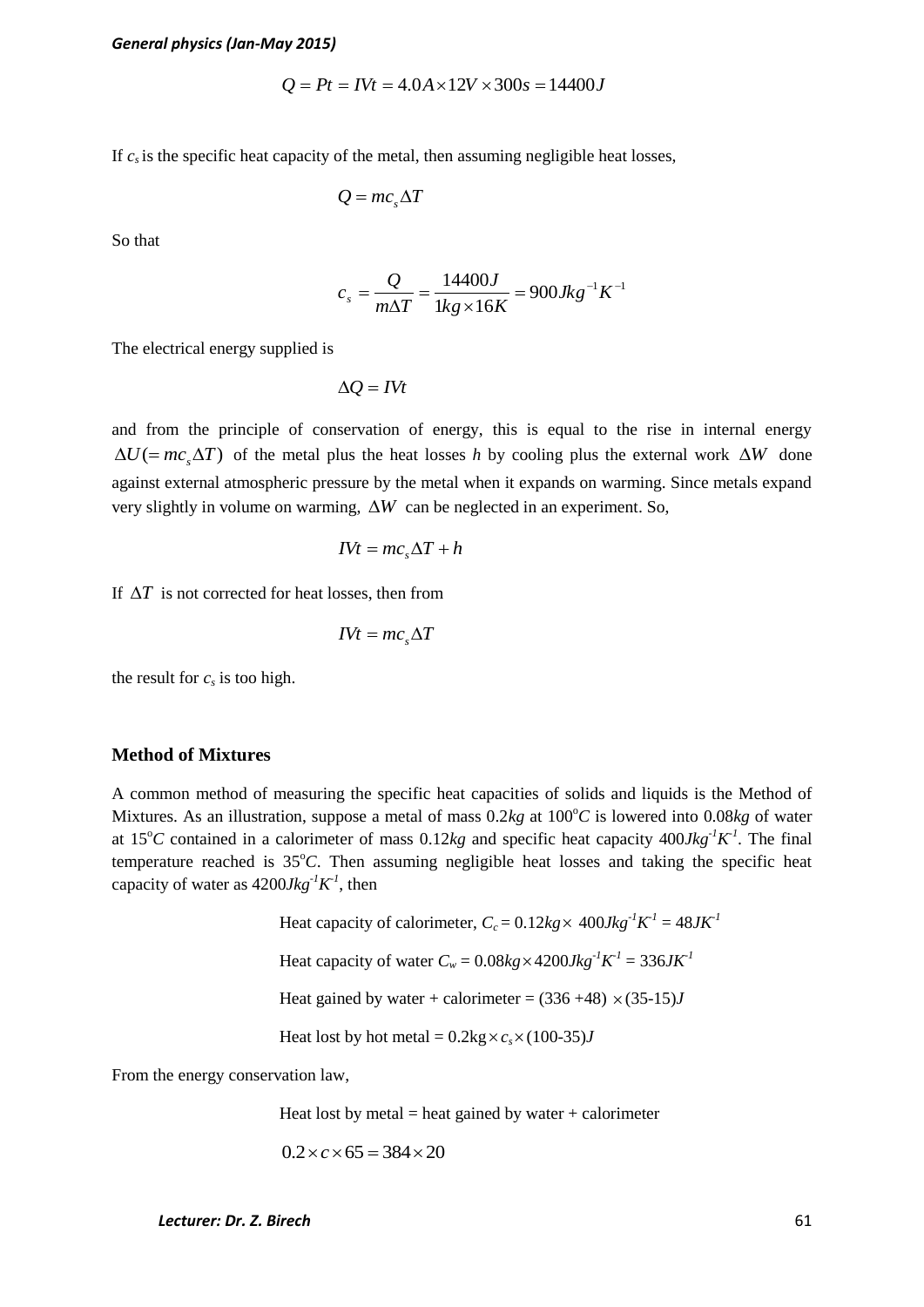Therefore,

$$
c = \frac{384 \times 20}{0.2 \times 65} = 590 \text{ Jkg}^{-1} \text{K}^{-1}
$$

### **Specific Latent heat of Evaporation**

is the heat required to convert a unit mass of a liquid at its boiling point into vapour at the same temperature. Its SI unit is Jkg-1. Quantitatively, it is given by

Heat given by steam condensing + Heat given by condensed water cooling from 100 $^{\circ}$ C to T<sub>2</sub> = Heat taken by calorimeter and water

$$
ml_{ev} + mc_w(100 - T_2) = (m_1c_w + C)(T_2 - T_1)
$$

where  $m_l$  is the mass of water in the calorimeter,  $c_w$  is the specific heat capacity of water and *C* is the heat capacity of the metal calorimeter. Hence,

$$
l_{ev} = \frac{(m_1 c_w + C)(T_2 - T_1)}{m} - c_w (100 - T_2)
$$

where  $T_I$  and  $T_2$  are the initial and final temperatures of the water.

### **Specific Latent heat of Fusion of a Solid**

is the heat required to convert unit mass of it at its melting point into a liquid at the same temperature. It is also expressed in *Jkg-1* . For ice, it is given by

Heat given by calorimeter  $+$  water in cooling  $=$  heat used in melting  $+$  heat used in warming melted ice from  $0^{\circ}C$  to  $T_2$ 

$$
(m_1c_w + C)(T_1 - T_2) = ml_F + mc_w(T_2 - 0)
$$

where  $m_l$  is mass of calorimeter,  $c_w$  is specific heat capacity of water,  $C_f = m_c c_c$ ) is the heat capacity of calorimeter and  $T_I$  is the initial temperature. Therefore,

$$
l_F = \frac{(m_1c_w + C)(T_1 - T_2)}{m} - c_wT_2
$$

**Example:** An electric kettle with a 2.0kW heating element has a heat capacity of 400*Jk<sup>-1</sup>*. 1.0 *kg* of water at  $20^{\circ}$ C is placed in the kettle. It is switched on and it is found that 13 minutes later the mass of water in it is 0.5*kg*. Ignoring heat losses, calculate a value for the specific latent heat of evaporation of water.

**Solution:** Total heat supplied  $Q = Pt = 2000kW \times 13 \times 60s = 1.56 \times 10^6J$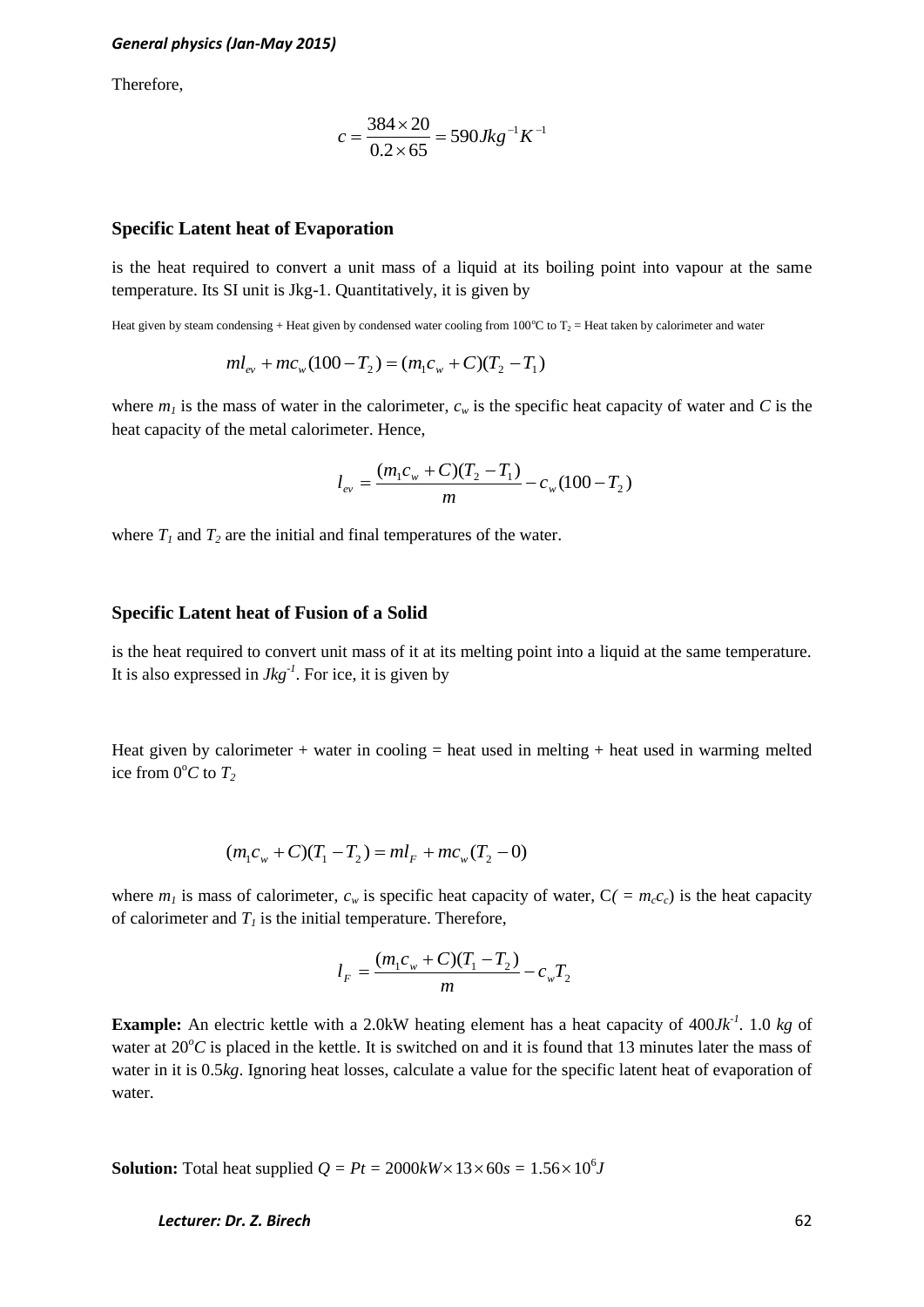Heat used for kettle ( $Q_{ket} = C\Delta T$ ) =  $400Jkg^{-1}K^{-1} \times (100{\text -}20)K = 0.032 \times 10^6 \text{J}$ 

Heat used to raise temperature of water from 20<sup>o</sup>C to 100<sup>o</sup>C (=  $mc_w\Delta T$ )

$$
= 1kg \times 4200Jkg^{-1}K^{-1} \times 80K
$$

$$
= 0.336 \times 10^{6}J
$$

Total heat to change water at  $100^{\circ}$ C to steam at  $100^{\circ}$ C (= *ml*)

$$
= 1.56 \times 10^{6} J - (0.032 + 0.336) \times 10^{6} J
$$

$$
= 1.192 \times 10^6 J
$$

Since mass of water changed to steam is  $(1 - 0.5)$   $kg = 0.5$ *kg* 

then,

$$
l = \frac{1.192 \times 10^6 \text{ J}}{0.5 \text{kg}} = 2.38 \times 10^6 \text{ Jkg}^{-1}
$$

#### **THERMAL EXPANSION OF SOLIDS, LIQUIDS AND GASES**

#### **SOLIDS: LINEAR EXPANSION**

Most solids increase in length when they are warmed. Suppose we measure the length  $l<sub>l</sub>$  of a metal rod at room temperature  $T_I$  and then measure the expansion *e* of the rod at a higher temperature  $T_2$ . The increase in length  $\lambda$  of unit length of the material for one degree temperature rise is then given by

$$
\lambda = \frac{e}{l_1(T_2 - T_1)} = \frac{l_2 - l_1}{l_1(T_2 - T_1)}
$$

The quantity  $\lambda$  is called the mean linear expansivity of the metal over the range  $T_1$  to  $T_2$  and has the unit  $K^1$  in *SI* units. Its dimensions are

$$
[\lambda] = \frac{[Length]}{[Length] \times [Temperature]} = [Temperature]^{-1}
$$

From the definition of  $\lambda$ , we can estimate the new length of the rod  $\lambda$  at a temperature  $T_2$  as

$$
l_2 = l_1 \{1 + \lambda (T_2 - T_1) \}
$$

where  $l_i$  is the length of the rod at temperature  $T_i$ .

**Example:** The metal pendulum of a metal clock has a linear expansivity of  $2 \times 10^{-5} K^{-1}$ . If the period is 2*s* at 15<sup>o</sup>*C*, calculate the loss or gain in 10 hours when the temperature rises to  $25<sup>o</sup>C$ .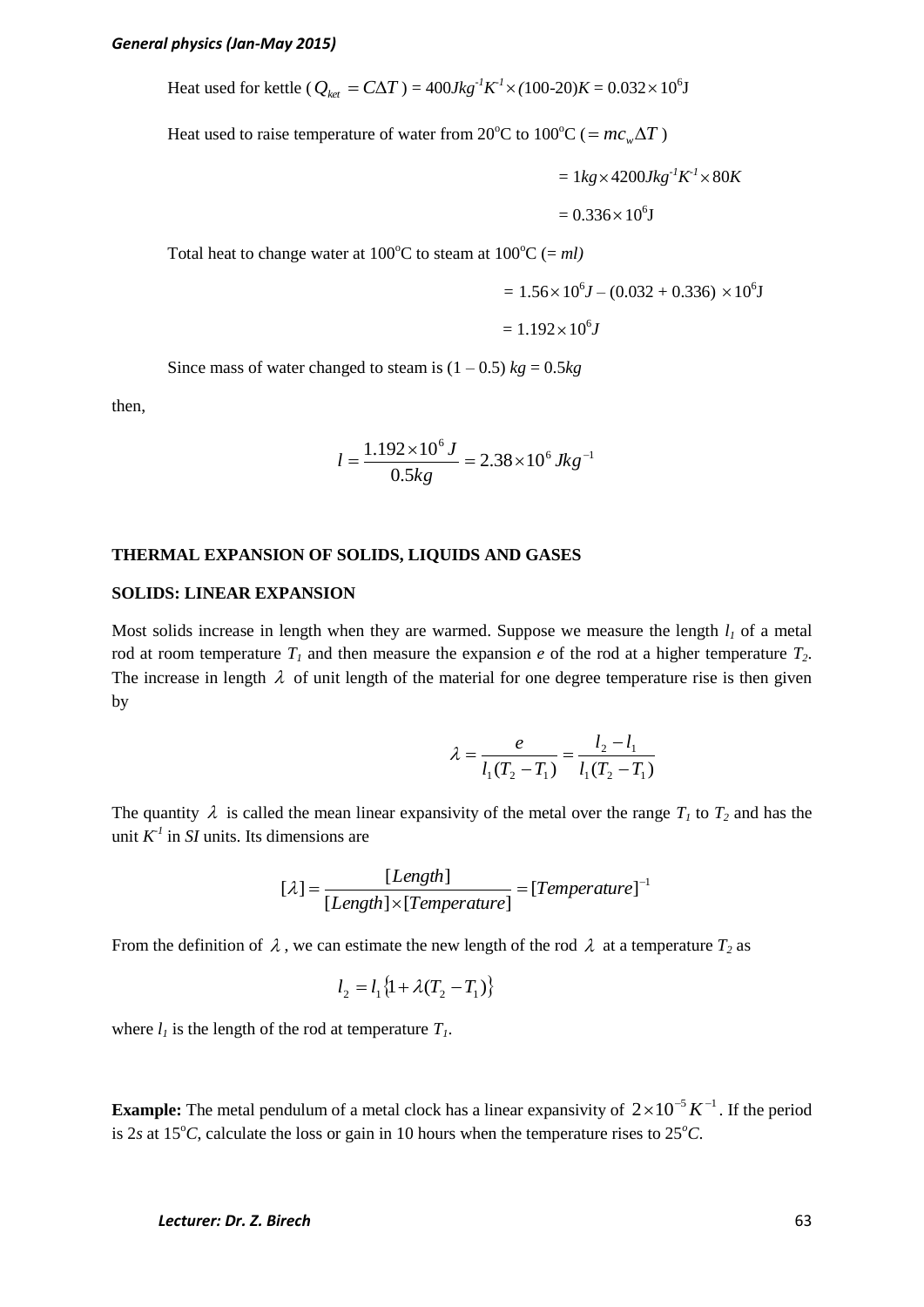**Solution:** Owing to temperature rise, the length of the pendulum increases from  $l_1$  at 15<sup>o</sup>C (period  $T_1$ ) to  $l_2$  at 25<sup>o</sup>C (period  $T_2$ ). Now, since

Period 
$$
\alpha \sqrt{Length}
$$

then

$$
\frac{T_1}{T_2} = \sqrt{\frac{l_1}{l_2}}
$$

The new length *l<sup>2</sup>* is

$$
l_2 = l_1(1 + \lambda(T_2 - T_1))
$$

$$
= l_1(1 + 10\lambda)
$$

since the temperature rise is 10*K*. Hence,

$$
\frac{l_2}{l_1} = 1 + 10\lambda = 1 + 10 \times 2 \times 10^{-5} = 1.0002
$$

Therefore,

$$
\frac{T_2}{T_1} = \frac{T_2}{2s} = \sqrt{1.0002} = 1.0001
$$

or

$$
T_2 = 2.0002s
$$

The clock therefore records 2s when the time change is actually 2.0002s, that is, the clock loses 0.0002s in 2.0002s. so in 10 hours, the clock looses

$$
Lose in 10 hours = \frac{10hrs \times 3600s \times 0.0002s}{2s \times 1hrs} = 3.6s
$$

### **LIQUIDS: Cubic Expansivity**

The temperature of a liquid determines its volume, but its vessel determines its shape. Consequently, the only expansivity which we can define for a liquid is its cubic expansivity  $\gamma$ . Since most liquids, like most solids, do not expand uniformly,  $\gamma$  is not constant over a wide range of temperature. Therefore, over a given range  $T_1$  to  $T_2$ , the mean cubic expansivity  $\gamma$  is defined as

$$
\gamma = \frac{V_2 - V_1}{V_1(T_2 - T_1)}
$$

where  $V_1$  and  $V_2$  are the volumes of a given mass of liquid at the temperatures  $T_1$  and  $T_2$ .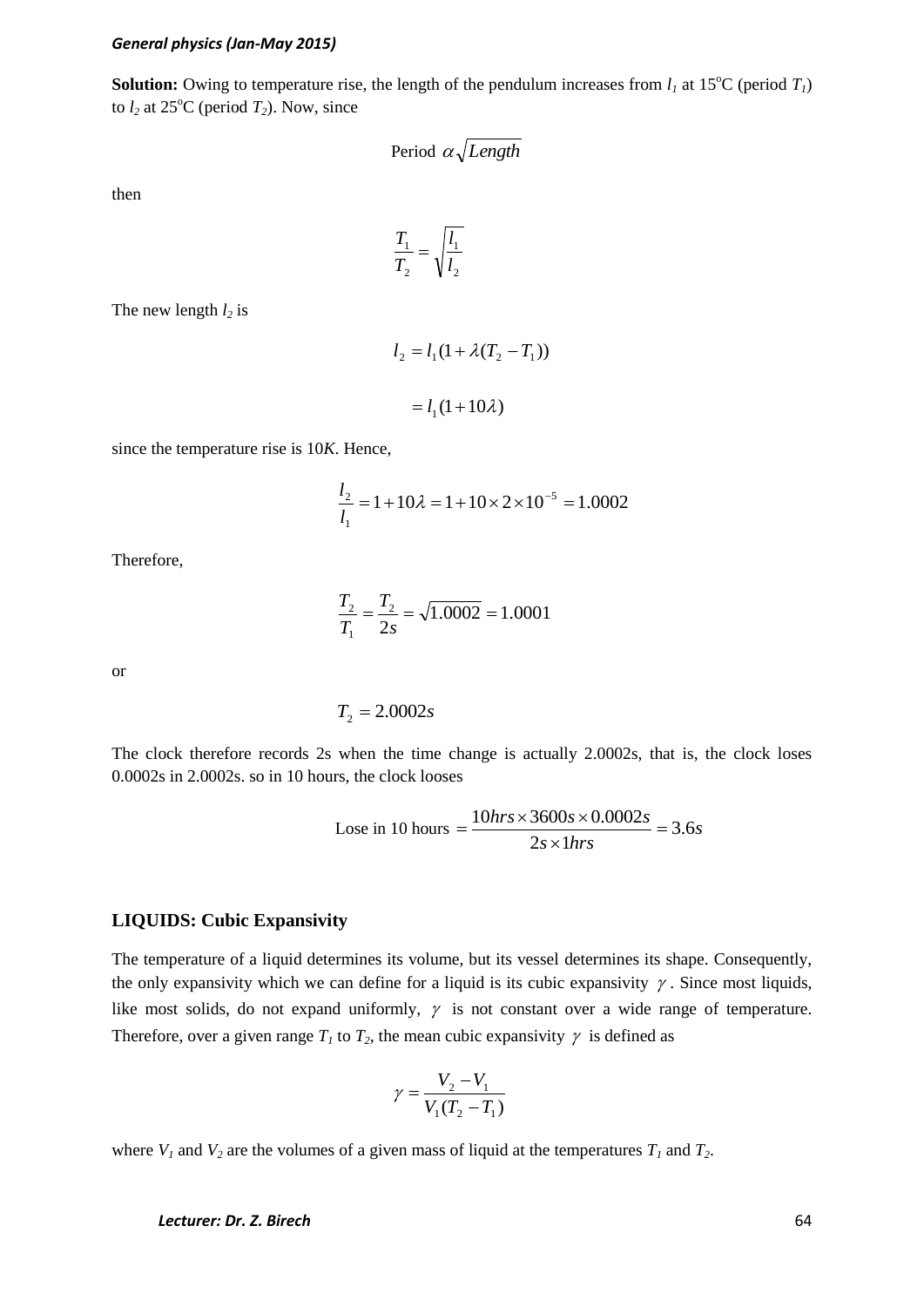Below are the mean expansivities of water and mercury at various temperatures:

| <b>WATER</b>                     |                                |
|----------------------------------|--------------------------------|
| <b>Temperature</b> $(^{\circ}C)$ | $\gamma \times 10^{-4} K^{-1}$ |
| $5 - 10$                         | 0.53                           |
| $10-20$                          | 1.50                           |
| $20 - 40$                        | 3.02                           |
| $40 - 60$                        | 4.58                           |
| 60-80                            | 5.87                           |
| <b>MERCURY</b>                   |                                |
| <b>Temperature</b> $(^{\circ}C)$ | $\gamma \times 10^{-4} K^{-1}$ |
| $<$ 30                           | 1.81                           |
| < 100                            | 1.82                           |
| $<$ 300                          | 1.87                           |

**NOTE:** If  $V_1$  and  $V_2$  are the volumes of a unit mass of the liquid at  $T_1$  and  $T_2$ , then

$$
V_2 = V_1 \{1 + \gamma (T_2 - T_1) \}
$$

The densities of the liquid at the two temperatures are

$$
\rho_1 = \frac{1}{V_1}
$$
 and  $\rho_2 = \frac{1}{V_2}$ 

Hence,

$$
\frac{1}{\rho_2} = \frac{1}{\rho_1} \{ 1 + \gamma (T_2 - T_1) \}
$$

or

$$
\rho_2 = \frac{\rho_1}{1 + \gamma (T_2 - T_1)}
$$

### **EXPANSION OF GASES**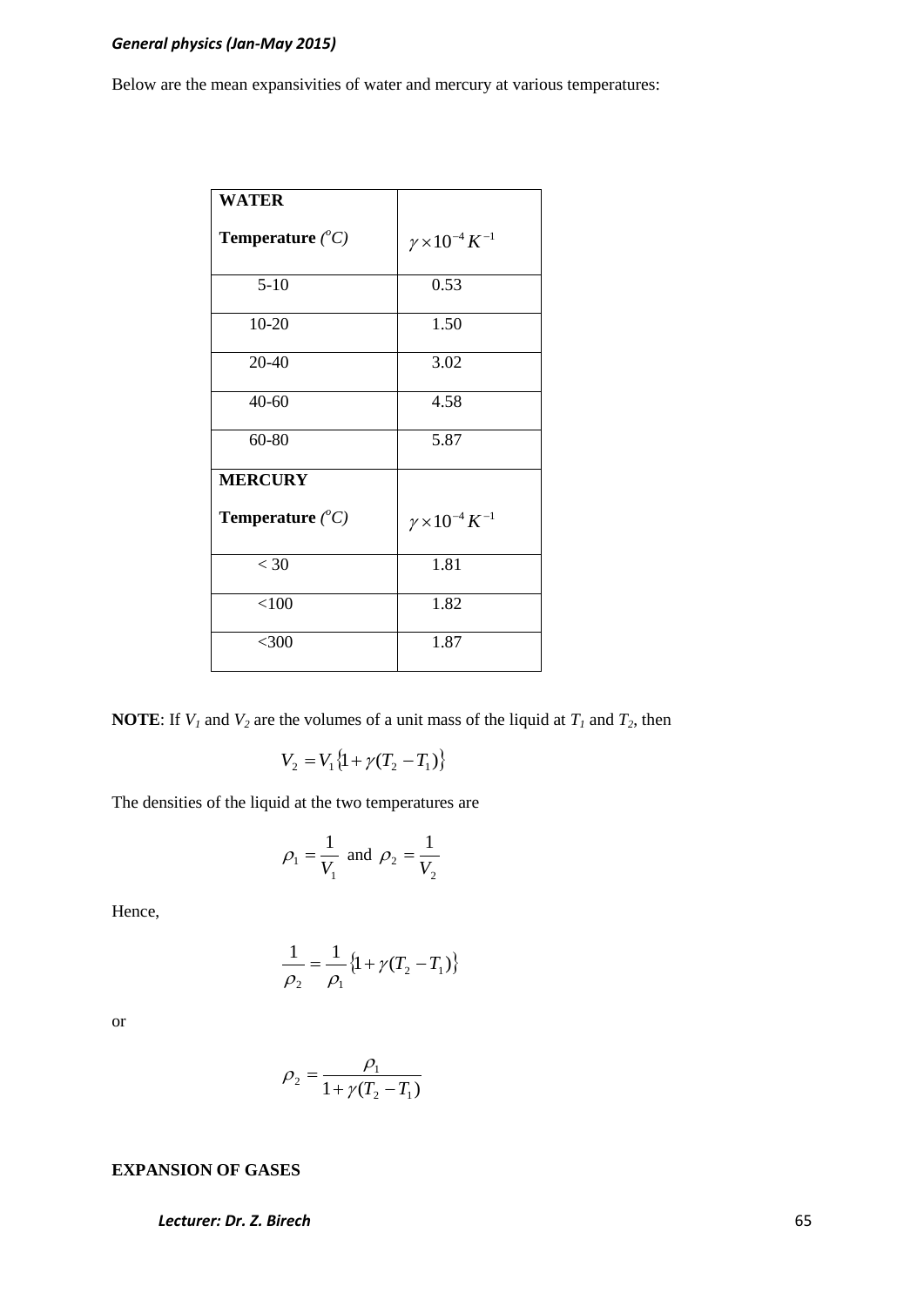The rate at which the volume of a gas increases with temperature can be defined by a quantity known as Gas Expansivity at constant pressure  $\alpha_p$  or volume:

$$
\alpha_p = \frac{Volume \text{ at } T_2^{\circ}C - Volume \text{ at } 0^{\circ}C}{Volume \text{ at } 0^{\circ}C} \times \frac{1}{\Delta T}
$$

### **GAS LAWS**

Here, we are concerned with the relationship between the temperature, pressure and volume of a gas. This can be expressed in very simple laws which, then, reduce to a simple equation known as the equation of state.

# **Pressure and Volume: Boyle's Law**

The law states that: the pressure of a given mass of a gas at constant temperature is inversely proportional to its volume i.e.

$$
P\alpha\frac{1}{V}
$$

so that

$$
PV = const
$$
tan t

Graphically, the law can be demonstrated as shown below:



**Example:** A fault barometer tube has some air at the top above the mercury. When the length of the air column is 250*mm*, the reading of the mercury above the outside level is 750*mm*. when the length of the air column is decreased to 200*mm*, the reading of the mercury above the outside level becomes 746*mm*. Calculate the atmospheric pressure.